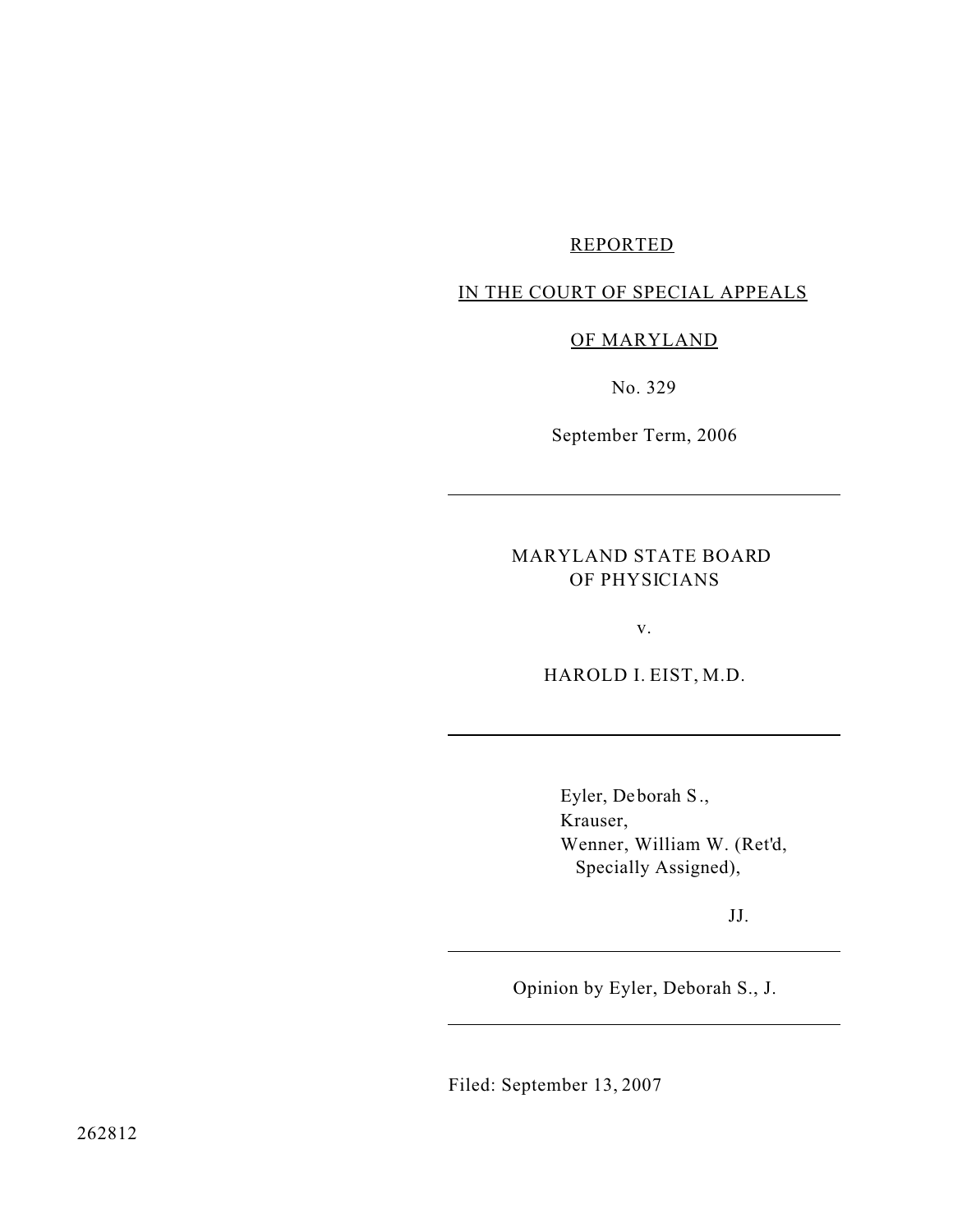The Maryland State Board of Physicians ("Board") received a written complaint against Harold Eist, M.D., a licensed psychiatrist, alleging that he was over-medicating three patients: the complainant's estranged wife (Patient A) and two of their children (Patients B and C).  $^1$  At the time, the complainant and Patient A were litigants in an acrimonious divorce case, in which Dr. Eist had submitted an affidavit supporting Patient A's cla im for custody.

In response to the complaint, the Board issued a subpoena *duces tecum* commanding Dr. Eist to produce "a copy of all medical records of" the three patients. When Dr. Eist informed the patients that their records had been subpoenaed, they invoked their federal constitutional right of privacy in the information in their records. Dr. Eist communicated that fact to the Board, as did counsel for the patients. Neither the Board nor Dr. Eist nor the patients instituted any legal proceeding to enforce or quash the Subpoena.

Eleven months later, the Board charged Dr. Eist with failing to cooperate with a lawful investigation conducted by the Board, in violation of Md. Code (1981, 2000 Repl. Vol., 2004 Supp.), section 14-404(a)(33) of the Health Occupations Article ("HO" ). It again demanded that he produce the subpoena ed records. Dr. Eist informed his patients (and their counsel) of the charge, asked whether they still were invoking their privacy rights, and stated that, unless he heard from them to the contrary, he would assume that they were not doing so. When neither the patients nor their counsel objected to the records' being disclosed, Dr. Eist turned the patients' records over to the Board.

<sup>&</sup>lt;sup>1</sup>Pursuant to COMAR 10.32.02.08C, "the parties shall refrain from revealing . . . information that would reveal the identity of any patients re ferenced in the Board's order."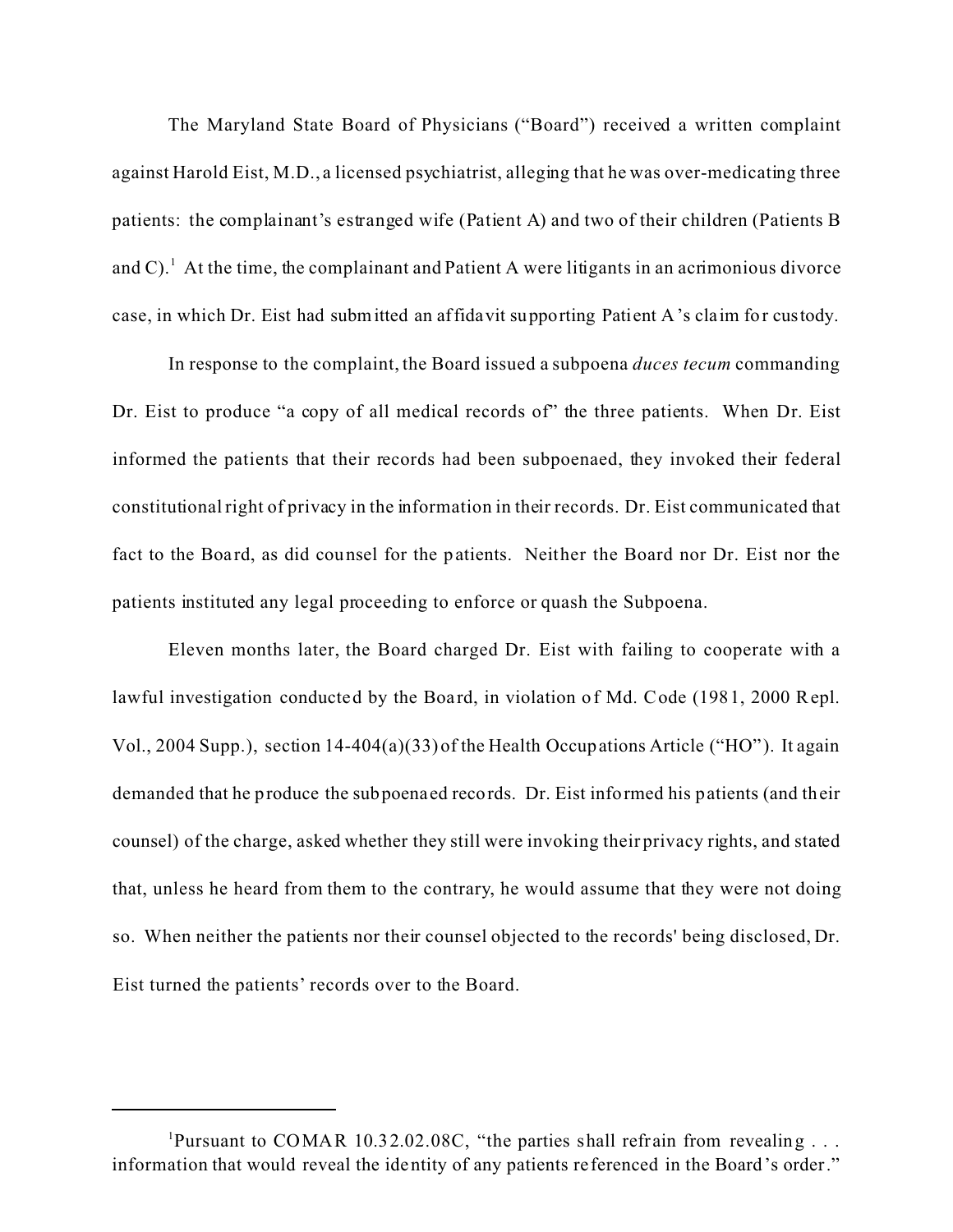Ultimate ly, a peer review evaluation of the over-medication allegation was favorable to Dr. Eist and he was not charged with a standard of care violation. *See* HO section 14-  $404(a)(22)$  (authorizing the Board to discipline a physician for "[f]ail[ing] to meet appropriate standards as determined by appropriate peer review. . . ."). Nevertheless, the Board pursued the failure to cooperate charge. That charge came before an Administrative Law Judge ("ALJ"), who made a summary recommendation in favor of Dr. Eist. The Board rejected that recommendation and found Dr. Eist guilty of the charge.

In an action for judicial review, the Circuit Court for Montgomery County reversed the Board's decision and remanded the matter to the ALJ for further proceedings. After a contested case hearing, the ALJ made findings of fact and conclusions of law, again recommending a disposition in favor of Dr. Eist. The Board again rejected that recommendation, finding instead that Dr. Eist had failed to cooperate with a lawful investigation conducted by the Board by not producing the subpoenaed records. In a second action for judicial review, the circuit court reversed the Board's decision. The case at bar is the Board's appeal from that judgment.

We shall hold that, accepting the factual findings of the Board in its decision, to the extent they are supported by substantial evidence in the agency record, the evidence before the Board was legally insufficient to support its ruling that Dr. Eist failed to cooperate with a lawful investigation conducted by the Board. Accordingly, we shall affirm the judgment of the circuit court.

### **PERTINENT STATUTES AND CASE LAW**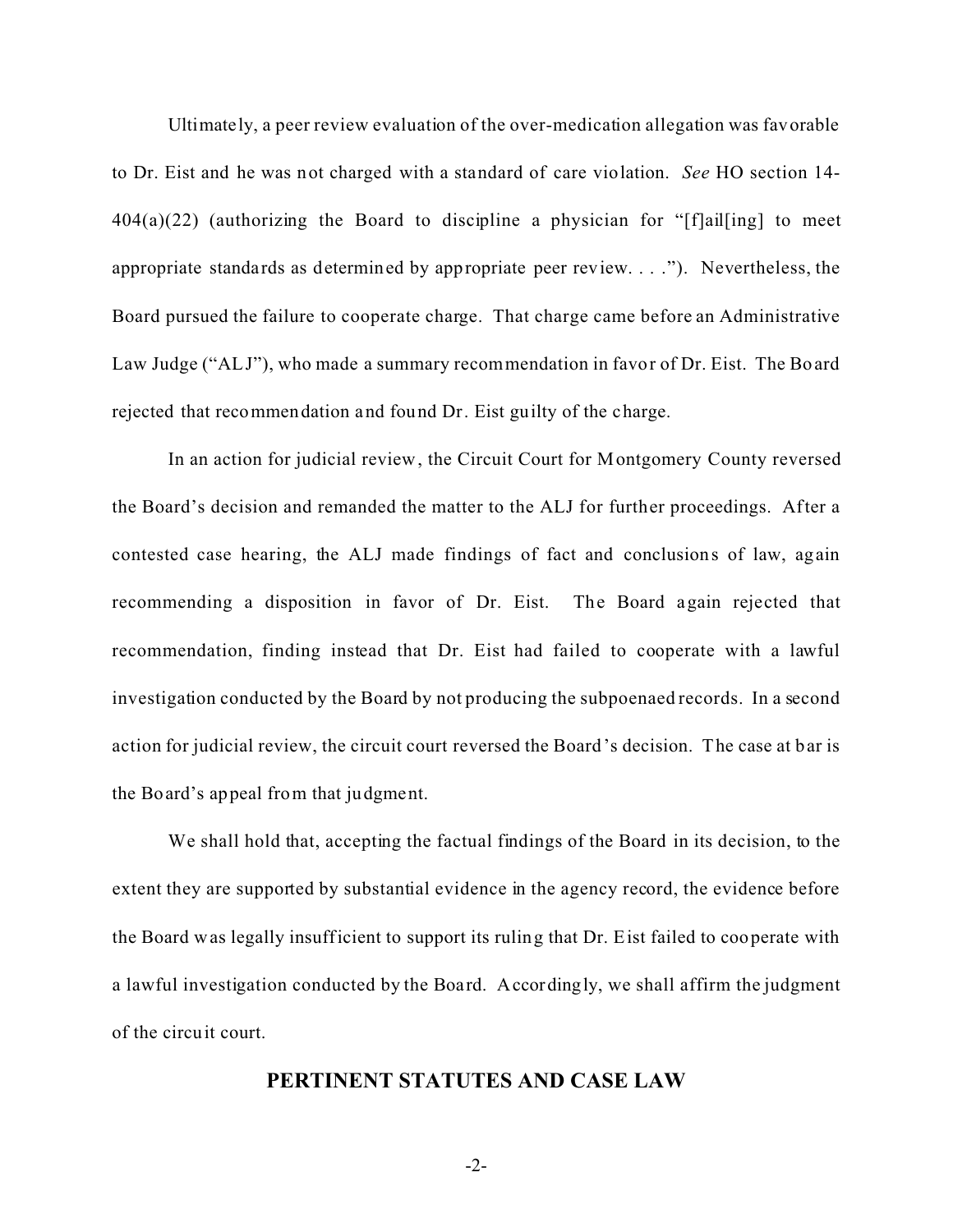### **The Medical Practices Act**

The professional conduct of physicians licensed in Maryland is regulated by the legislature pursuant to the Medical Practices Act ("MPA"), codified in HO sections 14-101 *et seq.* At the time pertinent to this case, the Act was administered by a 15-member Board.<sup>2</sup> HO § 14-202(a). The Board, comprised of physicians and consumers, is responsible for the licensure and discipline of physicians in Maryland. It has adopted regulations governing the disciplinary process that are codified in the Code of Maryland Regulations ("COMAR") 10.32.02.

The Act authorizes the Board to reprimand a licensee, place a licensee on probation, or suspend or revoke a license to practice medicine for enumerated reasons, including the aforementioned failure to meet appropriate standards as determined by appropriate peer review, HO § 14-404(a)(22), and failure to cooperate with a lawful investigation conducted by the Board, HO § 14-404(a)(33). *See Solomon v. Bd. of Physician Quality Assurance*, 155 Md. App. 687 (2003) (affirming on judicial review revoc ation of a doctor's license to practice medicine for fa ilure to cooperate with a lawful investigation of the Board).

When the Board receives a complaint alleging facts that may constitute grounds for disciplinary action under the MPA, it initiates a preliminary investigation. HO  $\S$  14-401(a); COMAR 10.32.02.03A. The Board is vested with the authority to issue subpoenas in connection with any investigation and any hearing before it. HO  $\S$  14-401(h).

<sup>&</sup>lt;sup>2</sup>Chapter 252, Acts 2003, effective July 1, 2003, made several changes to the structure of the Board. Prior to that date, the Board was known as the State Board of Physician Quality Assurance. The 2003 legislation also raised the number of Board members from 15 to 21.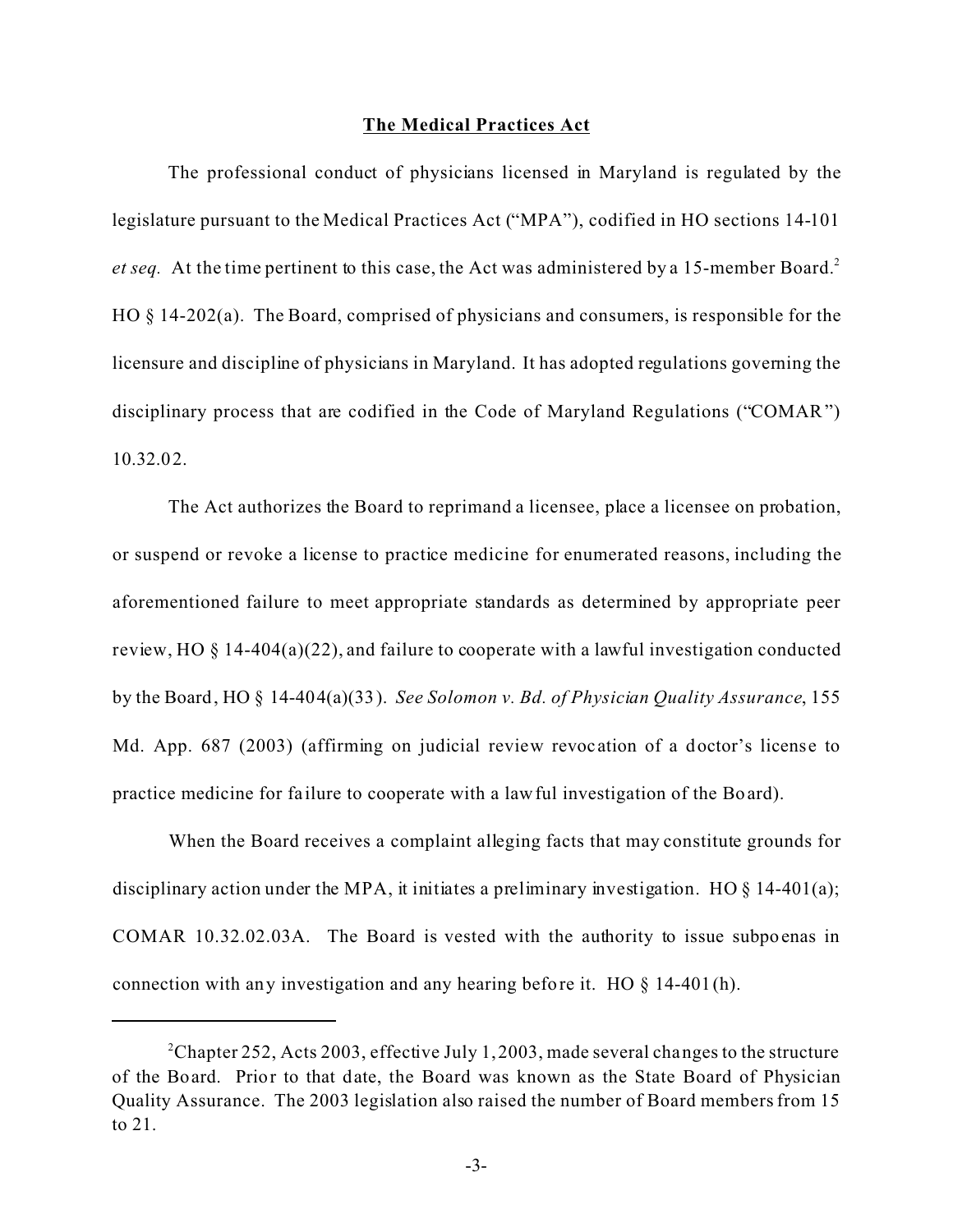If a complaint alleges that the licensee failed to adhere to appropriate standards of care in his treatment of a patient or patients and, after an initial investigation, the Board ele cts to pursue further investigation, the Board then refers the complaint to the Maryland State Medical Society for physician peer review. HO  $\S$  14-401(c)(2); COMAR 10.32.02.03(B)(1). At the time relevant to this case, the Maryland State Medical Society was known as the Medical and Chirurgical Faculty of Maryland ("MedChi"), so we shall use that designation.

The Board and MedChi have adopted a "Peer Review Handbook" for the peer review process. MedChi prepares a report addressing the allegations against the physician and submits it to the Board. After receiving the Med Chi report, the Board determines whether reasonable cause exists to charge the physician with a failure to meet appropriate standards of care. COMAR 10.32.02.03(B)(2). If the Board files a charge, it refers the matter to an administrative prosecutor and sends notice to the physician. COMAR 10.32.02.03(C).

At that point, the physician is entitled to a contested case hearing before an ALJ, in the Office of Administrative Hearings ("OAH"), pursuant to the Administrative Procedure Act ("APA"), Md. Code (1984, 1999 Repl. Vol.), section 10-201 *et seq.* of the State Government Article ("SG"); HO § 14-405(a); *see also* COMAR 10.32.02.03(D). Following the hearing, the ALJ issues findings of fact, conclusions of law, and a proposed disposition. COMAR  $10.32.02.03(E)(10)$ . When the charge against the physician is failure to meet appropriate standards of care in violation of HO section 14-404(a)(22), the standard of proof is clear and convincing evidence. HO  $\S$  14-405(b)(3).<sup>3</sup>

 $3<sup>3</sup>$ Ch. 5, Acts of 2004, 1st Spec. Sess., effective January 11, 2005, amended HO  $\&$  140-405(b)(3) to require proof only by a preponderance of the evidence for all factual findings.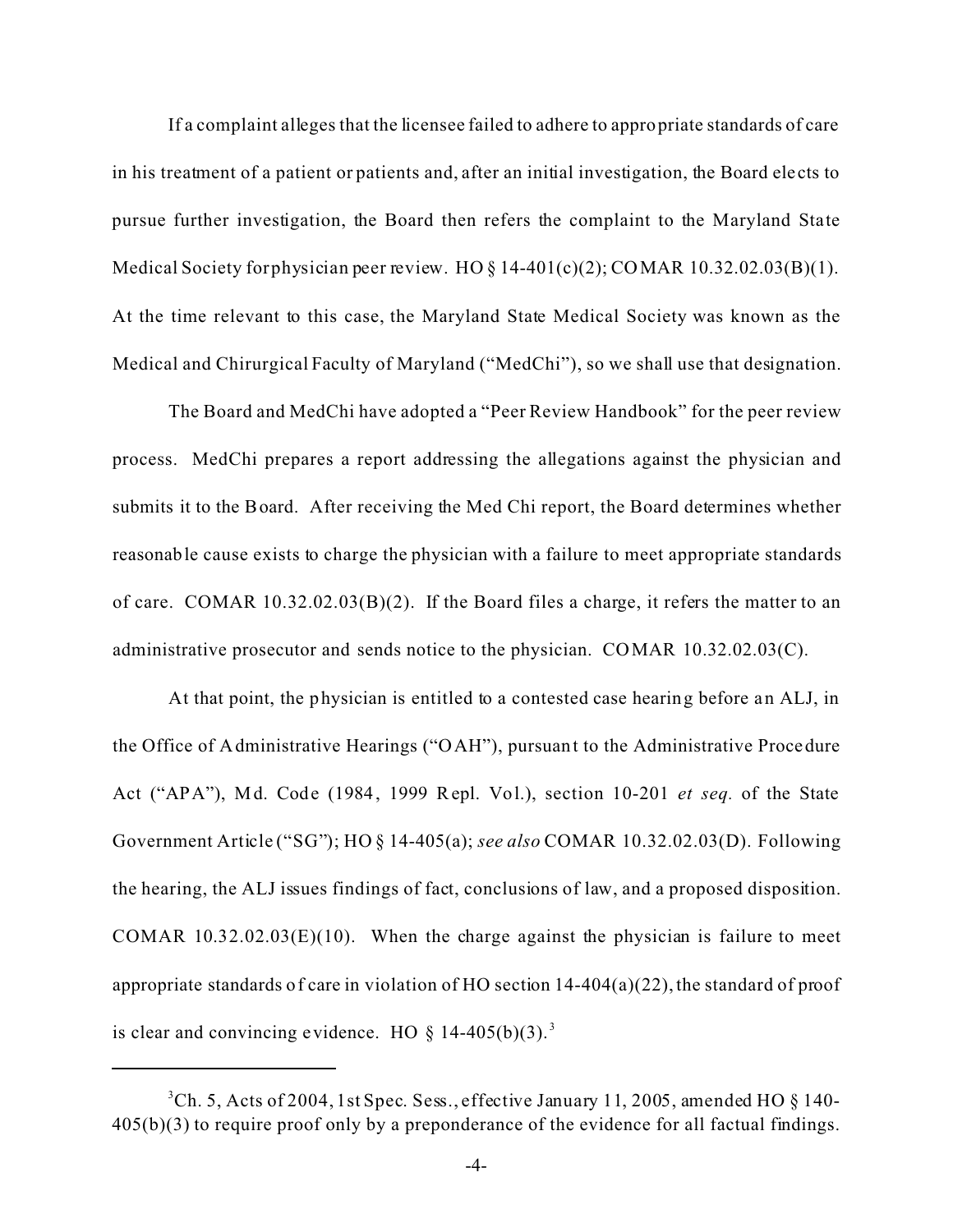Either party may file exceptions to the ALJ's findings and proposed disposition. COMAR 10.32.02.03(F).

The Board is not bound by the decision of the ALJ. HO § 14-405(e); *see Board v. Bernstein,* 167 Md. App. 714, 721 (2006). *Compare* Md. Code (1994, 2004 Repl. Vol.), § 11-110(d)(3) of the State Personnel and Pensions Article (providing that "the decision of the [OAH] is the final administrative decision"). After receiving the ALJ's proposed decision, the Board must review the record and the ALJ's proposal and hold a hearing on any exceptions. COMAR 10.32.02.03(F). It then issues a final decision stating its findings of facts, conclusions of law, and a disposition of the charge. COMAR 10.32.02.03(E)(10).

The Board's final decision is subject to judicial review in the circuit court in accordance with the APA, and then to appeal to this Court. HO  $\S$  14-408(b).

## **The Statutory Psychiatrist-Patient Privilege and The Maryland Confidentiality of Mental Health Records Act**

Maryland law recognizes a psychiatrist-patient privilege, which is codified at Md.

Code (1973, 2006 Repl. Vol.), section 9-109 of the Courts and Judicial Proceedings Article

 $("CI")$ .<sup>4</sup> That provision states, in pertinent part:

(b) Unless otherwise provided, in all judicial, legislative, or administrative proceedings, a patient or the patient's authorized representative has a privilege to refuse to disclose, and to prevent a witness from disclosing:

(1) Communications relating to diagnosis or treatment of the patient; or (2) Any information that by its nature would show the existence of a medical record of the diagnosis or tre atment.

<sup>&</sup>lt;sup>4</sup>The privilege also applies to communications between a patient and a psychologist.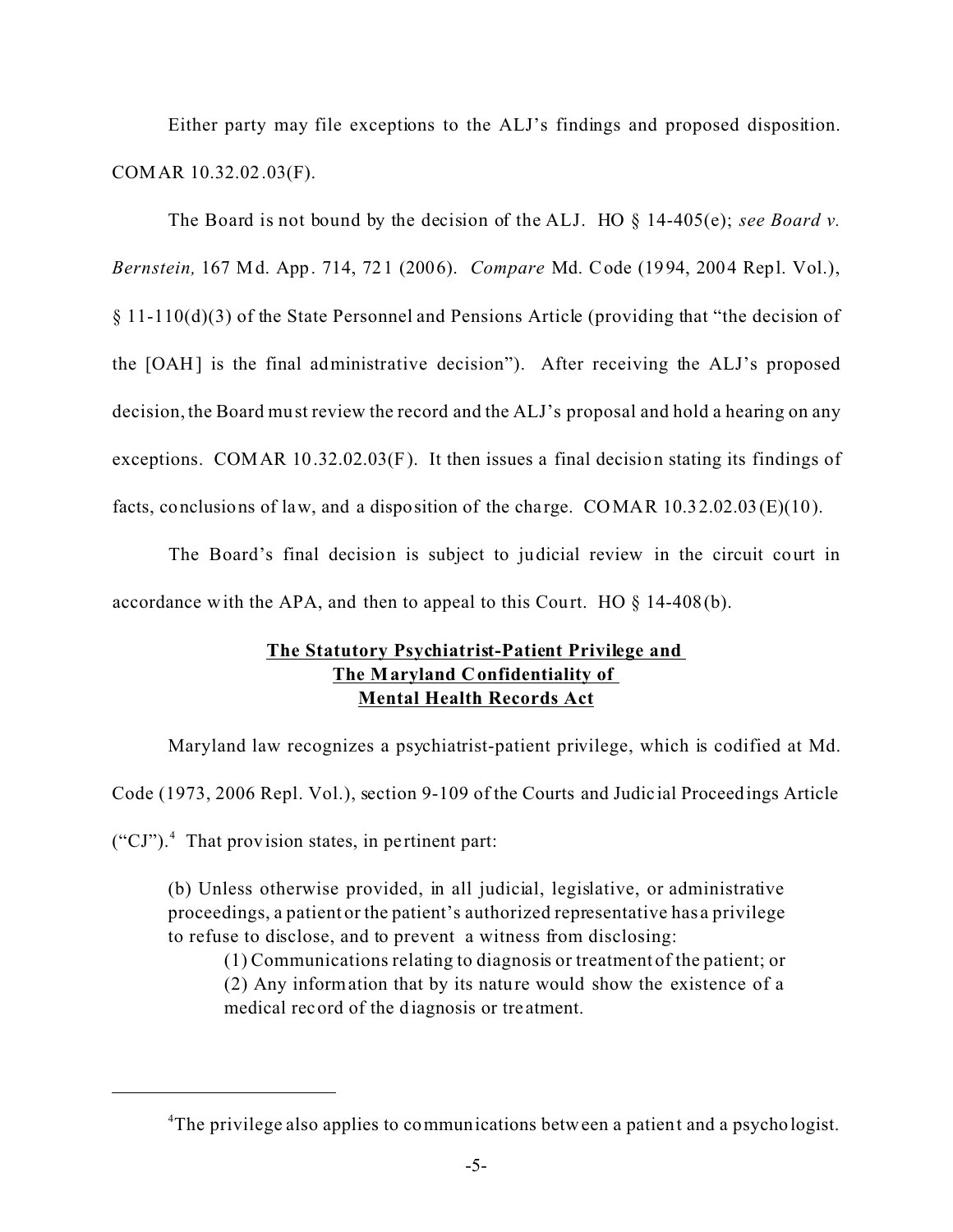The statute sets forth exclusions, none of which pertain to health care professional disciplinary investigations.<sup>5</sup>

In addition to the privilege that attaches to communications between a psychiatristand a patient, psychiatric treatment records are medical records covered by the Maryland Confidentiality of Medical Records Act ("CMRA"), codified in Md. Code (1982, 2005 Repl. Vol., 2006 Supp.), section 4-301 *et seq*. of the Health General Article ("HG"). Those statutes require that health care providers keep patient records confidential and disclose them only in accordance with the dictates of that subtitle or as otherwise provided by law. HG  $\S$  4-302(a). Dr. Eist is a "health care provider" within the meaning of HG section 4-301(g).<sup>6</sup>

(1) A disclosure is necessary for the purposes of placing the patient in a facility for mental illness; (2) A judge finds that the patient, after being informed there will be no privilege, makes communications in the course of an examination ordered by the court and the issue at trial involves his mental or emotional disorder; (3) In a civil or criminal proceeding: (i) The patient introduces his mental condition as an element of his claim or defense; or (ii) After the patient's death, his mental condition is introduced by any party claiming or defending through or as a beneficiary of the patient; (4) The patient, an authorized representative of the patient, or the personal representative of the patient makes a c laim against the psychiatrist or licensed psychologist for malpractice; (5) Related to civil or criminal proceedings under defective delinquency proceedings; or (6) The patient expressly consents to waive the privilege, or in the case of death or disability, his personal or authorized representative waives the privilege for purpose of making claim or bringing suit on a policy of insurance on life, health, or physical condition.

CJ  $§$  9-109(d).

 ${}^{6}$ HG section 4-306(b)(2) provides, in pertinent part:

*Permitted disclosures.* — A health care provider shall disclose a medical (continued...)

 ${}^5$ The privilege does not exist if: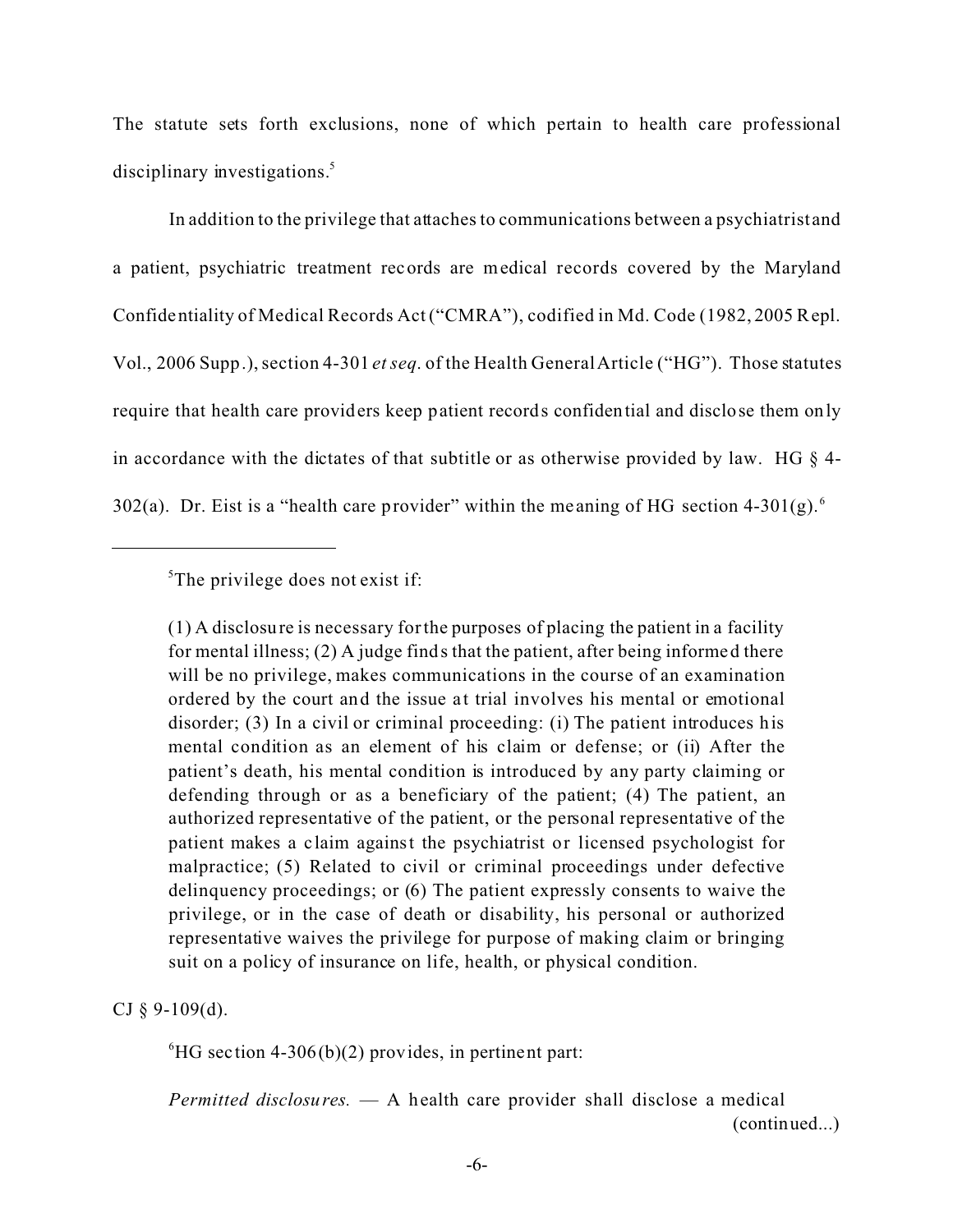HG section 4-306(b)(2) governs disclosure of medical records for use in investigations without the authority of a person in interest (which in this case would be Patient A and any person authorized to act on behalf of Patients B and C).<sup>7</sup> As relevant to this case, "[s]ubject to the additional limitations for a medical record developed primarily in connection with the provision of mental health services in [HG sec tion] 4-307," a health care provider "shall

 $\delta$ (...continued)

record without the authorization of a person in interest :

(2) Subject to the additional limitations for a medical record developed primarily in connection with the provision of mental health services in [HG section] 4-307 of this subtitle, to health professional licensing and disciplinary boards, in accordance with a subpoena for medical records for the sole purpose of an investigation regarding:

. . . . .

(i) Licensure, certification, or discipline of a hea lth professional; or

(ii) The improper practice of a health profession;  $\dots$ 

 ${}^{7}A$  "person in interest" is defined in HG section 4-301(k) as follows:

(1) An adult on whom a health care provider maintains a medical record;

(2) A person authorized to consent to health care for an adult consistent with the authority granted;

(3) A duly appointed personal representative of a deceased person;

(4)(i) A minor, if the medical record concerns treatment to which the minor has the right to consent and has consented under Title 20, Subtitle 1 of this article; or

 (ii) A parent, guardian, custodian, or a representative of the minor designated by a court, in the discretion of the attending physician who provided the treatment to the minor, as provided in  $\S 20-102$  or  $\S 20-104$  of this article; (5) If paragraph (4) of this subsection does not apply to a minor:

 (i) A parent of the minor, except if the parent's authority to consent to health care for the minor has been specifica lly limited by a court order or a valid separation agreement entered into by the parents of the minor; or

 (ii) A person authorized to consent to health care for the minor consistent with the authority granted; or

(6) An attorney appointed in writing by a person listed in paragraph (1), (2),  $(3)$ ,  $(4)$ , or  $(5)$  of this subsection.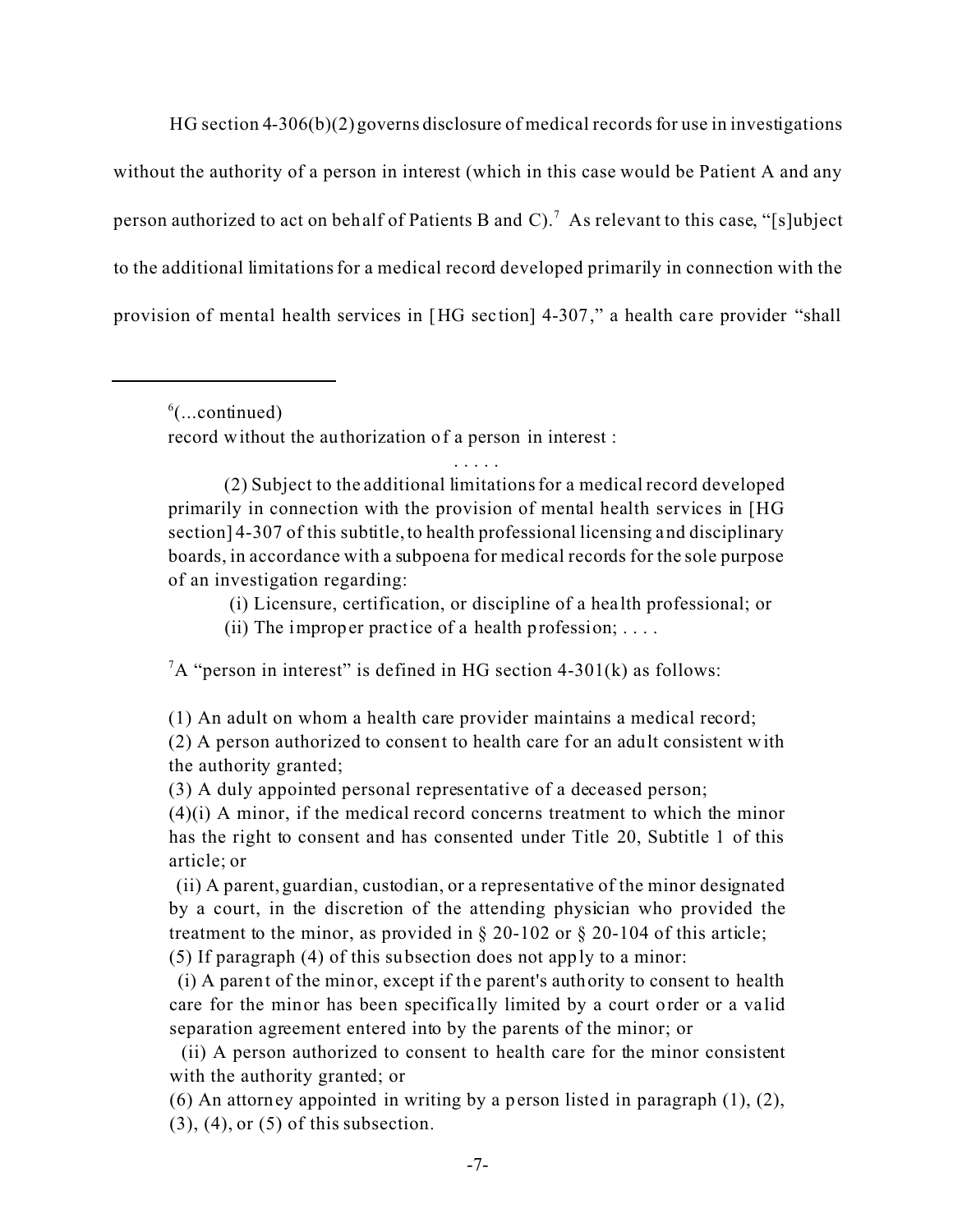disclose a medical record without the authorization of a person in interest" "to health professional licensing and disciplinary boards, in accordance with a subpoena for medical records for the sole purpose of an investigation regarding: (i) Licensure, certification, or discipline of a health professional; or (ii) the improper practice of a health profession [.]"  $HG$  $§$  4-306(b)(2).

With respect to disciplinary investigations, HG section 4-307, applicable specifically to mental health records, states that a hea lth care provider

shall disclose a medical record without the authorization of a person in interest . . . [i]n accordance with a subpoena for medical records on specific recipients [of mental health services]: . . . 1. To health professional licensing and disciplinary boards for the sole purpose of an investigationregarding licensure, certification, or discipline of a health professional or the improper practice of a health profession . . . .

HG § 4-307(k)(1)(v)(1). It further provides, however, that subsection (k) "may not preclude a health care provider, a recipient, or person in interest from asserting in a motion to quash or a motion for a protective order any constitutional right or other legal authority in opposition to disclosure." HG  $\S$  4-307(k)(6).

### **The** *Dr. K.* **Case**

In *Dr. K. v. State Board*, 98 Md. App. 103 (1993), two psychiatrists lodged a complaint with the Board against their colleague, Dr. K. The psychia trists accused Dr. K. of engaging in a romantic relationship with a patient. Before making their complaint, they met with Dr. K. to discuss the matter. Dr. K. admitted that he was romantically involved with the patient but took the position that the relationship did not violate any professional standard because it started after the patient was no longer under his care. The colleagues told Dr. K.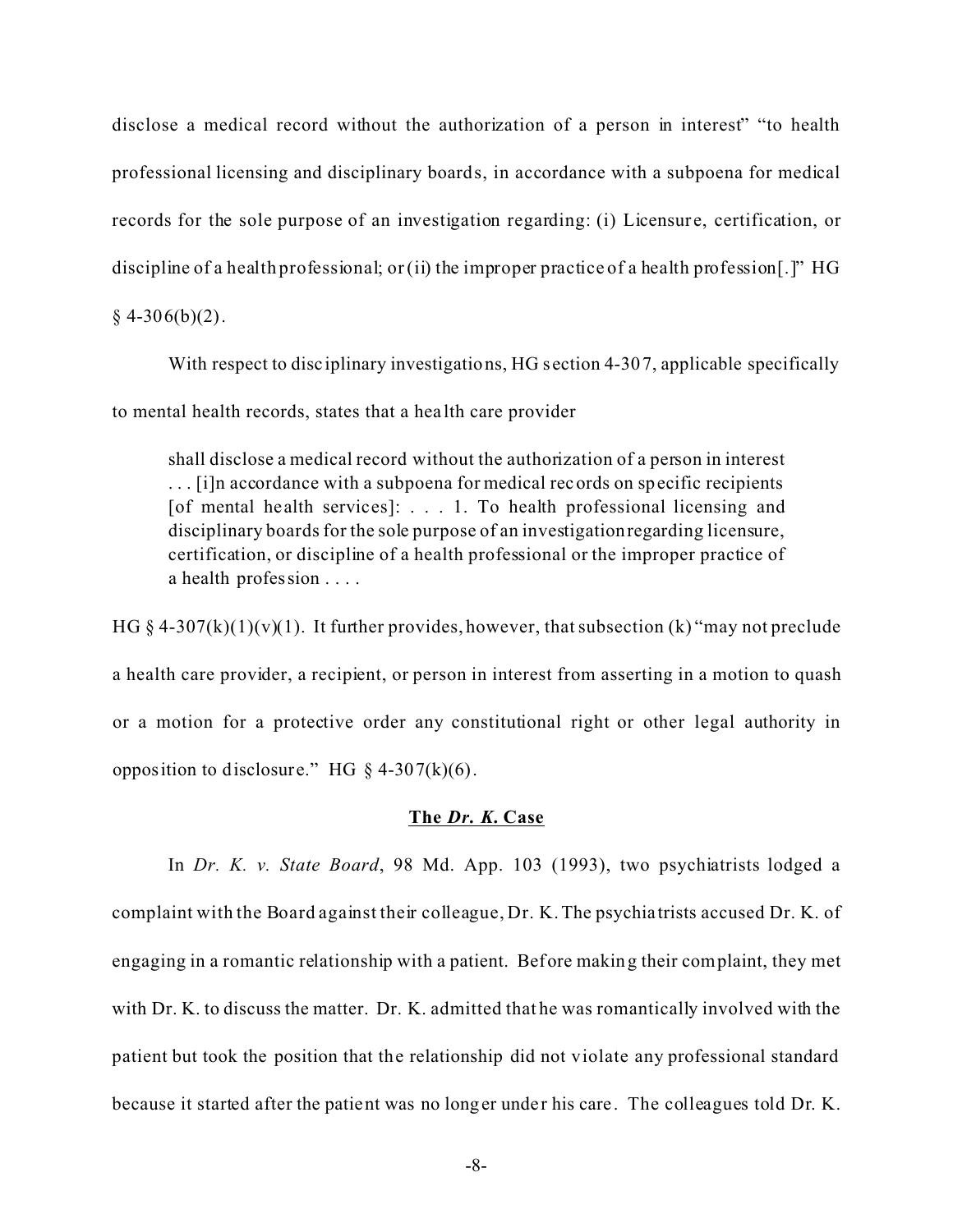they were going to proceed with filing a complaint against him with the Board because, in their prof essional opinions, it always is an ethical breach for a psychiatrist to engage in a romantic relationship with a patient, even a former patient.

Upon receiving the complaint, the Board initiated an investigation and issued a subpoena *duces tecum* for Dr. K.'s medical records of the patient. Dr. K. asked the patient if she would consent to the release of her records and she said she would not. He then filed in the circuit court an action to quash the Board's subpoena. The Board filed an opposition and a motion to compel enforcement. The court refused to quash the subpoena, but stayed its order for 30 days to allow for an appeal. At that point, the patient intervened and moved for reconsideration, arguing that her federal constitutional right of privacy would be violated if the Board's subpoena were enforced. That motion was denied, and an appeal proceeded in this Court.

Following the lead of the Third Circuit Court of Appeals in *United States v. Westinghouse Electric Corp.*, 638 F. 2d 570 (3rd Cir. 1980), this Court held that the patient had a federal constitutional right of privacy in not having the information in her psychiatric records disclosed to a government agency. *Dr. K*, *supra*, 98 Md. App. at 112. *See also In re Search Warrant (Sealed)*, 810 F.2d 67, 71 (3rd Cir. 1987); *Anderson v. Romero*, 72 F.3d 518, 522 (7th Cir. 1995) (both recognizing federal constitutional right to privacy in certain types of medical information); *Powe ll v. Schriver,* 175 F.3d 107, 111 (2nd Cir. 1999), *Doe v. City of New York*, 15 F.3d 264, 266-67 (2nd Cir. 1994) (hereinafter "*City of New York*"); *Schachter v. Whalen*, 581 F.2d 35 (2nd Cir. 1978) (*per curiam*) (recognizing a federal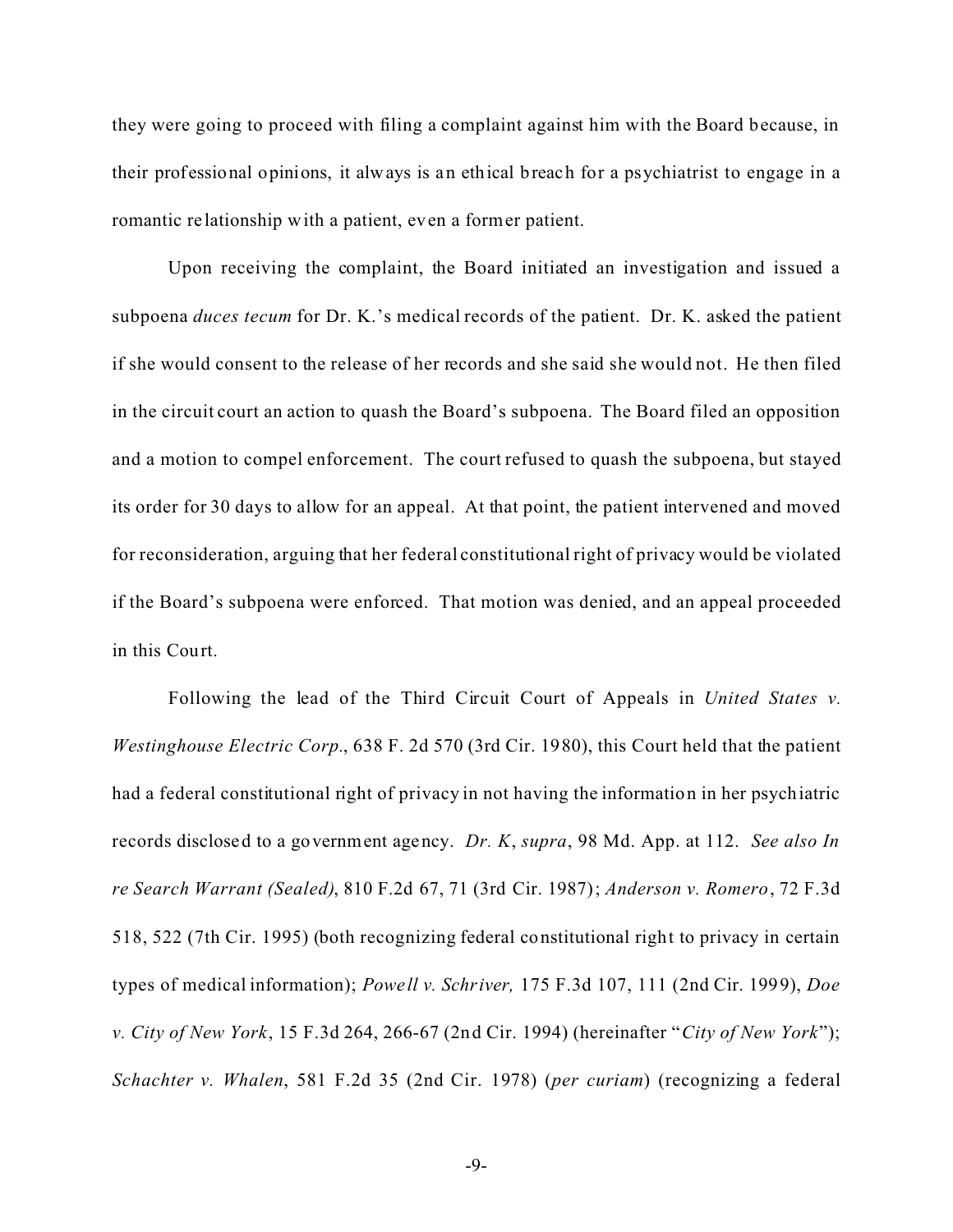constitutional right to maintain confidentiality in certain personal health matters); and *Hodge v. Carroll County Dept. of Social Servs.,* 812 F. Supp. 593, 600 (D. Md. 1992).<sup>8</sup> But see *Jarvis v. Wellman,* 52 F.3d 125-26 (6th Cir. 1995) (holding in 42 U.S.C. section 1983 civil rights action that the federal constitution does not encompass a general right to nondisclosure of private information and therefore disclosure by government officials of plaintiff's medical records to her incarcerated father did not "rise to the level of a breach of a right recognized

In *Ferguson v. City of Charleston*, 186 F. 3d 469, 482-83 (4th Cir. 1999), the appellate court assumed, *arguendo*, that a constitutionally protected right of privacy exists in the information in a person's medical records. There, in order to avert the growing problem of harm to newborns caused by pregnant mothers' using crack cocaine, a state hospital and law enforcement authorities required pregnant women receiving prenatal care to undergo urine screening tests for cocaine. Positive test results were used as a basis for criminal prosecutions against the women. The Fourth Circuit ruled, *inter alia*, that the testing was not an unreasonable search under the Fourth Amendment, and that any privacy right the women had in their medical information had not been violated by disclosure of the urine testing records in that case. The Supreme Court granted *certiorari* on the Fourth Amendment issue only, and reversed on the ground that the tests were unreasonable searches. 532 U.S. 67, 86 (2001). In that context, the Court observed that individuals have a "reasonable expectation of privacy" in their medical informa tion. *Id.* at 78. It did not address the existence *vel non* of a constitutional privacy interest in medical information.

<sup>&</sup>lt;sup>8</sup>The United States Supreme Court has not directly held that the federal constitution confers upon individuals a right of privacy against government intrusion into information in their medical records. In *Whalen v. Roe*, 429 U.S. 589 (1977), the Court was confronted with a facial constitutional challenge to a New York statute mandating that state authorities receive copies of all prescriptions written for certain narcotic drugs. The Court upheld the legislation as a reasonable exercise of the state's police power. One of the arguments put forth by the challengers (physicians and patients) was that the statute was facially unconstitutional as it invaded a "constitutionally protected 'zone of privacy.'" *Id.* at 598. The Court assumed that the right of privacy founded upon the Fourteenth Amendment concept of personal liberty, as recognized in *Roe v. Wade*, 410 U.S. 113, 152-53 (1973), encompasses an interest in avoiding disclosure of personal matters and an interest in independence in making certain kinds of important decisions; it concluded, however, that "the New York program does not, on its face, pose a sufficiently grievous threat to either interest to establish a constitutional violation." *Whalen*, *supra*, 429 U.S. at 600.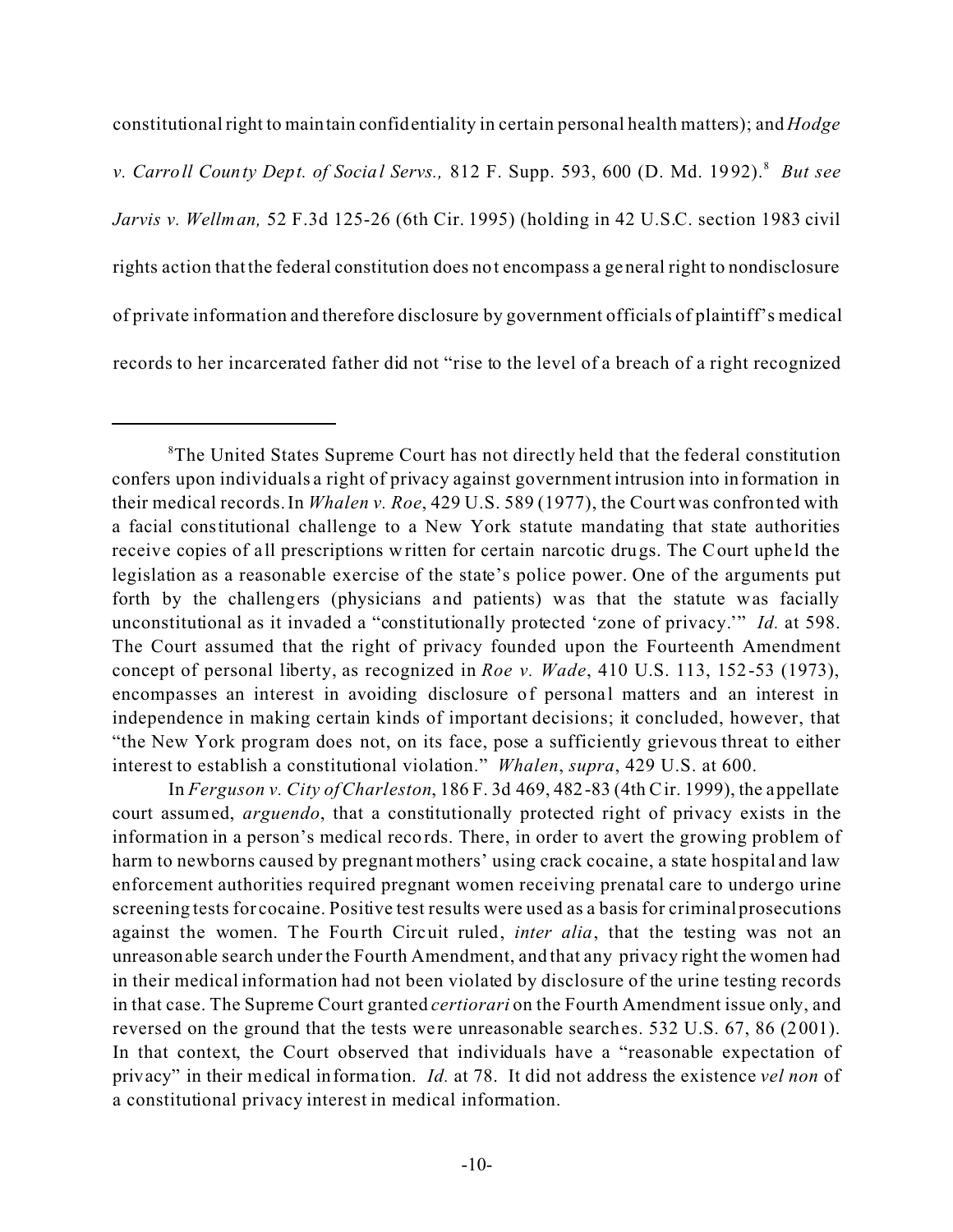as 'fundamental'" under the federal constitution); *Doe v. Wigginton*, 21 F.3d 733, 740 (6th Cir. 1994)(disclosure by government agent of patient's HIV status did not violate a federal constitutional right of priva cy); *J.P. v. DeSanti*, 653 F.2d 1080, 1090 (6th Cir. 1981) (holding that the federal constitution does not confer a general privacy right to nondisclosure of personal information). *See also Citizens for Health v. Leavitt*, 428 F.3d 167, 177 (3rd Cir. 2005) (holding that "a violation of a citizen's right to medical privacy rises to the level of a *constitutional* claim only when that violation can properly be ascribed to the government") (emphasis in original); *F.E.R. v. Valdez*, 58 F.3d 1530, 1535 (10th Cir. 1995) (recognizing a constitutional right to privacy in preventing disclosure by the government of personal matters).

We explained in *Dr. K.* that the federal constitutional right of privacy in medical records is not absolute; rather, "'the individual privacy interest in the patients' medical records must be balanced against the legitimate interests of the state in securing the information contained therein.'" 98 Md. App. at 1 14 (quoting *In re Search Warrant (Sealed)*, *supra*, 810 F.2d at 71-72). When the right of privacy is applicable, "'regulation limiting it must be justified by a "compelling state interest."'" *Id*. at 111 (quoting *Montgomery County v. Walsh*, 274 Md. 502, 512 (1975), *appeal dismissed*, 424 U.S. 901  $(1976)$ .

We held that, in balancing a patient's right of privacy in her medical records against the government's competing need to obtain the records, the court should consider the following factors: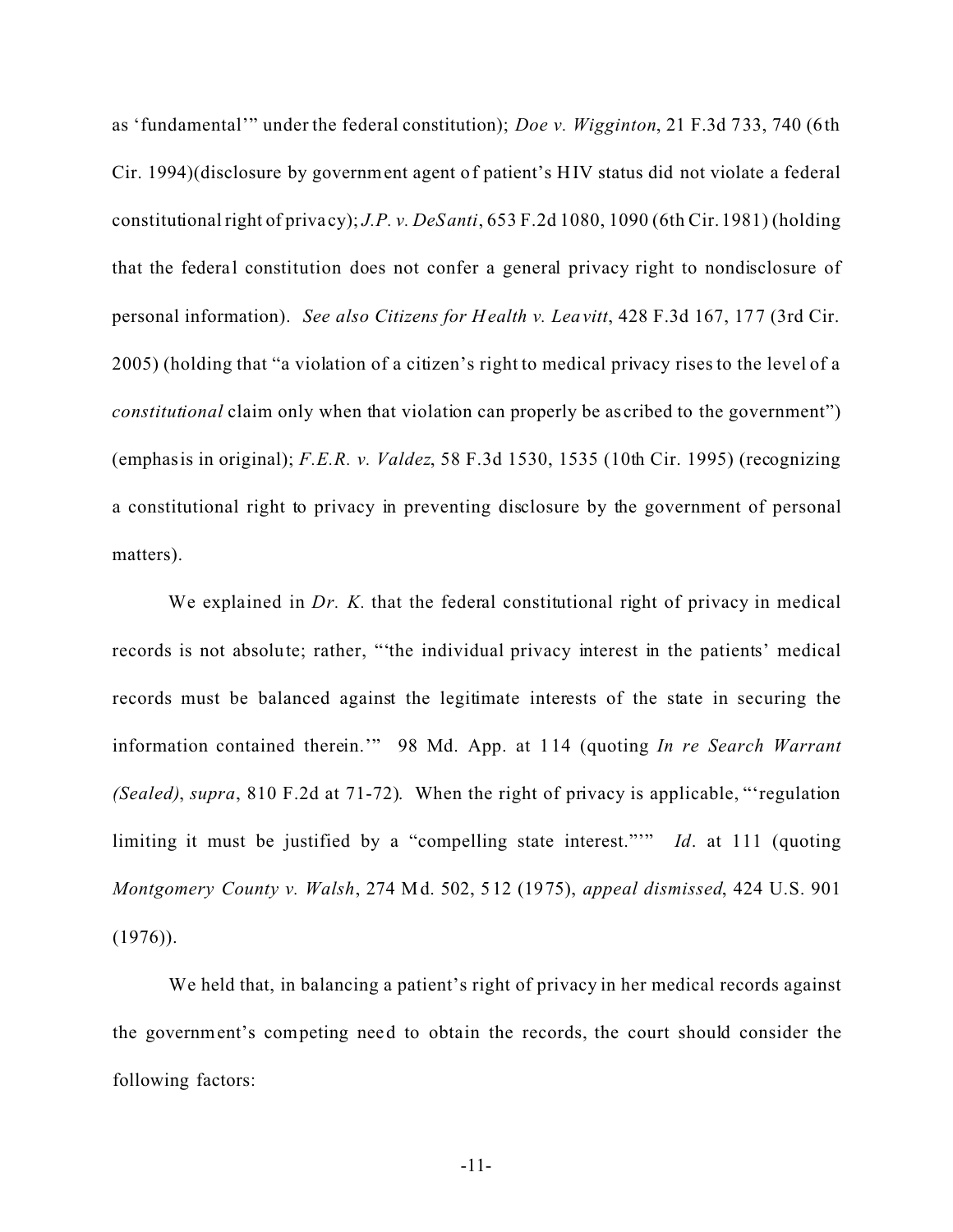[T]he type of record requested, the information it contains, the potential for harm in subsequent nonconsensual disclosure, the injury in disclosure to the relationship for which the record was generated, the adequacy of safeguards to prevent unauthorized disclosure, the government's need for access, and whether there is an express statutory mandate, articulate public policy, or other public interest militating towards access.

*Dr. K.*, *supra*, 98 Md. App. at 115 (citing *Westinghouse Elec. Corp., supra*, 638 F. 2d at 578) ("the *Westinghouse* factors").

Upon analysis of the *Westinghouse* factors, we concluded that the patient's "constitutional right to privacy in her medical records pertaining to her treatment by Dr. K" was "outweighed by the Sta te's compelling interest in obtaining those records for the purpose of investigating possible disciplinary action against Dr. K." 98 Md. App. at 122. On that basis, we affirmed the judgment of the circuit court.

## **The** *Doe v. Maryland Board of Social Work Examiners* **Case**

More recently, in *Doe v. Maryland Board of Social Work Examiners*, 384 Md. 161 (2004), the Court of Appeals approved this Court's analysis in *Dr.* K. and applied the *Westinghouse* factors in deciding whether a health care profession disciplinary agency's statutory right to obtain mental health records, by subpoena, for purposes of investigating a complaint against a he alth care provider outweighed the federal constitutional privacy rights of the patients on whom the records were kept. The Court concluded that, under the facts of that case, the agency's compelling state interest in investigating whether a social worker was failing in her legal obligation to report suspected child sexual abuse to the authorities, pursuant to Md. Code (1984, 2006 Repl. Vol.), section 5-704 of the Family Law Article ("FL"), outweighed the patients' privacy rights in their records.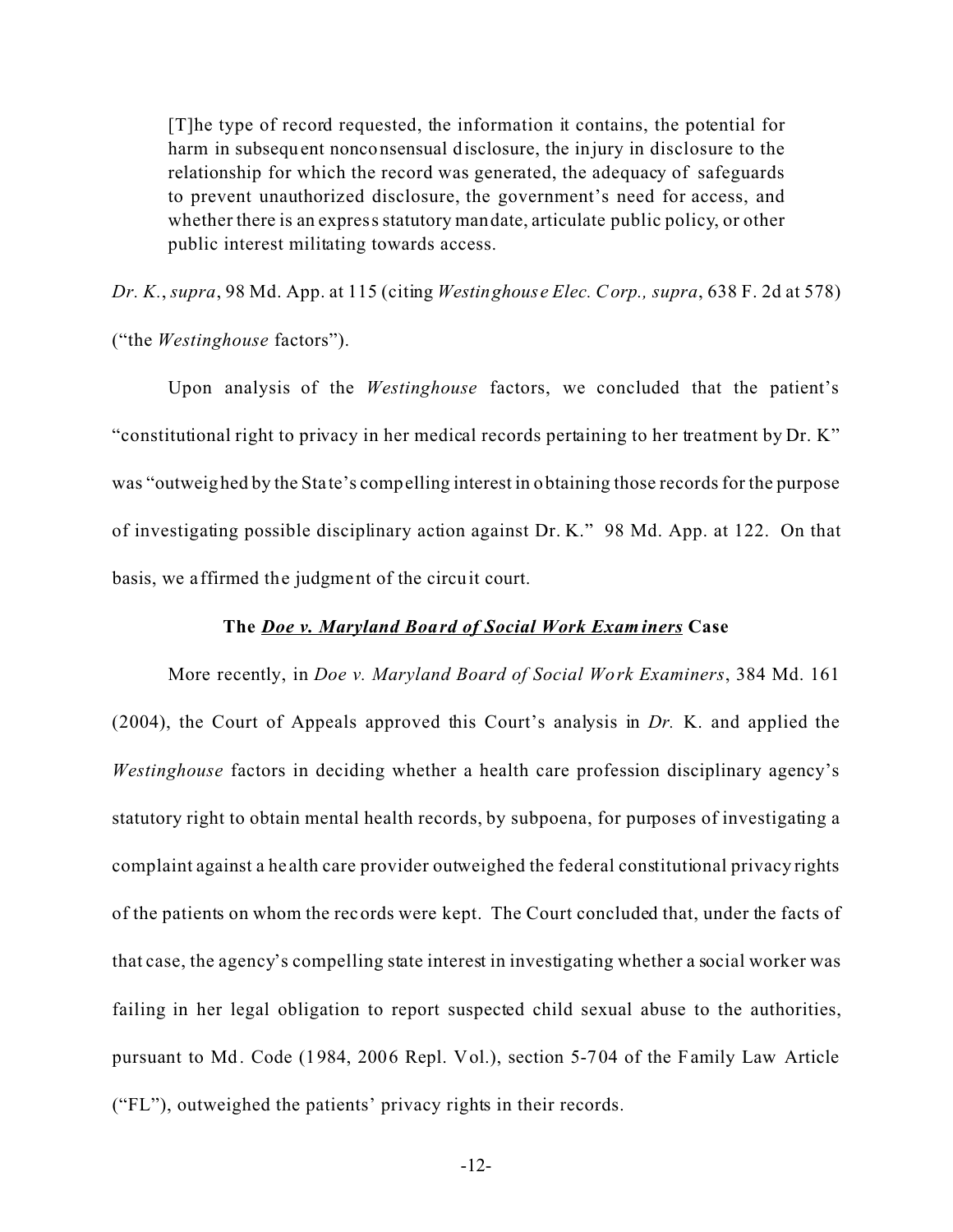In that c ase, in July 2001, the Maryland Board of Social Work Examiners ("Social Work Board") received a complaint against a social worker alleging that she had not reported to the authorities information she had gained, in treating a former client, John Doe, and his wife, Jane Doe, that John Doe had sexually abused the couple's minor granddaughter. The complaint included newspaper articles about John Doe's having been convicted, the month before, of child abuse and third degree sex offenses against his granddaughter. (The sexual abuse had been brought to the attention of the authorities by the granddaughter's pediatrician, to whom she disc losed it. *Doe v. Board of Social Workers*, 154 Md. App. 520, 527 n.2. (2004)). Although the source of the complaint to the Social Work Board is not revealed in the opinion of the Court of Appeals or this Court in the case, it c learly was not the Does.

Upon receipt of the complaint, the Social Work Board conducted a preliminary investigation that revealed "substantial evidence" that the social worker "had acted in her professional capacity...in such a way as to be subject to discipline" under the governing statute, which empowered it to discipline a social worker for, among other things, not reporting suspected child abuse in violation of FL section 5-704. *Doe, supra*, 384 Md. at 173. After the preliminary investigation, the Social Work Board issued the subpoena *duces tecum* to the social worker commanding her to produce her records for the Does.

The Does responded by filing an action in the circuit court, seeking to quash the subpoena on the ground that they had a state statutory right and a federal constitutional privacy right not to have their mental health records disclosed to the Social Work Board. The court ruled against the Does on their statutory claim and, after engaging in an analysis of the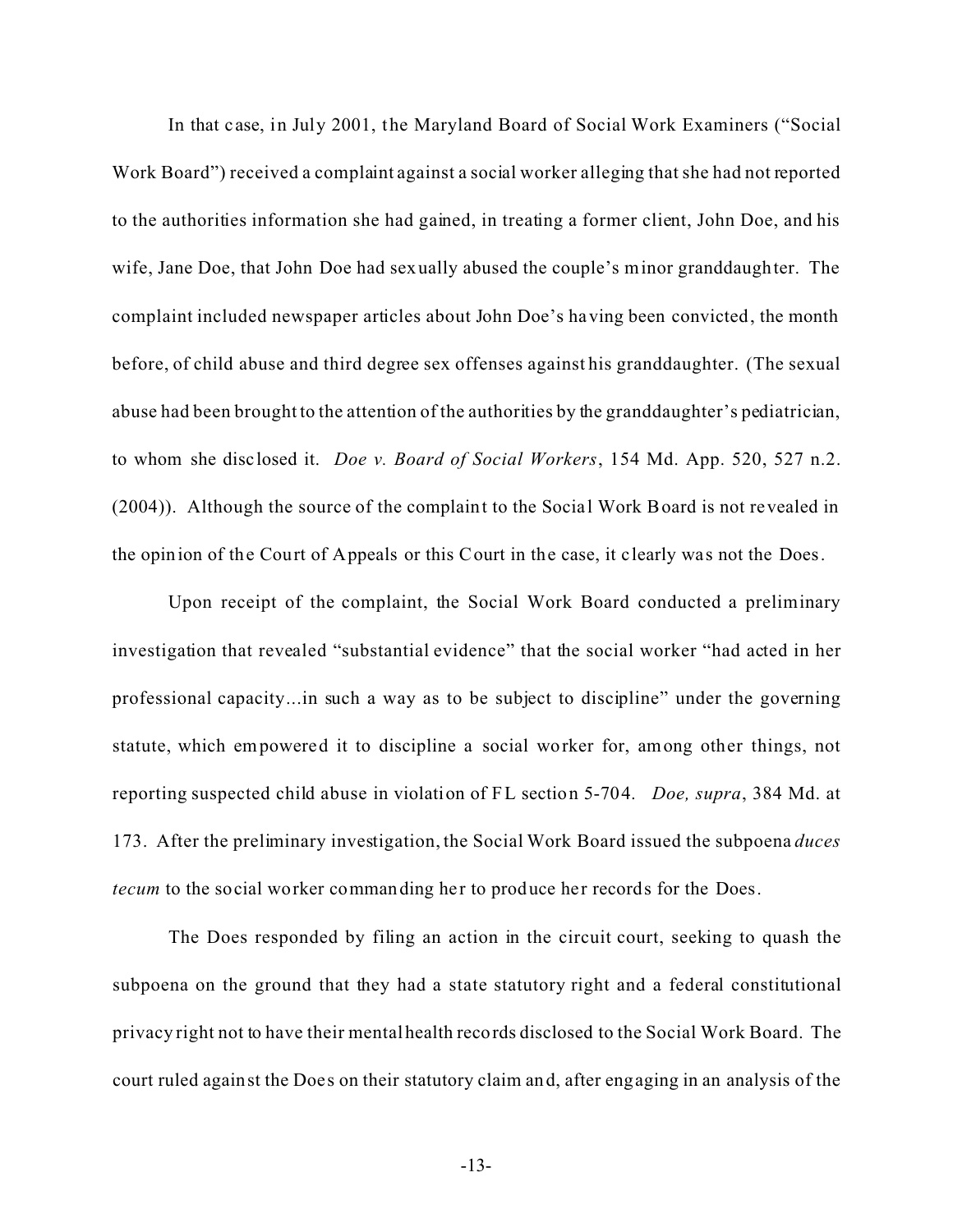*Westinghouse* factors, also ruled against them on their constitutional privacy right assertion. It stayed enforcement of the subpoena pending appeal. After this Court affirmed the circuit court's ruling, the Court of Appeals granted a petition for writ of *certiorari*.

The Court of Appeals likewise affirmed the circuit court's ruling. On the statutory issue, it held that Maryland's social worker-patient privilege must yield to the Social Work Board's power, also conferred by statute, to obtain social work records in order to investigate allegations that one of its licensees committed a serious violation of her professional duties.

Turning to the federal constitutional privacy right issue, the Court explained that when a patient has asserted such a challenge to the disclosure of his mental health records to the Social Work Board, that agency "must show a 'compelling state interest' before it will be allowed to infringe on [the clients'] privacy rights regarding their treatment records." *Doe, supra*, 384 Md. at 183-84. The Court held that a balancing analysis that takes the *Westinghouse* factors into consideration is the proper standard for weighing "individual privacy interests in medical records against competing state interests in those records," *id.* at 186; and that "[w]hether a compelling state interest can be shown in order to override an individual's privacy interest is to be determined on a case-by-case basis." *Id.*

The Court proceeded to apply the *Westinghouse* factors to the underlying facts, ultimately concluding that, in that case, the public's interest in having the social worker investigated for the alleged failure to report suspec ted child abuse, in violation of a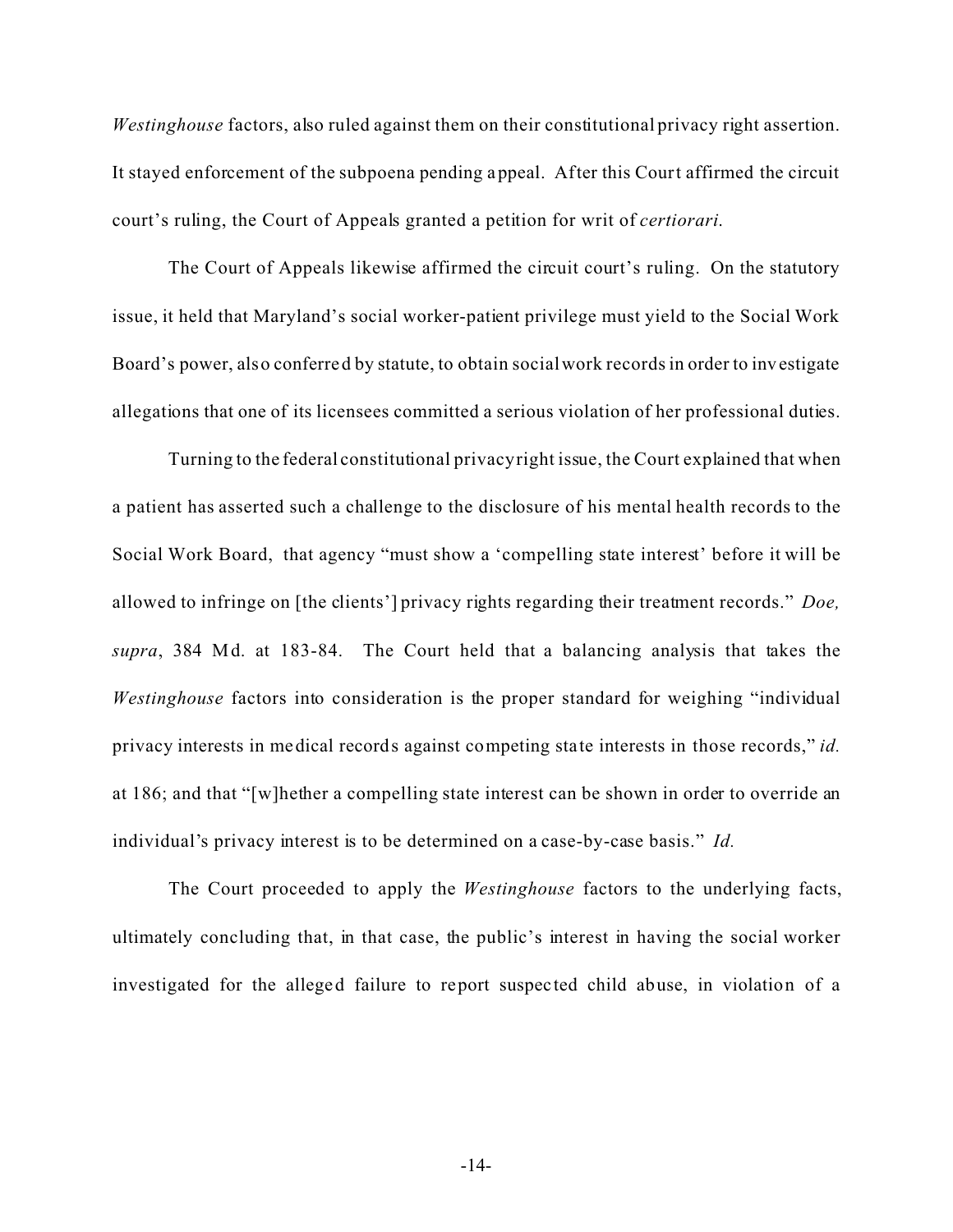mandatory reporting statute, and to have her properly disciplined for such a violation, was compelling and outweighed the clients' privacy interests in their mental health records.<sup>9</sup>

## **FACTS AND PROCEEDINGS**

Dr. Eist became licensed to practice medicine in Maryland in 1967, and has actively practiced in the field of psychiatry since then. At the time relevant to this case, he was the Medical Director of Montgomery Child and Family Health Services, Inc., held a teaching position at the George Washington University Medic al School, and was engaged in the fulltime practice of child, adolescent, and adult psychiatry and psychoanalysis.

Dr. Eist started treating Patient A intermittently in 1996, when her regular psychiatrist was unavailable due to illness. He became Patient A's regular treating psychiatrist in mid-1999. Eventually, Dr. Eist also began treating Patient A's sons, Patients B and C, who at the time were ages 14 and 10, respectively. (An older son was not in treatment.) By then, Patient A was separated from her husband, Mr.S., and the two were embroiled in contentious divorce litigation in the Circuit Court for Montgomery County ("Domestic Case"). Among

<sup>9</sup> In *Doe*, the Social Work Board not only subpoenaed the records of the Does but also subpoenaed the records of other clients of the social worker, to determine whether she had not disclosed reports of child abuse made by other clients. A majority of the Court of Appeals held that the Social Work Board's compe lling interest in investigating the social worker for failure to abide by the mandatory reporting statute outweighed the privacy interests of all of the clients (the Does and the others) in their mental health records. Judge Battaglia wrote a dissent, in which Judge Raker joined, asserting that, although the Social Work Board's governmental interest in obtaining the mental health records of the Does outweighed the Does' privacy interests in their records, that was not the case for the records of the other clients. The majority and dissenting judges all agreed, however, that individuals have a federal constitutional right of privacy in their mental health records.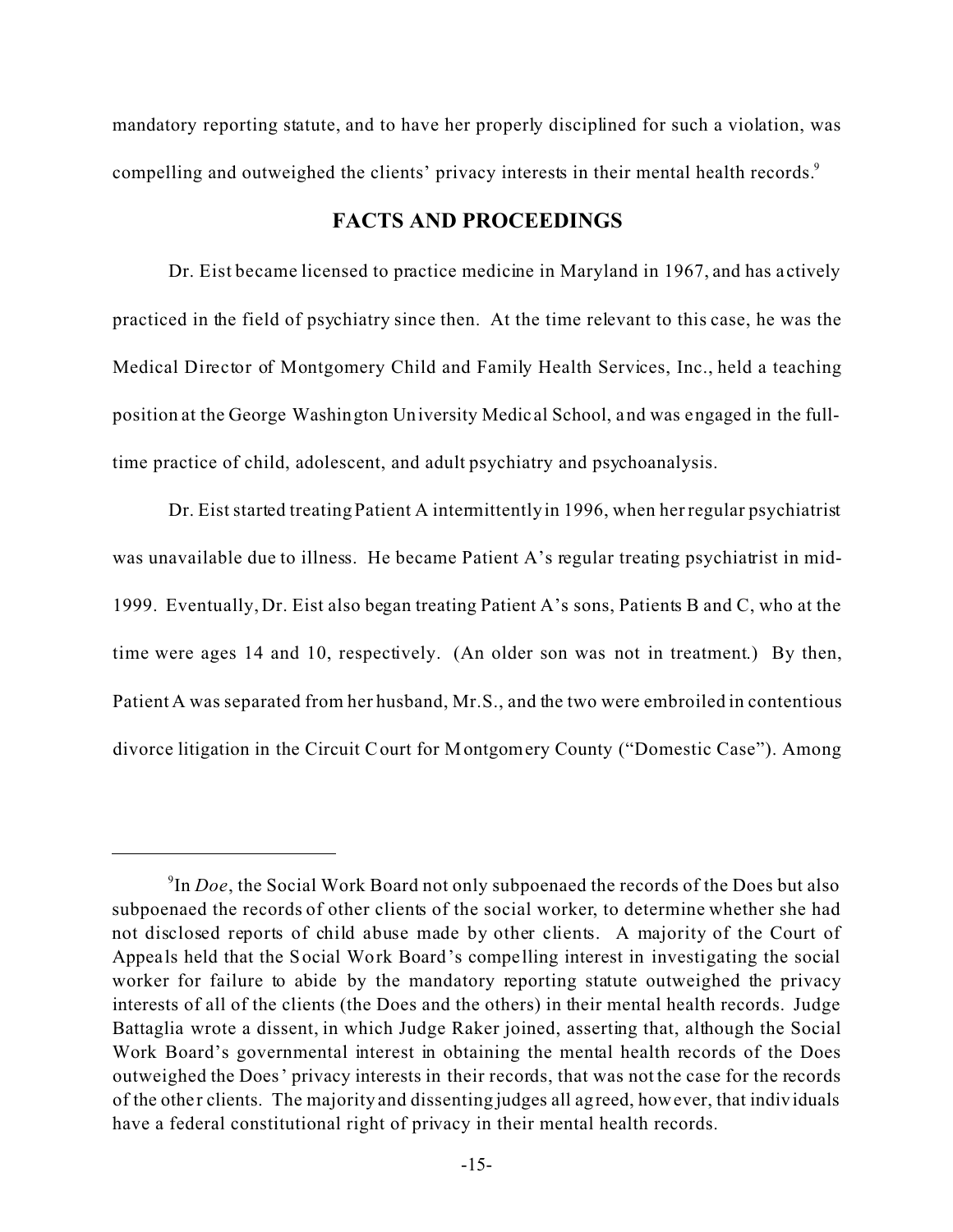other things, Mr. S was alleging that Patient A was unfit to parent the children because she was addicted to drugs.

On July 13, 2000, at the request of Patient A's lawyer in the Domestic Case, Dr. Eist prepared an affidavit providing background information about his psychiatrist-patient relationships with Patients A, B, and C, and setting forth his diagnosis and medication regimen for each patient. He expressed the view to a reasonable degree of medical certainty that Patient A had taken the medications he had prescribed in appropriate dosages, that she was responding positively to the treatment he was rendering, and that the conditions for which Patient A was being treated had not in the past and were not presently adversely affecting her ability to care for her children. Dr. Eist concluded by attesting that Patient A "is a quality, stable, and competent caretaker of her three children." Dr. Eist's affidavit was filed in the Domestic Case. It also was faxed to Mr. S's office.

#### **Complaint and Preliminary Investigation**

Seven months later, on February 19, 2001, Mr. S wrote a letter to the Board complaining about Dr. Eist. Mr. S is a lawyer, and his two-page, single-spaced letter was written on his law firm's letterhead. In the second paragraph, Mr. S stated:

Dr. Eist is a psychopharmacologist who has been attending my wife and two of my children for the past two years. In that time, he has, in my opinion, over-medicated my wife and my sons. My wife has become overly psychotic and seriously anxious and depressed, and my son, [J.S.], has become increasingly more agita ted and difficult to control over the course of Dr. Eist's intervention.<sup>[10]</sup> I have tried to discuss these concerns with him, and each time he has explained to me that his medicine regime is perfect.

 $10E$ lsewhere in the letter, Mr. S stated that he and his wife were separated.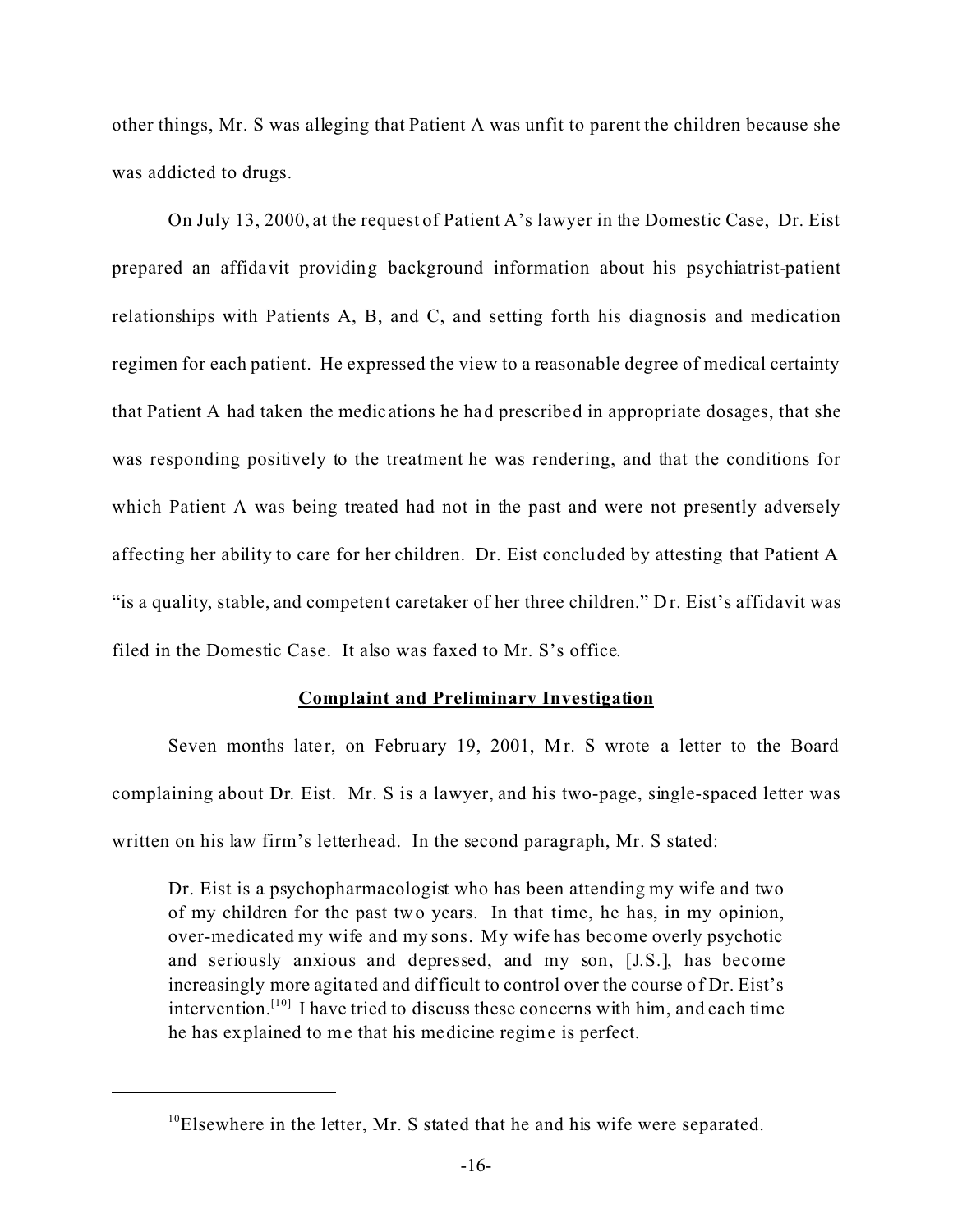The Board characterized this one-paragraph allegation as a "standard of care" complaint.

The rest of Mr. S's letter was devoted to an alleged incident, on February 8, 2001, in which, according to Mr. S, Dr. Eist embarrassed him in front of his two sons by berating him for not having paid a bill and not having brought a credit card or a check with him to pay for a family counseling session. Mr. S accused Dr. Eist of having "an ego the size of a country" that "interferes with his ability to judge situations professionally and objectively." The Board characterized this allegation as an "unprofessional conduc t" complaint.

For reasons not entirely clear from the record, the Board did not receive Mr. S's letter of complaint until March 13, 2001, almost a month after it was written.<sup>11</sup> According to Barbara K. Vona, Chief of Compliance Administration for the Board, upon receipt of the complaint letter, Ha rold Rose, the Chief of the Intake Unit, began a preliminary investigation. He read the complaint letter and summarized it. Two days later, on March 15, 2001, he wrote to Dr. Eist, notifying him of the complaint, enclosing a copy of the letter, and requesting a written, signed response within 21 days. In his letter, Mr. Rose asked Dr. Eist whether he would consent "to release any or all of the information contained in your response to the complainant," *i.e.*, to Mr. S.

<sup>&</sup>lt;sup>11</sup>At the August 2004 hearing before the ALJ, there was evidence that Dr. Eist's deposition was taken by counsel for Mr. S in the Domestic Case in March 2001, after Mr. S wrote the complaint letter but before it was received by the Board. Mr. S acknowledged in his testimony that, before the March 2001 deposition, he told his lawyer in the Domestic Case that he had made a complaint to the Board against Dr. Eist. In the deposition, the lawyer asked Dr. Eist whether he ever had had a disciplinary complaint filed against him. Dr. Eist answered that question in the negative. He would not have known of Mr. S's complaint letter at that time, because, although it had been written, it had not been received by the Board. It would appear that, by the time of the deposition, Mr. S had written the letter of complaint but had not mailed it.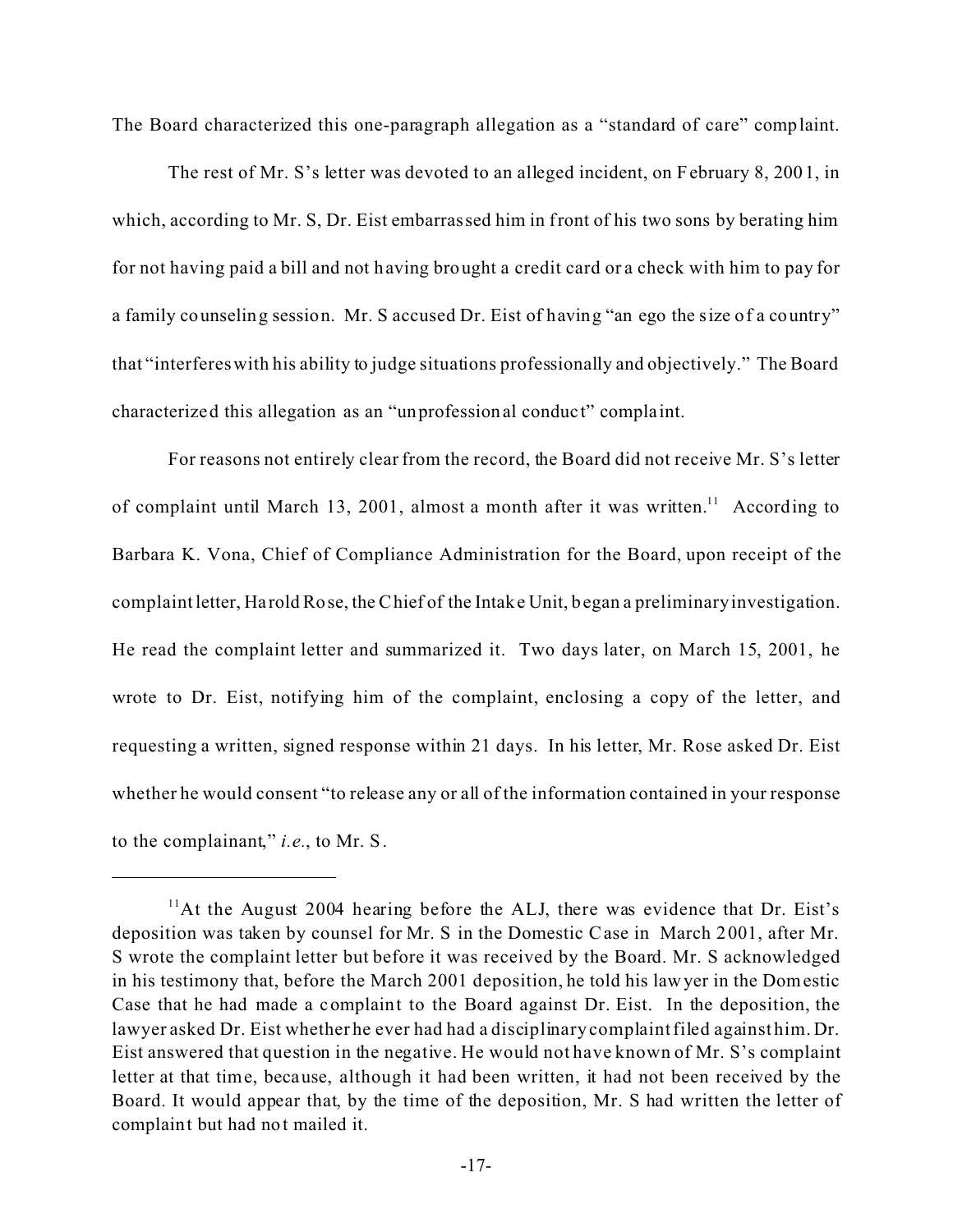In addition, Mr. Rose's March 15 letter enclosed a subpoena *duces tecum*, of the same date, commanding Dr. Eist to produce within 10 days "a copy of all medical records of" Patients A, B, and C "in [his] custody, possession or control[.]" ("the Subpoena").

The Board did not inform any of the three patients about Mr. S's complaint against Dr. Eist or that their psychiatric records had been subpoenaed.

Dr. Eist received Mr. Rose's March 15, 2001 letter and the enclosed Subpoena on April 19, 2001.<sup>12</sup> He immediately called Mr. Rose and told him that the complaint was false, that the complainant was the estranged husband of Patient A, and that the husband and wife were involved in a "contentious, vitriolic divorce" in which custody was an issue. He asked Mr. Rose whether he was aware that he (Dr. Eist) could not release Patient A's psychiatric records without her permission and also could not release the boys' psychiatric records without obtaining consent on their beha lf. According to Dr. Eist, Mr. Rose told him that he was wrong and that he had to produce the records. Dr. Eist then called Armin U. Kuder, Esquire, for advice. Mr. Kuder told him that Mr. Rose was wrong and that it was essential to obtain the patients' permission before disclosing their mental health records.

After those conversations, Dr. Eist called Patient A, told her that he r mental he alth records and those of her two sons had been subpoenaed, and apprised her of the nature and

 $12$ Mr. Rose's March 15, 2001 letter was sent to the wrong address and was returned to the Board by the postal service. On April 18, 2001, the March 15 letter was mailed again, this time to the correct address for Dr. Eist. The Board concedes that, because Dr. Eist did not receive the Subpoena until April 19, the ten day period in which to produce records started to run from that time, not from March 15.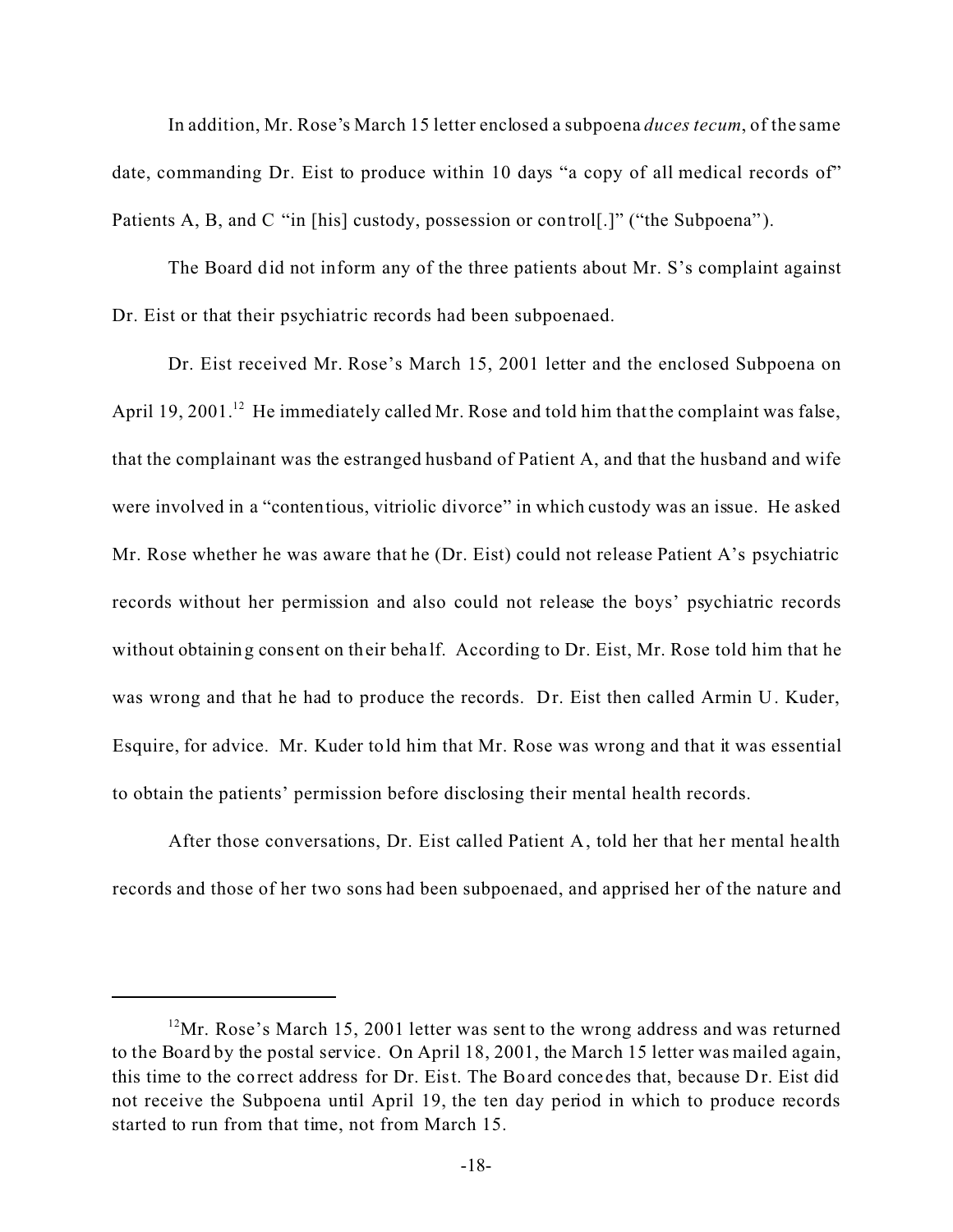source of the complaint against him. Dr. Eist told Patient A that he would release the records to the Board if she and the boys had no objection to his doing so.

The next day, April 20, 2001, Dr. Eist wrote to Mr. Rose, acknowledging receipt of his March 15 letter and the Subpoena, and objecting to any informa tion he might furnish being given to Mr. S. He put in writing that the S's were involved in an ugly divorce and custody case. He went on to state that it was his belief that Patient A and the two boys were required to be notified that their mental health records were being sought and that he was being asked to divulge their confidential communications. Dr. Eist wrote:

I will be pleased to cooperate fully with any investigator with the consent of the patients (including any guardian necessary to waive the children's privilege), or, if the patients object and take steps to protect their communications with any appropriate decision overruling their objections and requiring that I furnish the information.

On May 1, 2001, Dr. Eist wrote to Patient A, enclosing a copy of the Subpoena and stating (as he had told her over the telephone) that her records and those of the boys were being requested due to the complaint against him by Mr. S. Dr. Eist asked Patient A to let him know as soon as she could whether she or her lawyer "are taking any action to oppose my compliance with this subpoena." He closed by saying that if he did not hear from her within a week, he would forward the records to the Board. Dr. Eist sent a copy of that letter to Mr. Rose.

In the meantime, in the Domestic Case, counsel had been appointed for the minor children, for the purpose of deciding whe ther to waive their privilege with respect to their communications with mental he alth professionals. *See Nagle v. Hooks*, 296 Md. 123 (1983).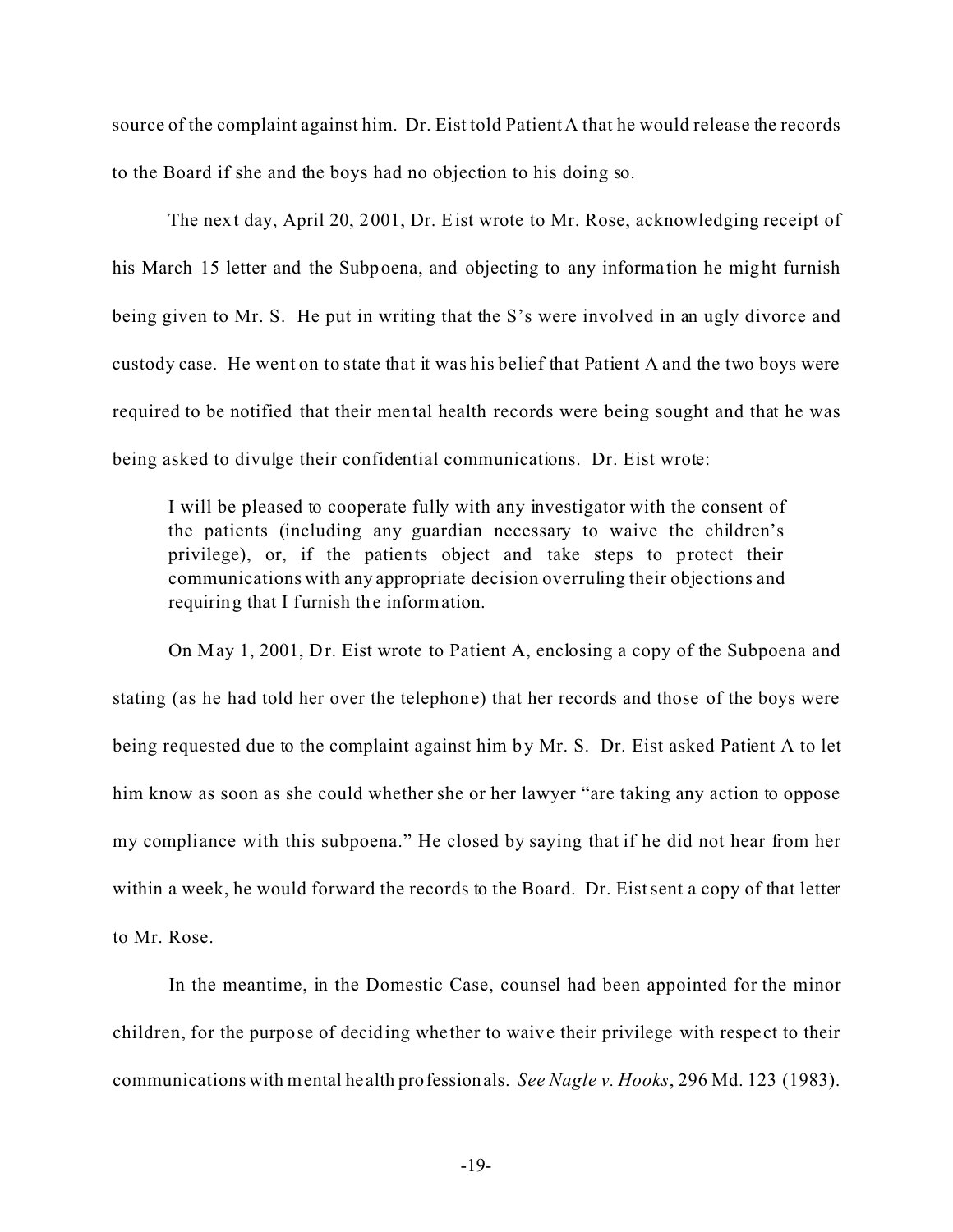On May 4, 2001, the children's lawyer submitted a report to the court, explaining that she had met with many of the mental health care professionals involved in treating the children, including Dr. Eist, and had determined that it would not be in the children's best interests to waive their privilege with several of the providers, inc luding Dr. Eist.

Dr. Eist was sent a copy of that report. He received it on May 9, 2001, and forwarded it to Mr. Rose that same day. In his cover letter to Mr. Rose, Dr. Eist quoted a recorded telephone message he just had received from Patient A, in which she sa id,

"I tried to contact you, I refuse to allow you to release my medical record to the medical board, I want to write to the medical board telling them what a liar my husband is, I can't believe the things he said in the compliant [sic]. I want them to know how helpful you have been to my children."

Dr. Eist concluded his letter by inquiring whether Mr. Rose had gotten in touch with Patient A's lawyer or the children's lawyer, and stating, "As you know, I want to cooperate with the [Board]."

### **Full Investigation**

It is the Board's ususal practice that, once a physician has responded in writing to a complaint against him, and has produced the records the Board has subpoenaed, the matter is presented to a panel of the Board for review and direction. Here, also on May 9, 2001, Mr. Rose presented Mr. S's complaint letter against Dr. Eist to a panel of the Board. The panel did not yet have a response from Dr. Eist to Mr. S's standard of care and unprofessional conduct allegations and did not have the medical records, for the reasons that were communicated by Dr. Eist in his letters to Mr. Rose. The Board panel reviewed the matter, however, and directed that Mr. S's complaint be opened for a full investigation.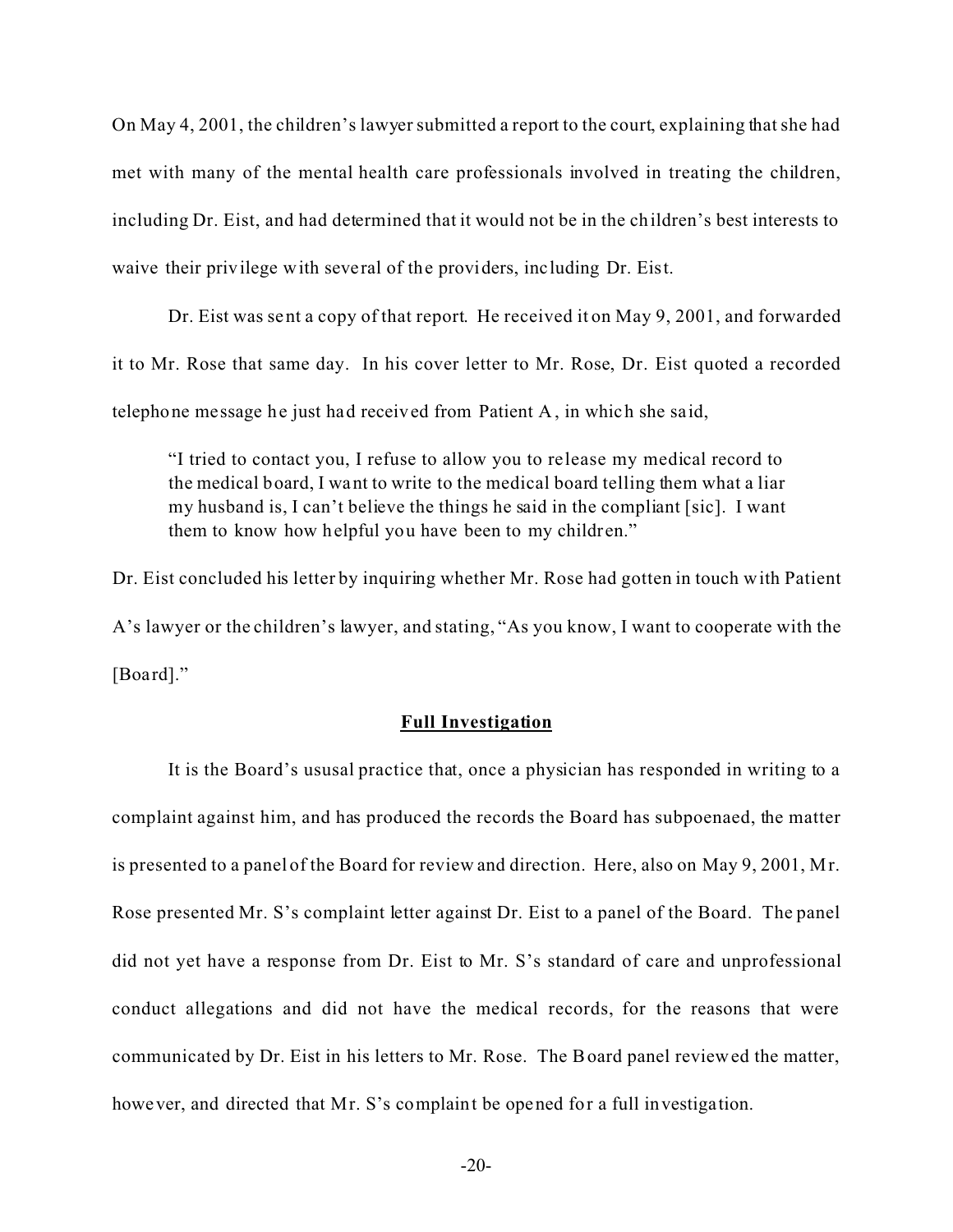A few days later, on May 14, 2001, Patient A's lawyer in the Domestic Case wrote to Mr. Rose, stating that his client "does not waive her privilege with Dr. Eist and has asked that he not release her records in response to the request from your office. Mrs. S[] wants you to know that she has absolutely no complaints about Dr. Eist and reports that he has always conduc ted himself in a professional manner."

Sometime in late May 2001, Mr. S's complaint was assigned to Frank Bubczyk, a Compliance Analyst for the Board, to oversee the full investigation. On June 27, 2001, he wrote a "Personal and Confidential" letter to Dr. Eist stating that the Board "has opened an investigation and is requesting a response to these allegations in writing within 5 days of receipt of this letter." The letter went on to say that the Board had not yet received the documents that were subpoenaed on March 15. "For your information," the letter said, "receipt of those medical records is not contingent upon the consent of the patient/s." The letter enclosed a copy of the Subpoena and directed Dr. Eist to produce the records "within forty-eight hours of the receipt of this letter." It admonished that failure to comply with the Subpoena within that time frame "may be grounds for disciplinary action pursuant to [HO section] 14-404(a)(33) for fail[ing] to coopera te with a lawful investigation conducted by the Board."

Dr. Eist did not receive Mr. Bubczyk's letter until July 7, 2001. He contacted Mr. Kuder, who on July 11 responded to Mr. Bubczyk in writing. Mr. Kuder gave background information about the Domestic Case for context, and said that Dr. Eist was preparing, and shortly would send, a written response to Mr. S's unprofessional conduct allegation. Mr.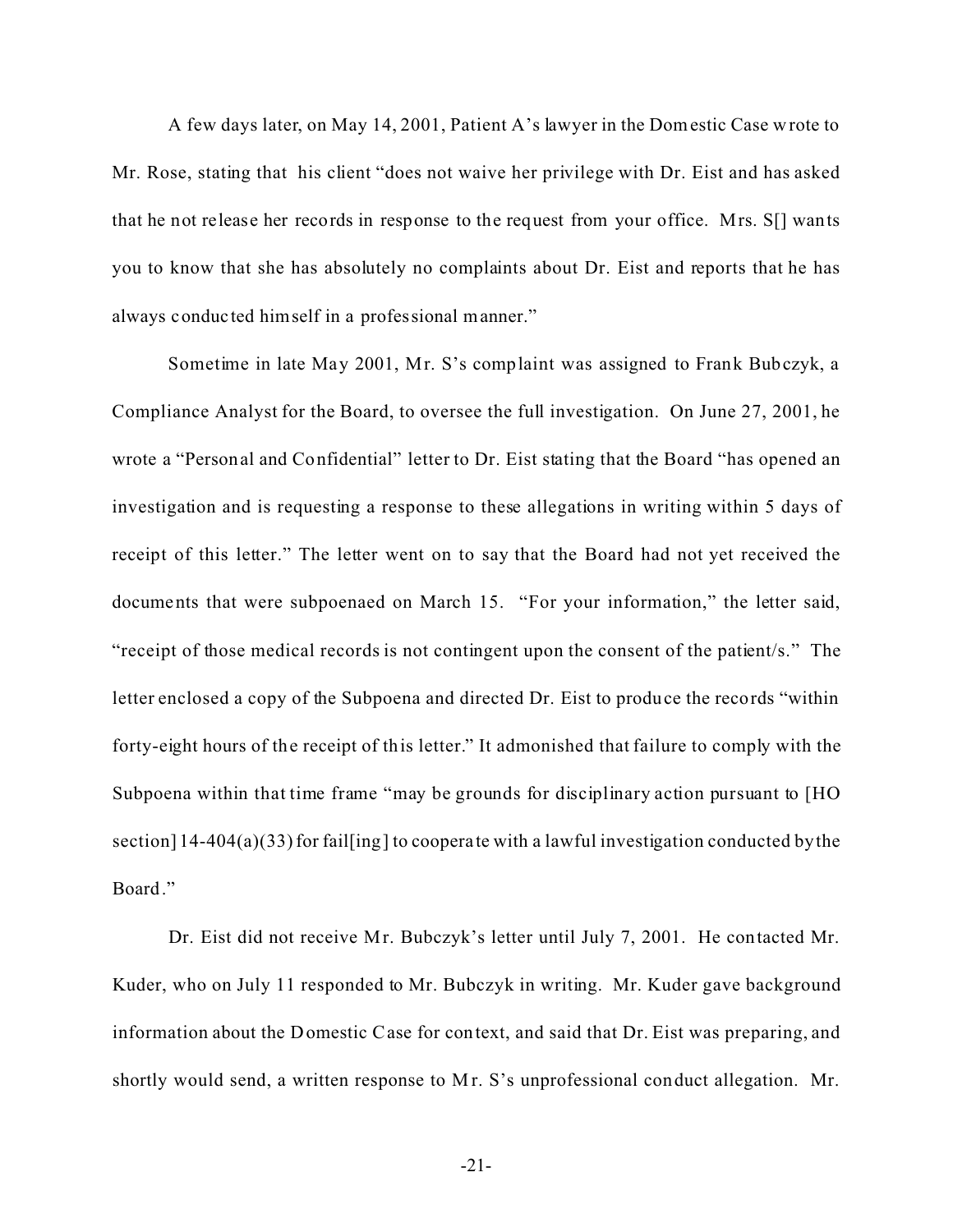Kuder went on to say that, to the extent the Board was considering the "allegations" against Dr. Eist to include Mr. S's complaint about the propriety of the treatment being rendered to Patients A, B, and C *(i.e.*, the standard of care allegation), "Dr. Eist is under the impression that he does not have his patients' permission to reveal their confidences, and that no court has weighed the necessity for violating their confidences based upon the unsupported allegations of someone with a clear conflict of interest, and a desire to violate those confidences."

Mr. Kuder enclosed the correspondence previously sent to Mr. Rose, including the

letters from the lawyers for the patients opposing disclosure of the subpoenaed mental health

records. Speaking for himself and Dr. Eist, Mr. Kuder stated:

[W]e believe that the communications of persons who are uninvolved in the complaint, who have legitimate privacy and confidentiality issues, and who are engaged in litigation with the complainant, should be examined and thoughtfully dealt with. Has this been done by the Board? What action has been taken with respect to [Patient A's lawyer's] letter? This is not a case of defiance by Dr. Eist of the Board's authority, but the effort of a conscientious psychiatrist attempting to meet the conflicting ethical and legal obligations with which he is faced.

It would appear that it is incumbent upon the Board to address [Patient A's] communications, as well as those made on behalf of her children. It should not be Dr. Eist's responsibility to say to them that they have no confidentiality rights. If the Board so acts, and persuades a court of this, should [Patient A and her children] pursue that route, then Dr. Eist certainly will comply. It is inappropriate to threaten him with punishment without first dealing with the issues raised by [Patient A] and the children. We have no communication to date indicating that those issues have been addressed.

On July 16, 2001, Dr. Eist wrote a 9-page single-spaced letter to Mr. Bubczyk,

recounting in detail his interactions with Mr. S concerning billing, and the family's history

of dysfunction that ultimately resulted in the acrimonious Domestic Case; and countering the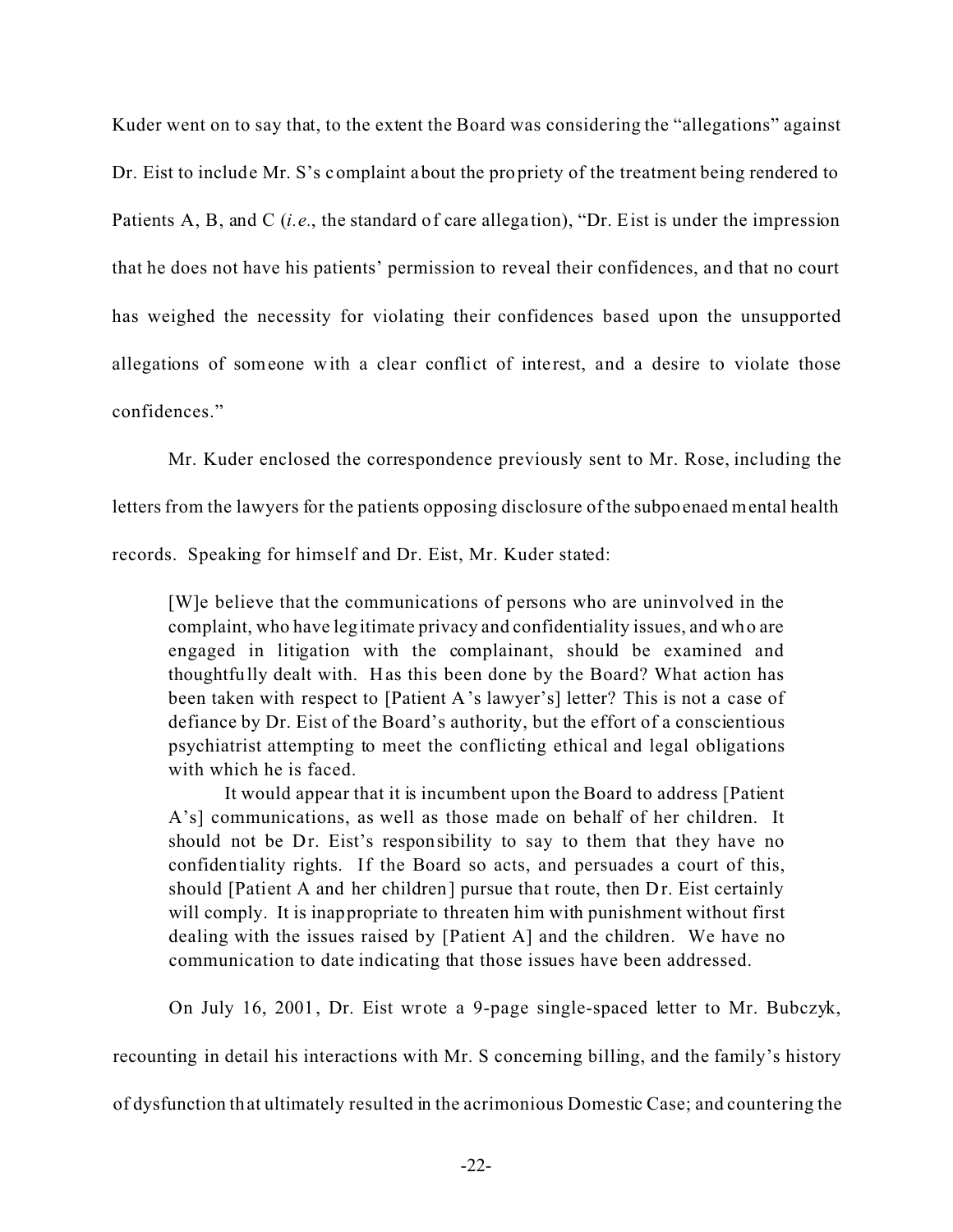allegation that he had acted improperly in handling the billing dispute (*i.e.*, the unprofessional conduct allegation). The Board never took any action against Dr. Eist with respect to the unprofessional conduct allegation, and it concedes that it was not necess ary to review Dr. Eist's psychiatric records of the three patients to assess that allegation.

Neither Mr. Bubcyzk nor anyone else with the Board responded to Mr. Kuder's July 11, 2001 letter. Likewise, there was no response to Dr. Eist's July 16, 2001 le tter.

In September 2001, the Board issued subpoenaes to several pharmacies, seeking records of medications dispensed to the three patients from January 1, 1998, through the subpoena response date of October 25, 2001. The Board received pharmacy print-outs in response to the subpoenaes.

## **The Board Charges Dr. Eist with Failure to Cooperate with a Lawful Investigation**

On December 19, 2001, the Board voted to charge Dr. Eist with "failing to cooperate with a lawful investigation," under HO section 14-404(a)(33), based upon his not having produced the three patients' psychiatric records in response to the Subpoena. The matter then was transmitted to the Attorney General's Office for review and approval. On February 4, 2002, the Board issued the charge.

On March 1, 2002, Mr. Kuder notified the lawyers for Patient A and the children, in writing, of the charge against Dr. Eist. He told them that, unless they objected on behalf of their clients within one week, Dr. Eist would produce the subpoenaed psychiatric records to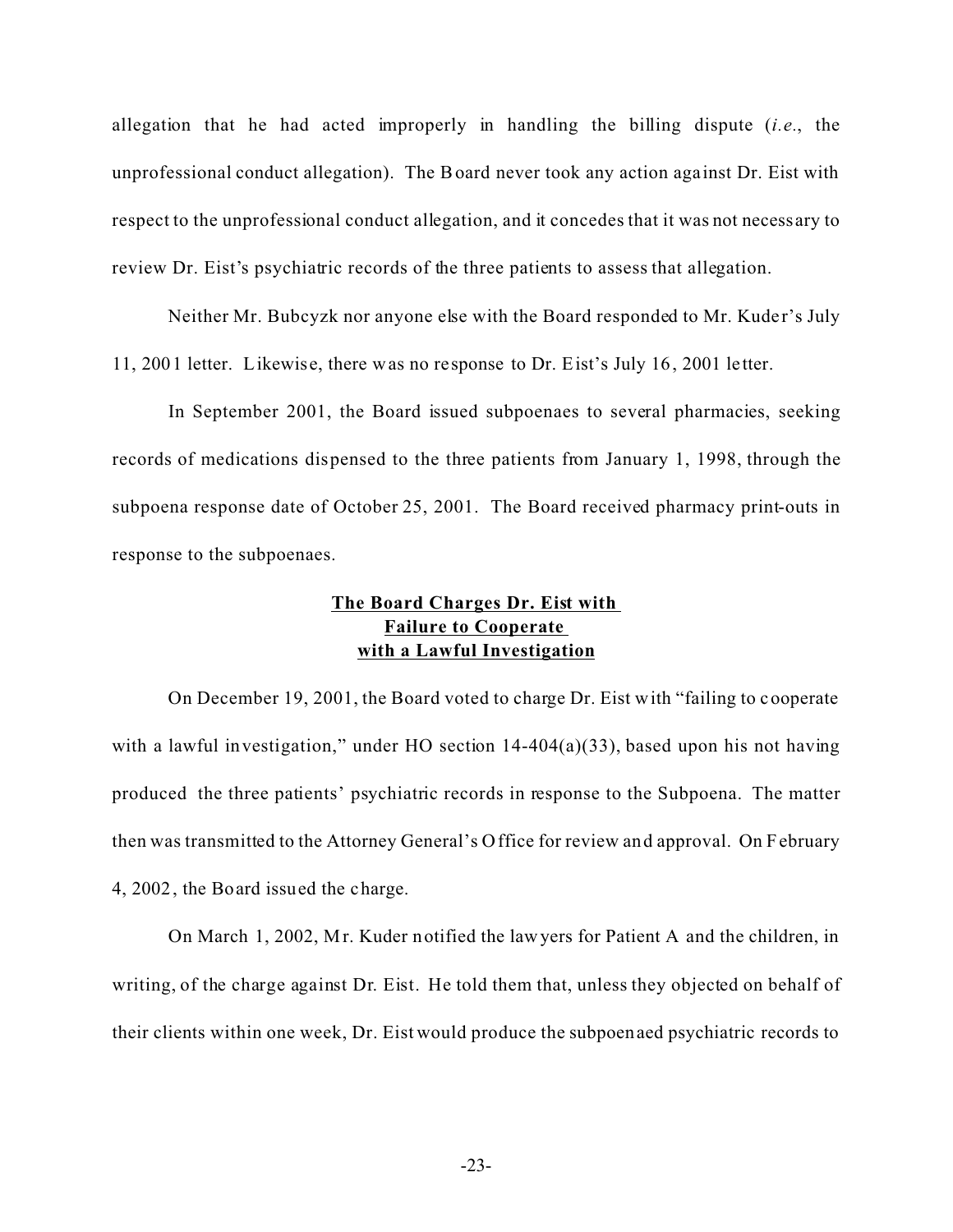the Board. None of the patients objected to the production of the records at that time. Consequently, on March 21, 2002, Dr. Eist furnished the patients' records to the Board.

### **Investigation and Closure of Mr. S's Standard of Care Allegation**

Seven months later, on October 31, 2002, the Board referred Mr. S's complaint against Dr. Eist to MedChi. The Board transmitted to MedChi Mr. S's letter of complaint, the complete records of the three patients as produced by Dr. Eist, Dr. Eist's July 16, 2001 letter, and a copy of the subpoenaed pharmacy records. MedChi further referred the matter to the Maryland Psychiatric Committee's Peer Review Committee, for evaluation.

Dr. Eist appeared before the peer review committee for an interview on August 26, 2003. He provided the members a handout that contained excerpts from the patients' medical records, pertinent medical article s, and a current curriculum vitae.

The peer review committee made numerous attempts to contact Mr. S to have him appear before them, but he did not respond.

On September 24, 2003, the peer review committee met and discussed the ma tter. Two months later, on November 30, 2003, it issued a report to MedChi finding that "there was no evidence that [Dr. Eist] overprescribed any medication or induced psychotic symptoms by inappropriate medication practices." The report further found that Dr. Eist "behaved in a professional manner when interacting with the patients and the husband/father" and that there was "no breach of any applicable standard of care in [Dr. Eist's] treatment or conduct with the patients reviewed."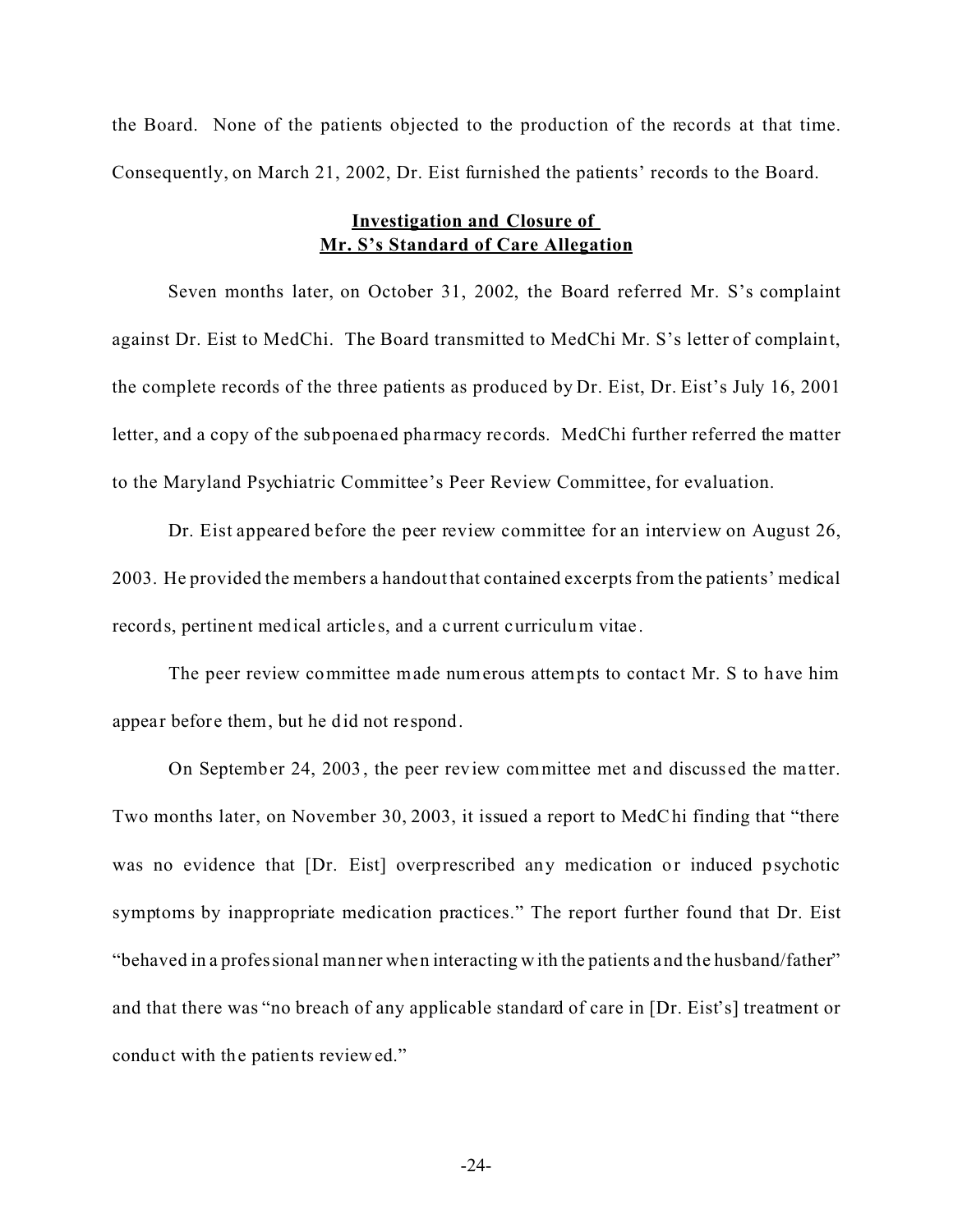On December 1, 2003, the Board received the MedChi peer review report. Two months later, on February 5, 2004, it voted not to charge Dr. Eist on the standard of care allegation. It did not communicate that decision to Dr. Eist, however. According to Ms. Vona, the Board took the position that, because it still was prosecuting Dr. Eist for failure to cooperate with a lawful investiga tion, it was not necessary to inform him that the standard of care allegation had been disposed of, in his favor.

### **Initial Contested Case Proceeding and ALJ Recommendation**

In the meantime, in the contested case proceeding, the Board and Dr. Eist agreed that there were no disputes of material fact, and filed cross-motions for summary decision, pursuant to COMAR 28.02.01.16C.

On August 14, 2002, the ALJ issued a written Proposed Decision that made findings of facts and conc lusions of law. She re commended that summary disposition be granted in favor of Dr. Eist. The ALJ's primary conclusions were that the Board does not have an absolute right to obtain the mental health records of a patient or confidential information regarding mental health treatment of a patient, and that, when such a patient objects to a subpoena for such records issued by a disciplinary board, the *Westinghouse* factors must be applied by an independent fact finder to assess whether the Board has a compelling state interest in obtaining the records that outweighs the patient's constitutional privacy right in the records. The ALJ considered those factors and the factual circumstances and concluded that Dr. Eist had merely tried "to safeguard the rights of his Patients"; and that doing so did not constitute a failure to cooperate with a lawful investigation by the Board.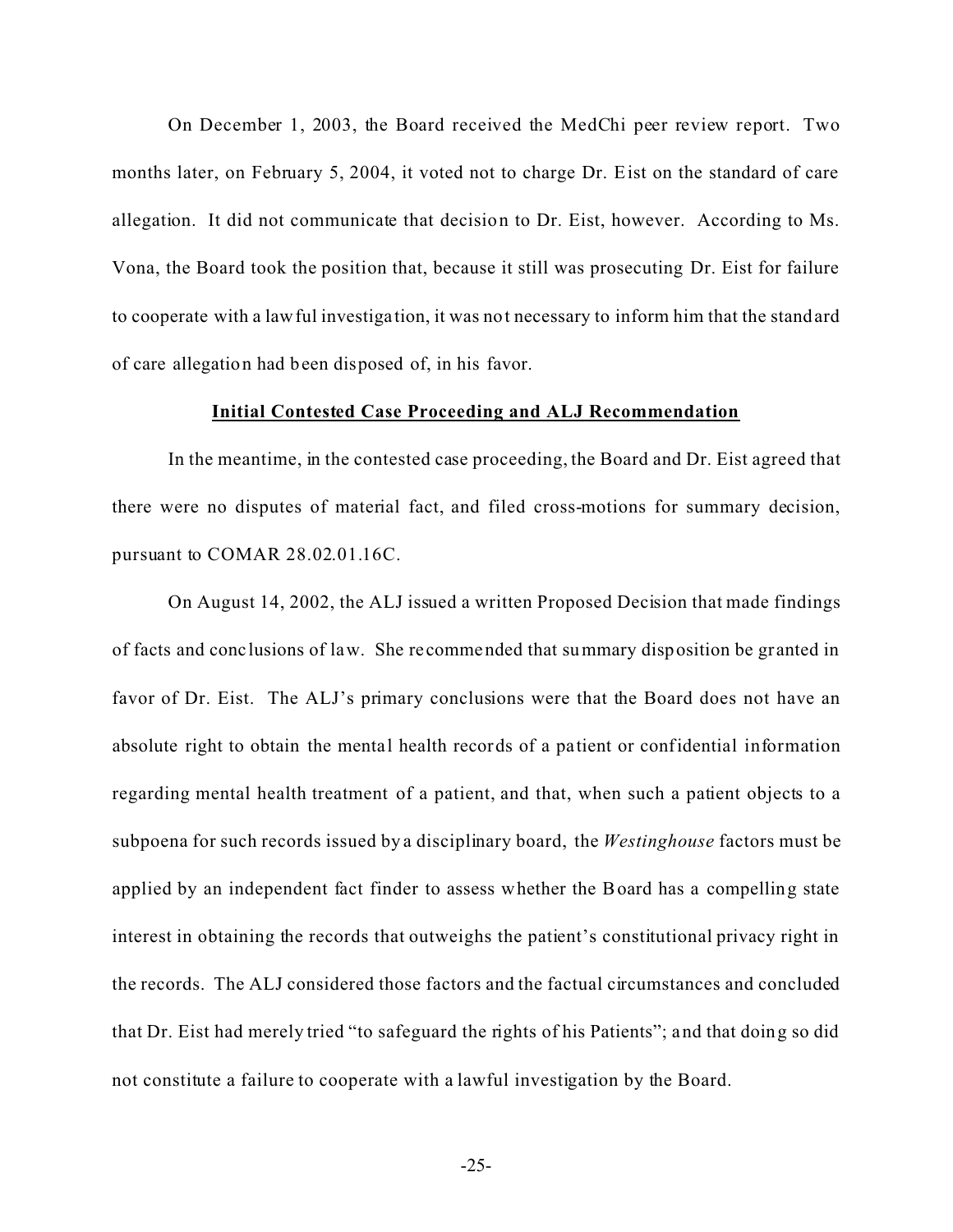#### **First Final Decision of the Board**

The Board noted exceptions to the ALJ's Proposed Decision. A hearing was convened, at which counsel for the parties presented oral arguments. On January 28, 2003, the Board issued a Final Decision and Order rejecting the Proposed Decision of the ALJ. It found that Dr. Eist had failed to cooperate with a lawful investigation by the Board because, beginning in April 2001, and continuing for ten months, he did not produce the psychiatric records of the three patients in response to the Subpoena. The Board determined that Dr. Eist "had no legal or ethical excuse" for not producing the records, and that his conduct constituted a violation of HO section 14-404(a)(33). The Board imposed a sanction of a reprimand and a \$5,000 fine.

In the course of its decision, the Board stated that this Court, in applying the *Westinghouse* factors in the *Dr.* K. case, held generally that a patient's constitutional privacy interest in his psychiatric records is outweighed by the government's compelling interest in regulating the medical profession, including investigating alleged misconduct by physicians. In other words, the Board misinterpreted the *Dr. K.* holding to mean that, as between the Board and a psychiatrist's patient, the government's interest in obtaining records for purposes of disciplinary investigation always will outweigh the patient's constitutional privacy interest in those records.

### **First Circuit Court Action for Judicial Review**

Dr. Eist filed an action for judicial review in the Circuit Court for Montgomery County. On July 31, 2003, after submitting memoranda of law, the parties made arguments

-26-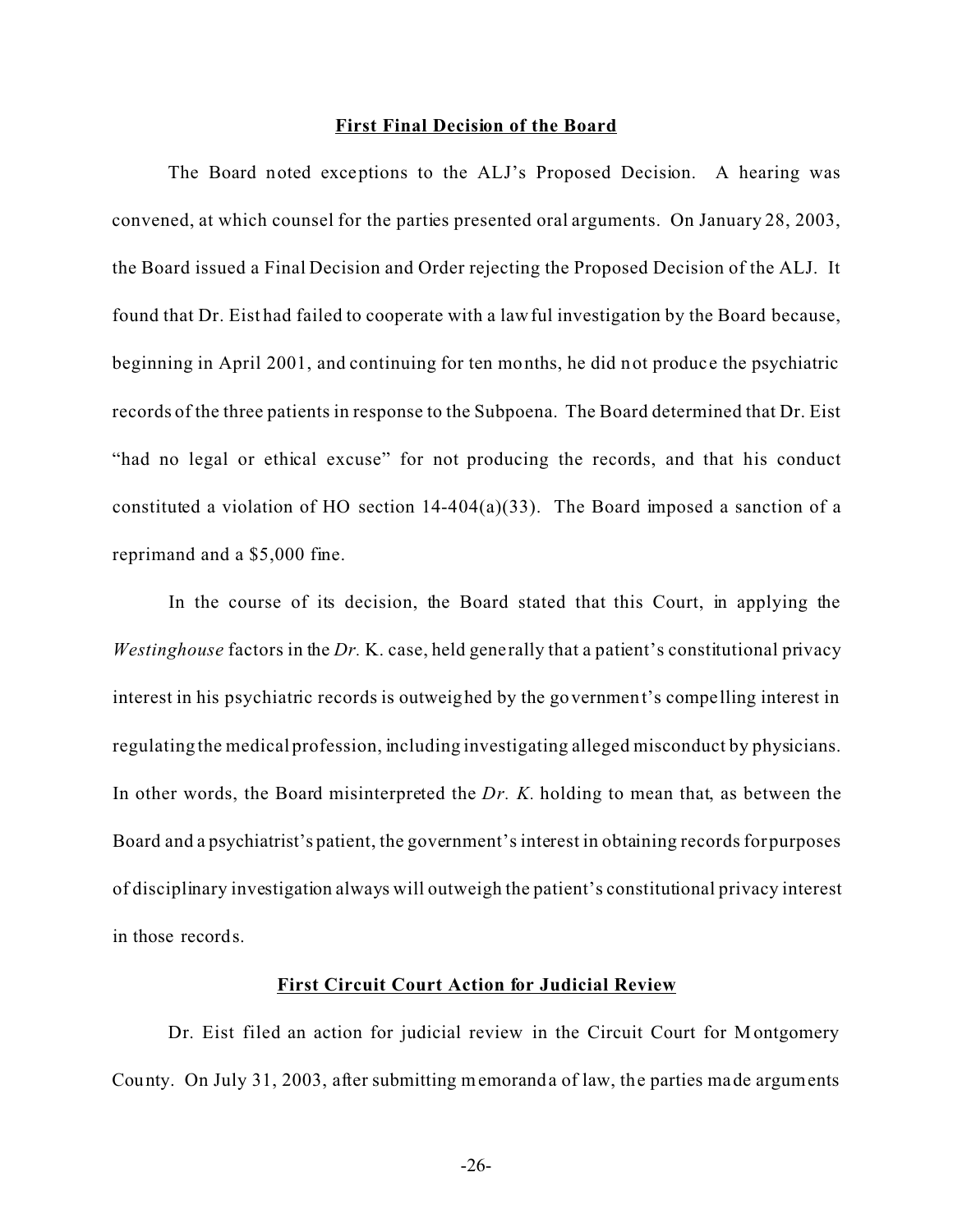to the court. From the bench, the court ruled that the Board had committed an error of law when it determined 1) that it had an absolute right to the mental health records it had subpoenaed, merely because it is statutorily empowered to issue subpoenas, and regardless of any constitutional or statutory right of privacy the patient has in his or her menta l health records; and 2) that a doctor who fails to produce records in response to a board-issued subpoena necessarily violates HO section 14-404(a)(3), even if he acted in good faith and in reliance upon the advice of counsel. The court remanded the matter to the Board for a full contested case hearing before the ALJ. The court entered a written order to that effect on August 19, 2003.

The case was remanded to the Board, which in turn remanded it to the OAH, for further proceedings. A contested case hearing was scheduled for August 16, 17, and 18, 2004.

#### **Full Contested Case Hearing**

In April 2004, in the course of preparing for the upcoming contested case hearing, Dr. Eist's lawyer demanded that the Board produce, as exculpatory evidence, the results of the MedChi peer review committee's assessment of Mr. S's standard of care allegation. Because he had not been told by the Board, Dr. Eist did not then know that, five months prior, the peer review committee had favorably evaluated his treatment of the three patients and that, two months prior, the Board had voted to close the standard of care allegation without filing charge s.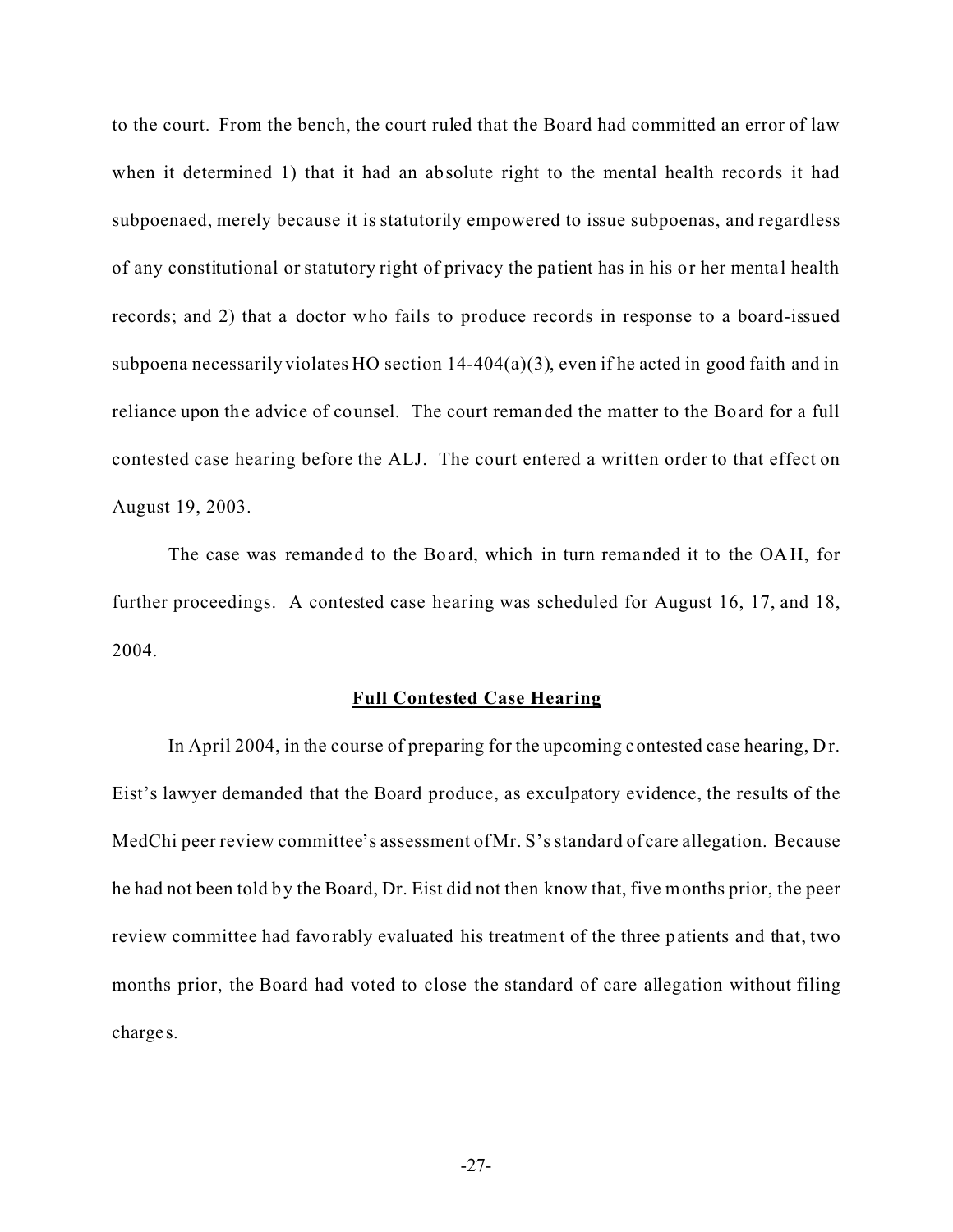On April 20, 2004, the Board gave counsel for Dr. Eist the peer review committee's report. It did not inform Dr. Eist, however, of its February 2004 decision to close Mr. S's standard of care complaint. The Board did not make that known to Dr. Eist until July 2004, when the ALJ ordered it to produce all exculpatory material to the doctor.

The contested case hearing went forward as scheduled. The Board called as witnesses Ms. Vona and Mr. S. Dr. Eist called as witnesses Mr. Kuder; Patient A's lawyer; Denny Rodriguez, of Professional Risk Management Services, Inc.; Richard S. Epstein, M.D., a psychiatrist; Jonas Rappaport, M.D., an expert in psychiatry and forensic psychiatry; Gustavo Goldstein, M.D., an expert in psychiatry and child psychiatry; and Roger Peele, M.D., an expert in psychiatry.

### **The ALJ's Proposed Decision**

The ALJ issued her written Proposed Decision on November 16, 2004. She framed the issues before her on remand as: 1) whether the Subpoena was lawfully issued, under the *Westinghouse* factors; 2) if so, whether Dr. Eist acted in good faith and upon the advice of counsel when he did not produce the subpoenaed records over his patients' objections; and 3) whether Dr. Eist's action in not producing the subpoenaed records constituted a failure to cooperate with a lawful investigation of the Board, in violation of HO section 14-404(a)(33).

The ALJ analyzed the *Westinghouse* factors and concluded that, on the facts adduced at the hearing, the Board did not have a compelling state interest in obtaining the psychiatric records of Patients A, B, and C that outweighed the patients' federally protected privacy interests in those records. The ALJ further determined that Dr. Eist had acted in good faith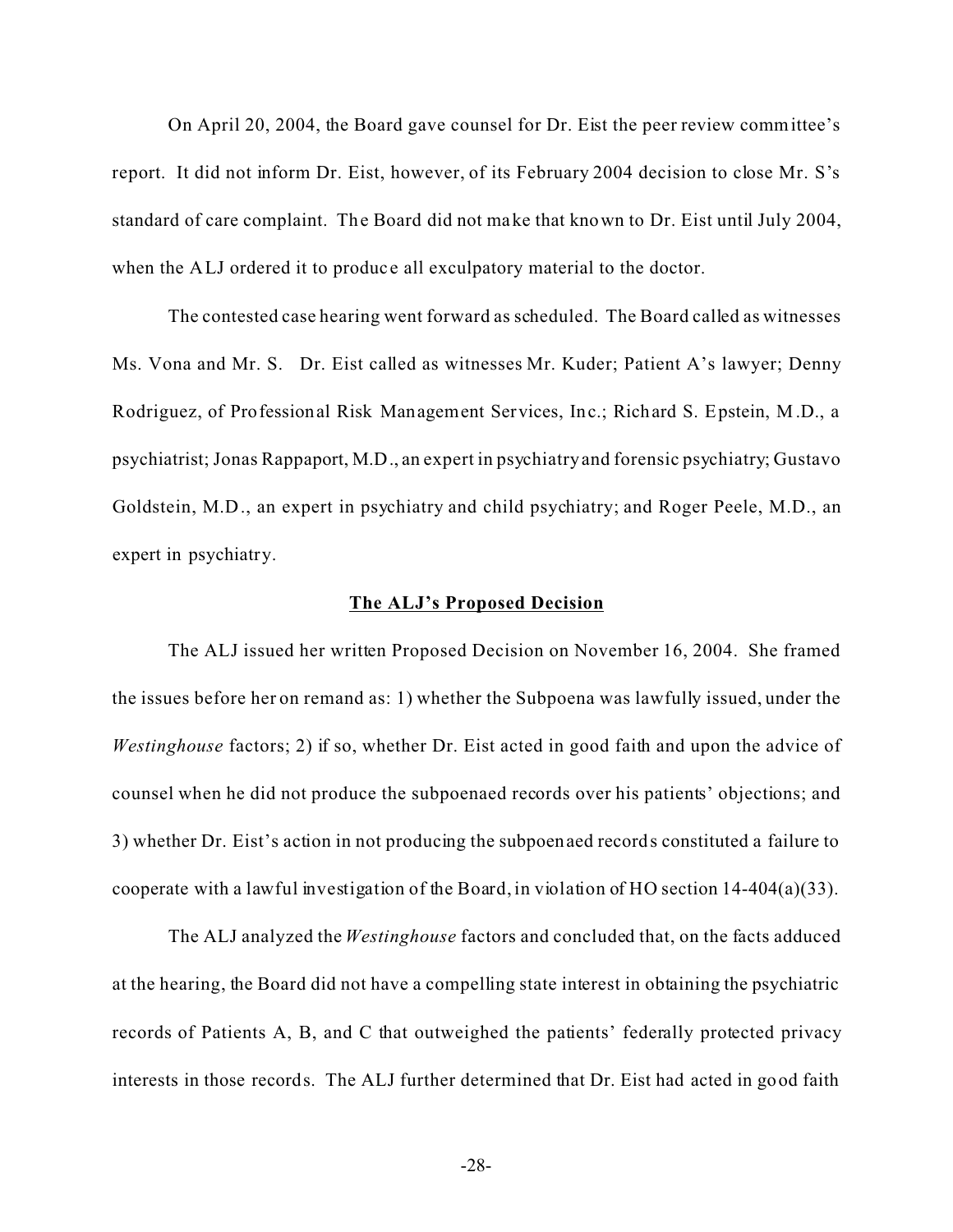and upon the advice of counsel in not producing the records in response to the Subpoena. Finally, the ALJ concluded that the evidence did not support the charge of failing to cooperate with a lawful Board investigation.

#### **Second Final Decision of the Board**

The agency prosecutor noted exceptions. Once again, the matter was presented to the Board by way of oral argument of counsel. On June 22, 2005, the Board issued its Final Decision, rejecting the ALJ's Proposed Decision. The Board found Dr. Eist guilty of failing to cooperate with a lawful investigation and once again imposed a sanction of a reprimand and a fine of \$5,000. The Board made findings of fact and then engaged in a constitutional balancing analysis, applying the *Westinghouse* factors. It concluded that the Board's interest in obtaining the patients' psychiatric records for purposes of its investigation of Mr. S's complaint outweighed the patients' privacy interests in their records. The Board further rejected the ALJ's findings that Dr. Eist acted in good faith and upon the advice of counsel in not producing the records.

#### **Second Circuit Court Action for Judicial Review**

Dr. Eist again filed a petition for judicial review. The court held a hearing on March 7, 2006, at the conclusion of which it ruled from the bench. The court determined that the Board's Final Decision "was not adequately supported by the facts and the law[.]" On April 5, 2006, the court issued an order, entered the same day, reversing the decision of the Board and remanding the matter to the Board with instructions to dismiss the charge against Dr. Eist.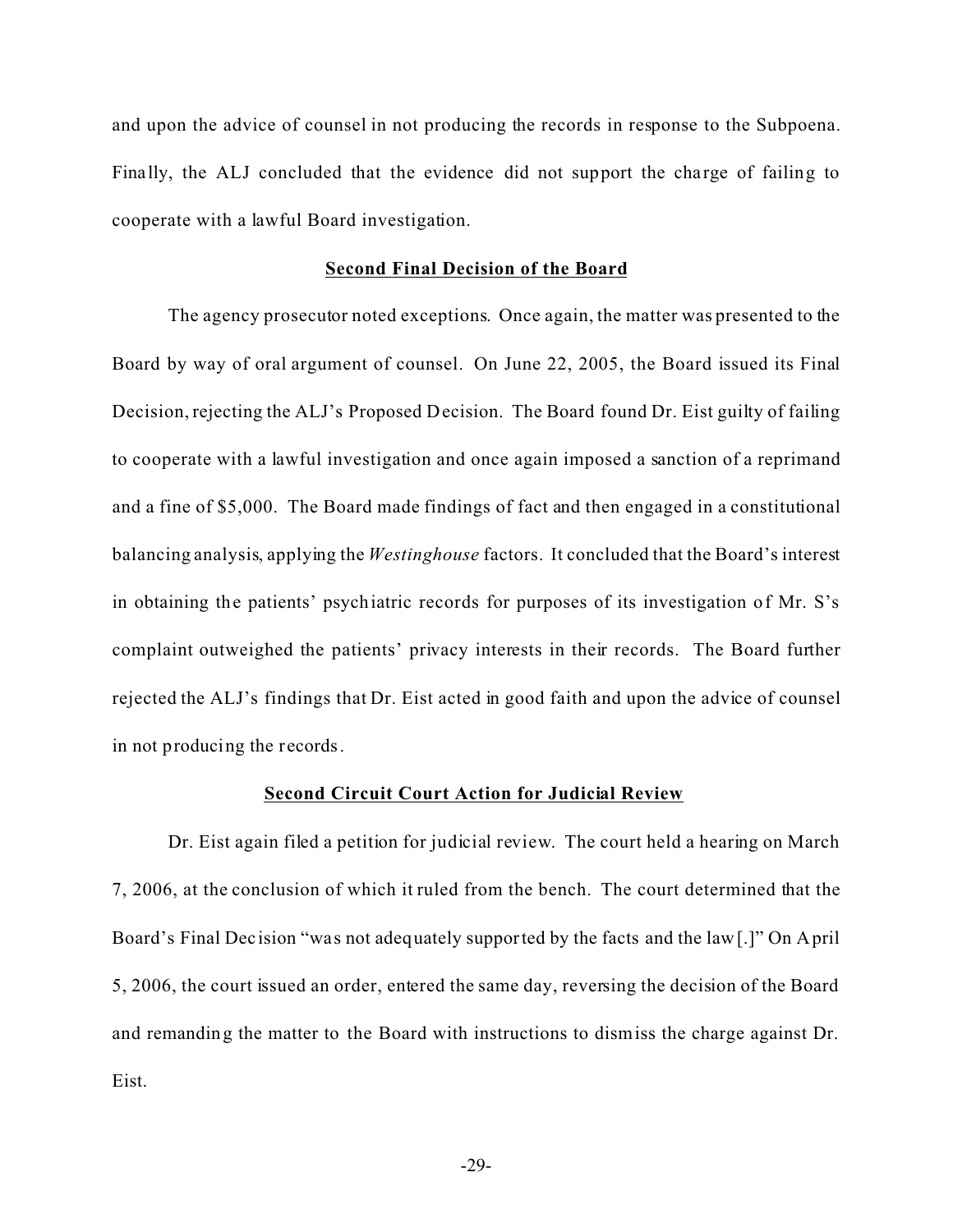## **Questions Presented On Appeal**

The Board noted this appeal, posing four questions for review, which we have revised

slightly:

- I. Does Maryland statutory law require a psychiatrist to produce the mental health treatment records of certain patients to the Board in response to a subpoena when the records are sought to investigate a complaint that the psychiatrist's treatment is endangering those patients?
- 2. Was the Board's finding that it needed to obtain the psychiatric records of the three patients in order to proceed with its investigation of Mr. S's standard of care allegation against Dr. Eist: (a) supported by substantial evidence; and (b) within its area of special administrative expertise?
- 3. Did Dr. Eist meet his burden of establishing that the Medical Practice Act and the Confidentiality of Medical Records Act were unconstitutional as applied to the facts of his case?
- 4. Is the advice of counsel an absolute defense to a charge that a licensed professional failed to comply with a statutory duty to cooperate with a lawful investigation?

## **STANDARD OF REVIEW**

It is well established that, on appellate review of a judgment of a circuit court in an action for judicial review of the final decision of an administrative agency, the Court looks through the decision of the circuit court to review the agency's dec ision. *Bennett v. State Dep't of Assessments and Taxation*, 171 Md. App. 197, 204 (2006). In other words, our task on appellate review is identical to the circuit court's task on judicial review. Our focus is on the agency's fina l decision, not the circuit court's ruling.

In reviewing a final agency decision on its facts, we apply the substantial evidence test. *Cornfield v. State Bd. of Physicians*, 174 Md. App. 456, 468 (2007). "That test requires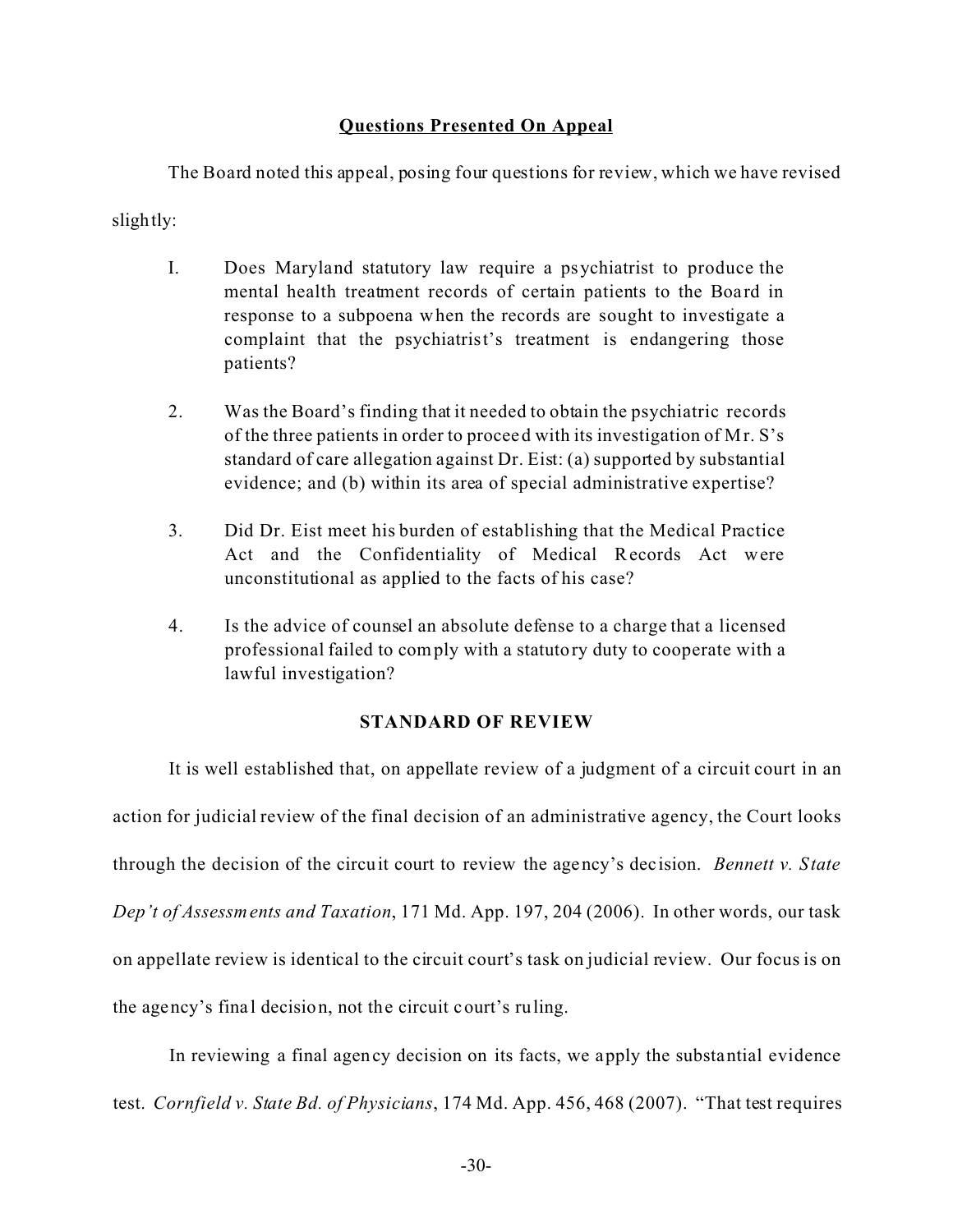us to affirm an agency de cision, if, after reviewing the evidence in a light most favorable to the agency, we find 'a reasoning mind reasonably could have reached the factual conclusion the agency reached.'" *Montgomery County v. Rotwein*, 169 Md. App. 716, 728 (2006) (quoting *Bullock v. Pelham Wood Apts*., 283 Md. 505, 512 (1978)). Moreover, "it is the agency's province to resolve conflicting evidence and draw inferences from that evidence[;] its decision carries a presumption of correctness and validity." *Bernstein*, *supra*, 167 Md. App. at 751.

By contrast, we review an agency's legal conclusions *de novo*. *Hayfields, Inc. v. Valleys Planning Council, Inc.*, 122 Md. App. 616, 629 (1998). Nevertheless, "[w]e give 'considerable weight' to an agency's 'interpretations and applications of statutory or regulatory provisions' that are administered by the agency." *Bernstein, supra,* 167 Md. App. at 751 (quoting *Md. Aviation Admin. v. Noland*, 386 Md. 556, 573 n.3 (2005)).

#### **DISCUSSION**

### **I. & II.**

In its first contention, the Board argues that controlling provisions of the MPA and the CMRA required Dr. Eist to furnish the subpoenaed psychiatric records to the Board; therefore, the Board properly determined that Dr. Eist failed to cooperate with the Board's lawful investigation of Mr. S's standard of care allegation by refusing to turn over the subpoenaed records. In its second contention, the Board argues that there was substantial evidence in the agency record to support the Board's finding that the psychiatric records were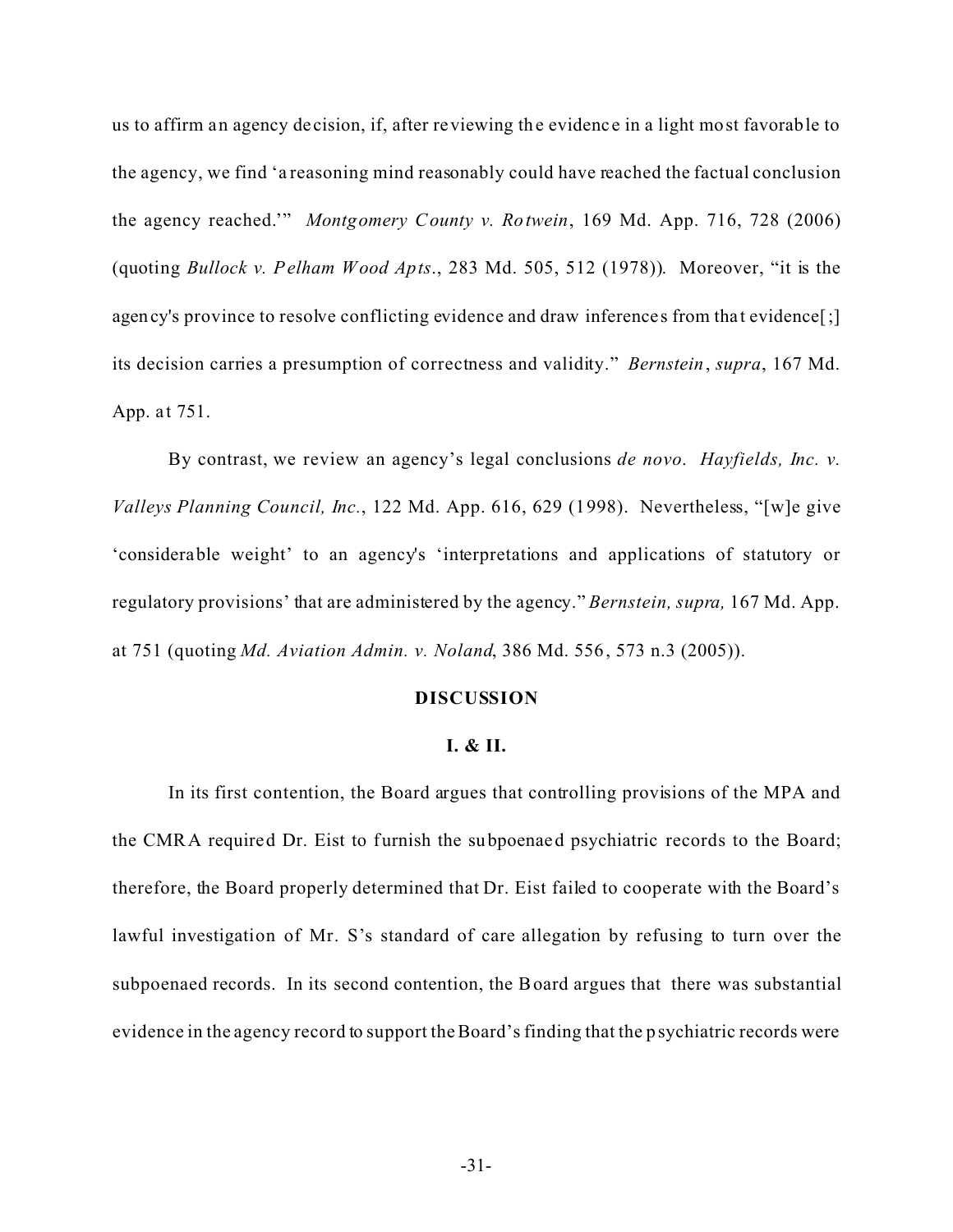needed by the Board to conductits investigation of the standard of care allegation. The Board maintains that a reasoning mind reasonably could reach that conclusion.

These contentions are relevant but not central to the core issue on appeal. As the Court of Appeals in *Doe*, and this Court in *Dr. K*, explained, there are sta tutory privileges that apply to communications between a psychiatrist (or social worker) and a patient (or client); there are statutes that authorize the Board of Physicians (and the Social Work Board) to subpoena records, inc luding psychiatric (and other mental health) records, in the course of an investigation; there are statutory confidentiality protections that are afforded medical records, and mental health records in particular; and there are exceptions to those protections for licensing /disciplinary boards, such as the Board in this case, that allow them to obtain medical records, including mental health records, for purposes of investigation. Psychiatric records are privileged and confidential. Nevertheless, the psychiatrist-patient privilege must yield to a licensing/disciplinary board's statutory right to obtain such records for investigatory purposes, and the legislature has recognized, in the CMRA, that confidentiality may not bar investigating boards from obtaining records, even when they are exceptionally private. *See* HG § 4-307(j)(1) (disclosure of mental health records without the authorization of a person in interest).

In the case at bar, Dr. Eist told the Board investigator that he had to obtain the consent of his patients before furnishing the subpoenaed records. We agree with the Board that, under HG section  $4-307(k)(1)(v)(1)$ , Dr. Eist's assertion was incorrect. As a "health care

-32-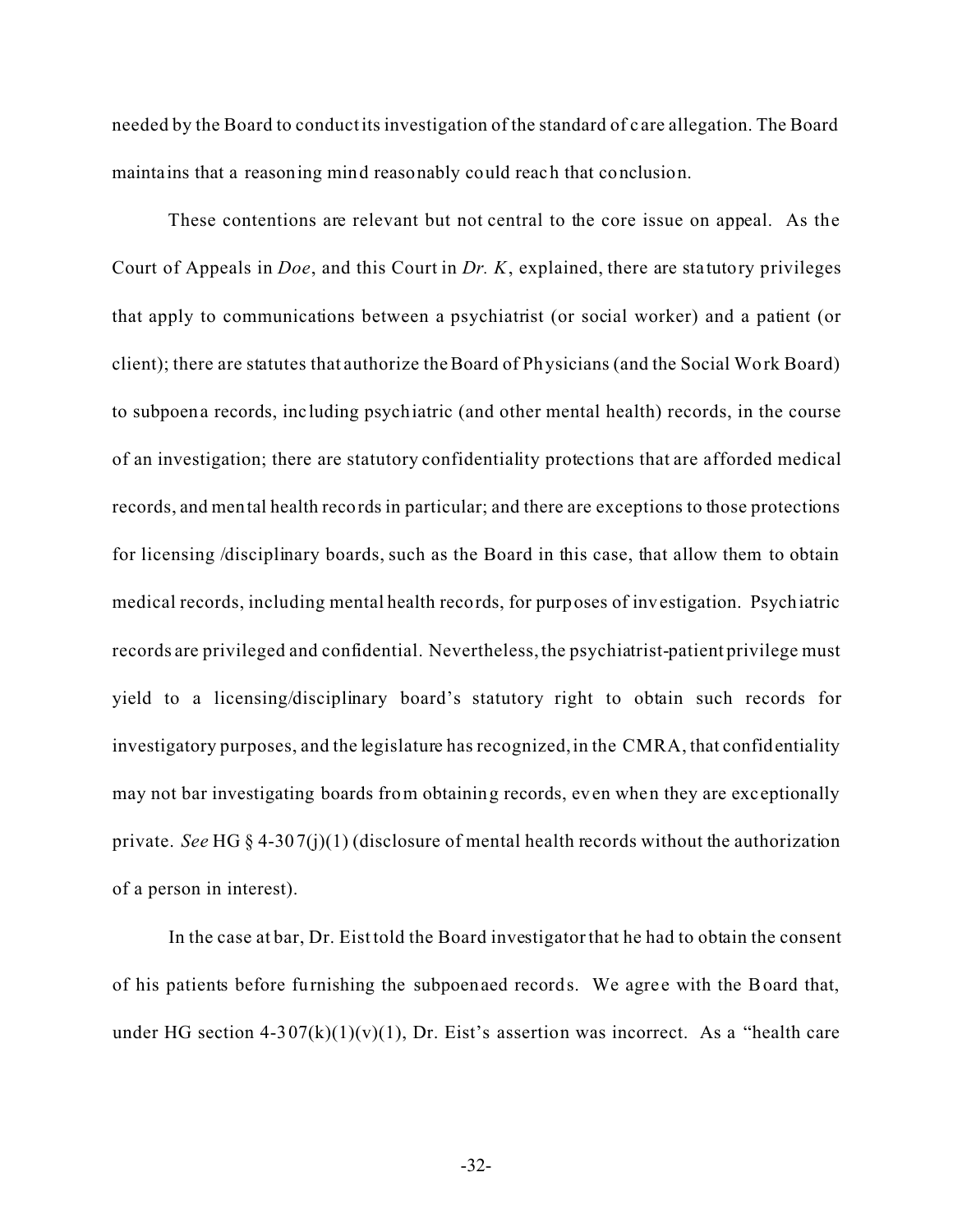provider," he was required by statute to furnish the subpoenaed records to the Boa rd without the consent of the three patients. *Id.*

What the Board overlooks in making its statutory argument, however, is that the agency's right to obtain a medical record, as conferred by statute, is not absolute.<sup>13</sup> That is the essential holding of the Court of Appeals in *Doe* and this Court in *Dr. K*. As discussed previously, both cases adopted the analysis of the Third Circuit Court of Appeals, in *Westinghouse*, that the federal constitution creates a privacy interest in some of the information contained in an individual's medical records and therefore a government entity's statutory right to obtain such records is qualified.<sup>14</sup> When the governmental interest is not a compelling one that outweighs the individual's privacy right, the records may not be disclosed.

Accordingly, even if a health care profession disciplinary board, as an agency of the state, has a statutorily conferred right to obtain a medical record, including a mental health

 $13$ In its brief, the Board notes that, in its first final decision, it ruled that the statutory scheme authorized it to issue a subpoena for psychiatric records; that the circuit court affirmed the Board's ruling on this issue; and that neither party appealed that decision. Accordingly, the Board argues, the issue of whether it had the power to subpoena psychiatric records is not properly before this Court. This argument misses the point. The question here is not whe ther the Board was authorized to issue the subpoena in question, but whether, under the facts present in the case *sub* judice, the subpoena ran afoul of the patients' constitutional privacy interests.

<sup>&</sup>lt;sup>14</sup>In keeping with the Supreme Court's observations in *Whalen*, the Third Circuit in *Westinghouse* recognized that there are two types of medical privacy interests -- the right to keep some information in medical records confidential and the right to independence in making medical decisions. *Westinghouse* and all of the cases we discuss in this opinion concern the first type of medical privacy interest, as that is the re levant interest in the case at bar.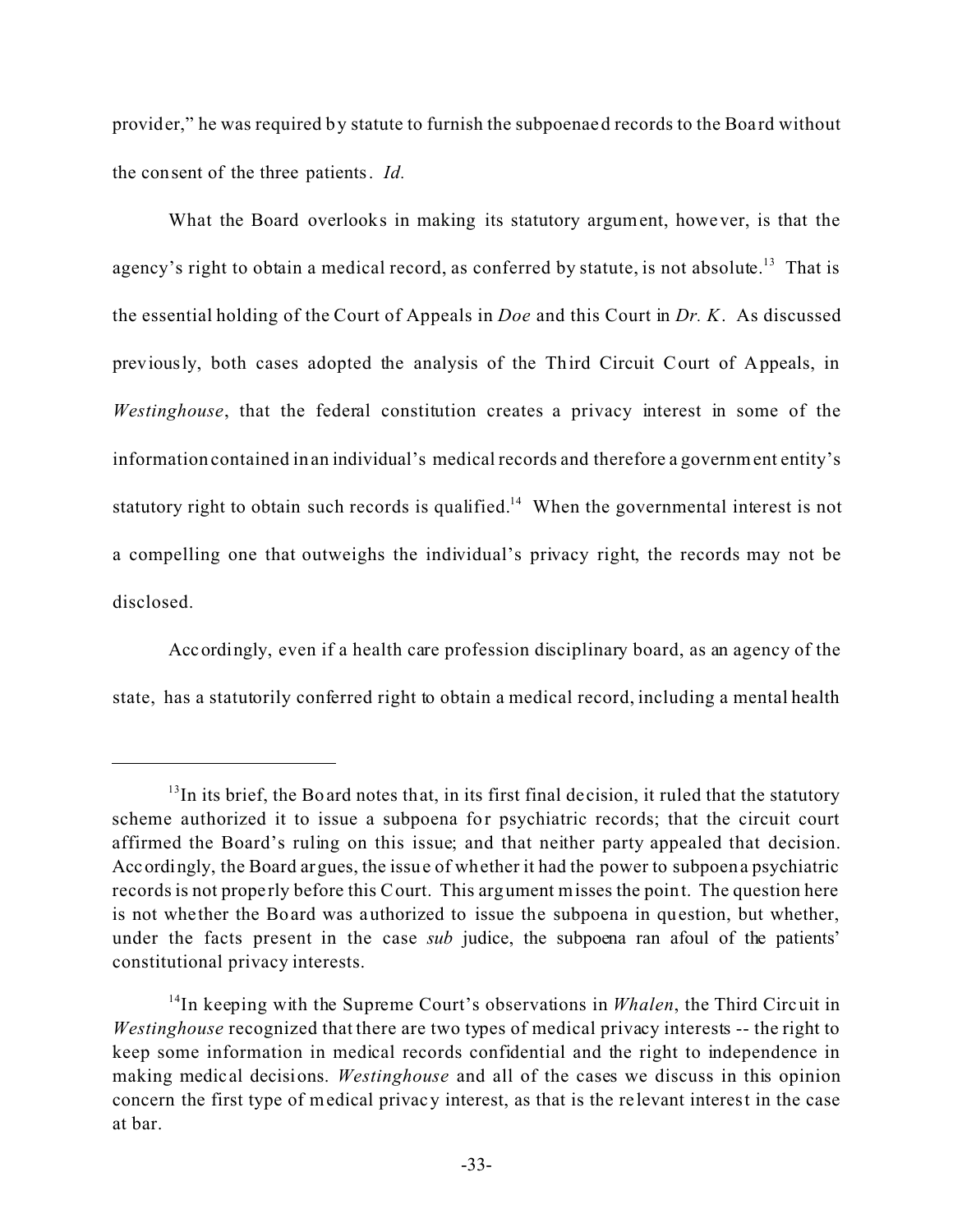record, for purposes of investigation, when the patient upon whom the record is kept directly or indirectly asserts his federal constitutional privacy right in that record, the competing interests must be balanced, using the *Westinghouse* factors.<sup>15</sup> Only if the government has a compelling interest in obtaining the records that outweighs the patient's priva cy interest in the records may the governmental agency obtain the re cords. If the patient's privacy interests outweigh the competing governmental interests, or the interests are in even balance, the agency may not obtain the records. Thus, as between the government and the individual, neither the former's right to obtain the individual's medical records nor the latter's right of privacy in those records is absolute.

In the case at bar, Patients A, B, and C, through their counsel and through Dr. Eist, asserted their federal constitutional right of privacy in their psychiatric records.<sup>16</sup> It is undisputed that the Board was informed, no later than July 2001, that the patients were invoking their privacy rights and had directed Dr. Eist not to produce their records. It also is undisputed that neither the Board nor Dr. Eist nor the three patients initiated litigation to enforce or quash the Subpoena. As it turned out, by March, the patients impliedly withdrew their constitutional objection to disclosure of the records. At that point Dr. Eist furnished the records to the Board.<sup>17</sup>

<sup>&</sup>lt;sup>15</sup>A person may waive his federal constitutional right to medical privacy. *See Doe v. Marsh*, 105 F.3d 106, 111 (2<sup>nd</sup> Cir. 1997).

<sup>&</sup>lt;sup>16</sup>A physician has standing to assert his or her patient's privacy rights. *Singleton v. Wulff*, 428 U.S. 106, 117 (1976); *Griswold v. Connecticut*, 381 U.S. 479, 481 (1965).

 $17$ In its Second Final Decision, the Board found that the patients never consented to (continued...)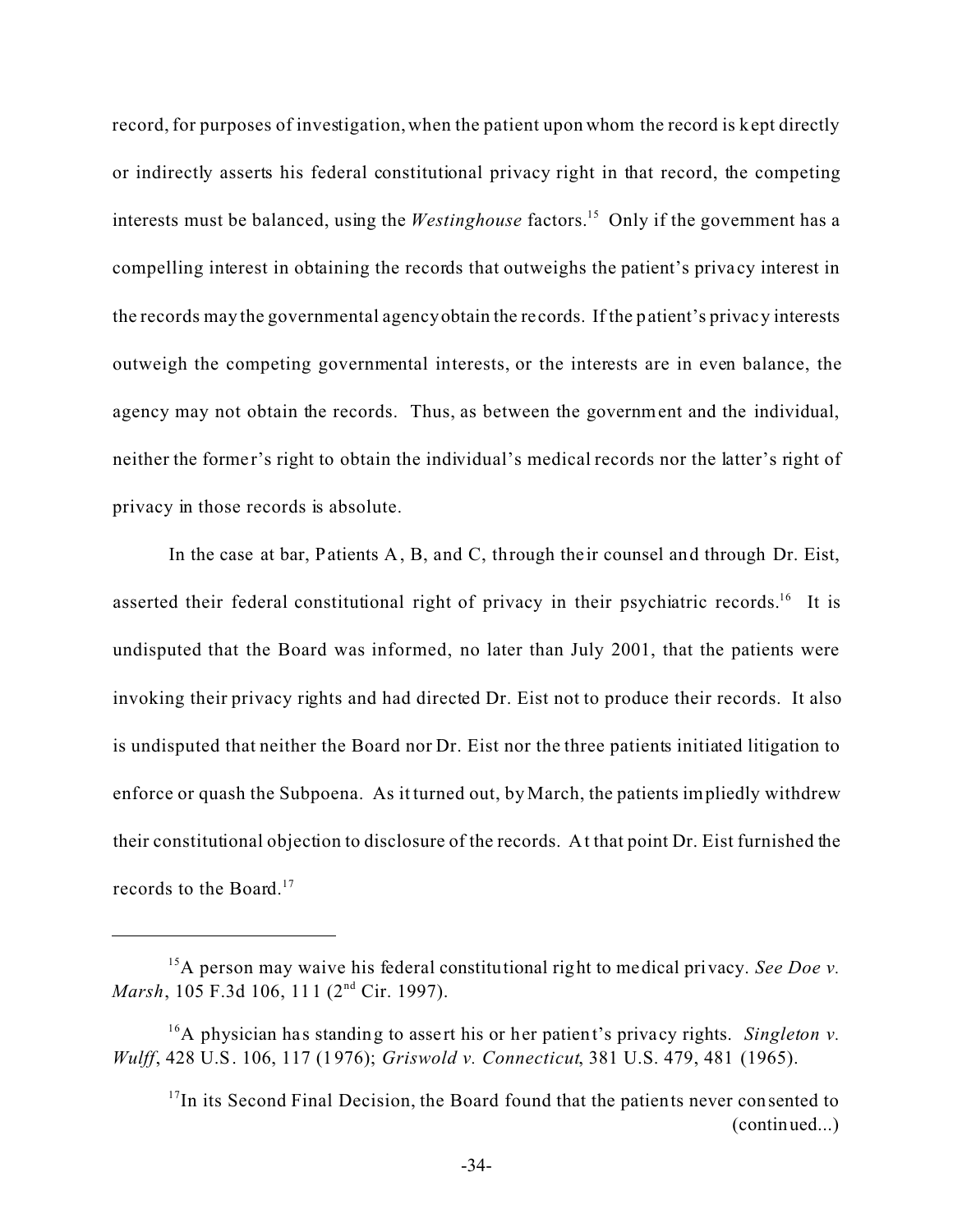The Board's failure to cooperate charge against Dr. Eist covers the period of time after Patients A, B, and C invoked their constitutional privacy rights in their psychiatric records and before they withdrew their invocation. Because the constitutional privacy rights of the patients were in play during that time, the failure to cooperate charge against Dr. Eist could not be predicated solely upon his non-disclosure of the subpoenaed records in the face of a statutorily authorized Board-issued subpoena. It had to take into account that the patients upon whom the records were kept had communicated to the Board a constitutional privacy challenge to the production of the records, and that the non-production had taken place in the face of that challenge.

#### **III.**

The Board's third question presented brings us to the core constitutional issue in this case. The Board contends that it was Dr. Eist's burden to show that the MPA and the CMRA "are unconstitutional as applied to the facts of this case" and, to do so, "he [had to] overcome 'every presumption' and 'every intendment' that the statute[s are] constitutional"; there was "substantial evidence" to support the Board's evaluation of the *Westinghouse* factors, for purposes of that constitutiona l analysis; and all of the Maryland cases, state and federa l, have held that the Board's need to obtain medical records of patients for investigatory purposes outweighs any constitutional privacy right of the patients upon whom the re cords are kept.

 $17$ (...continued)

the disclosure of their psychiatric records by Dr. Eist. That finding is not supported by any evidence in the record. The only evidence adduced established that the patients implicitly withdrew their objections to the disclosure of their records after Dr. Eist was charged with failing to cooperate, and that Dr. Eist produced the records to the Board thereafter.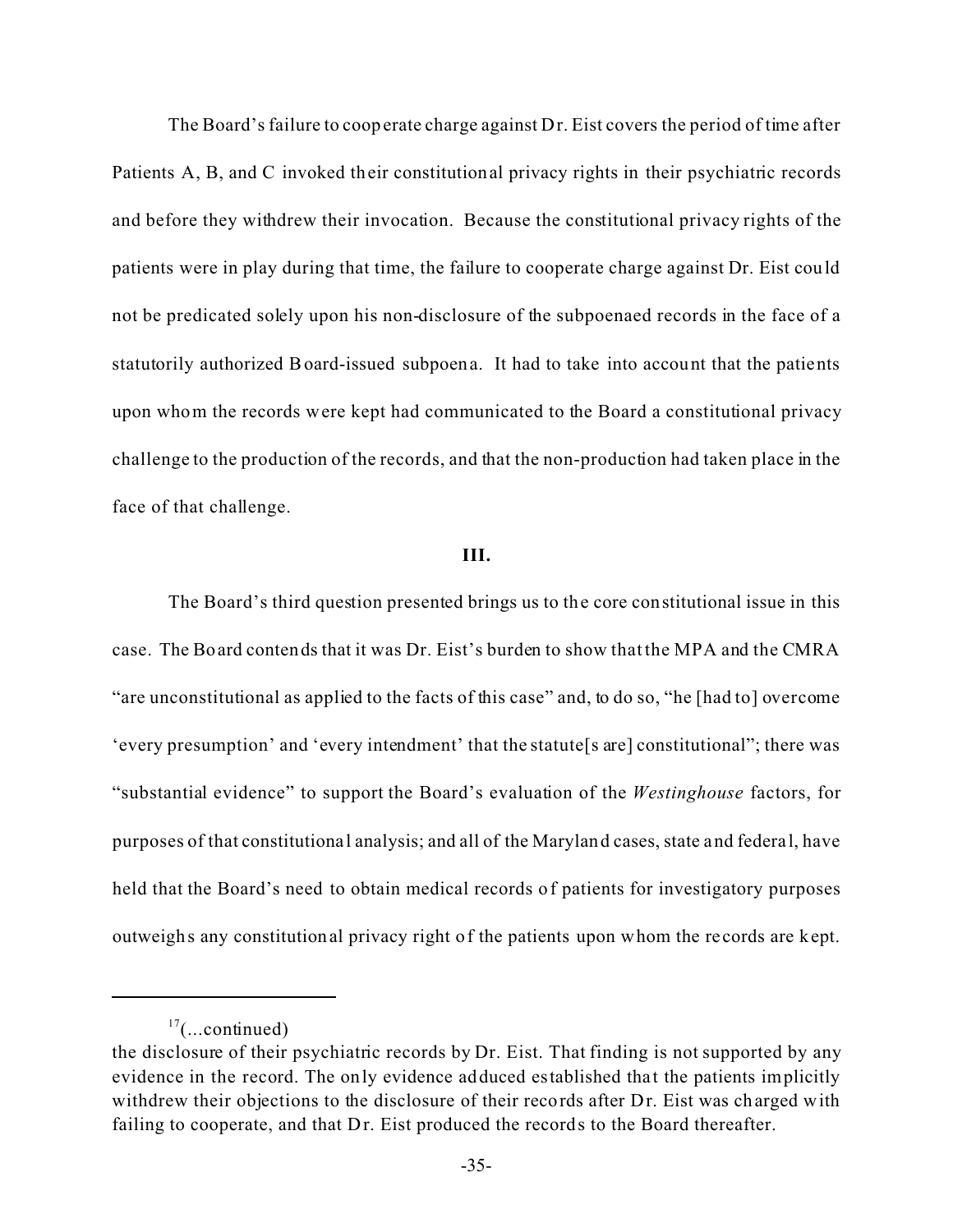The issue here is not the facial constitutionality *vel non* of the Maryland statutes that mandate that a he alth care provider produce, in response to a subpoena issued by a health care provider disciplinary board, the mental health re cords of a patient. The question is whether, in this particular case, on these particular facts, the Board, as a state agency, had a compelling interest in obtaining the records, for purposes of investigation, that outweighed the patients' asserted federal constitutional interests in having the information in their psychiatric records remain private. The cases the Board cites, for the proposition that statutes are presumed to be constitutional, and that a party challenging the constitutionality of a statute bears a burden to disprove its constitutionality, are inapposite. *See Md. State Bd. of Educ. v. Bradford*, 387 Md. 353 (2005) (reversing a circuit court order declaring a statute unconstitutional that required the Baltimore City Public School system to eliminate its deficit by a certain date); *Galloway v. State,* 365 Md. 599 (2001) (holding that a harassment statute was not unconstitutional for vagueness and overbreadth); *Salisbury Beauty Schs. v. State Bd. of Cosme tologists*, 268 Md. 32 (1973) (affirming the constitutionality of a statute requiring that beauty schools charge only the cost of materials for services performed by students).

As is apparent from the Court of Appeals decision in *Doe*, when a patient invokes his right of privacy in his medical records, it is the investigating agency's burden, as an instrumentality of the state, to show that its statuto rily recognized interest in obtaining the records is a compelling one that outweighs the patient's privacy rights in those same records, using the *Westinghouse* factors as an analytical framework. *Doe, supra*, 384 Md. at 186. It also is apparent from the *Doe* and *Dr. K*. opinions that this balancing analysis is the proper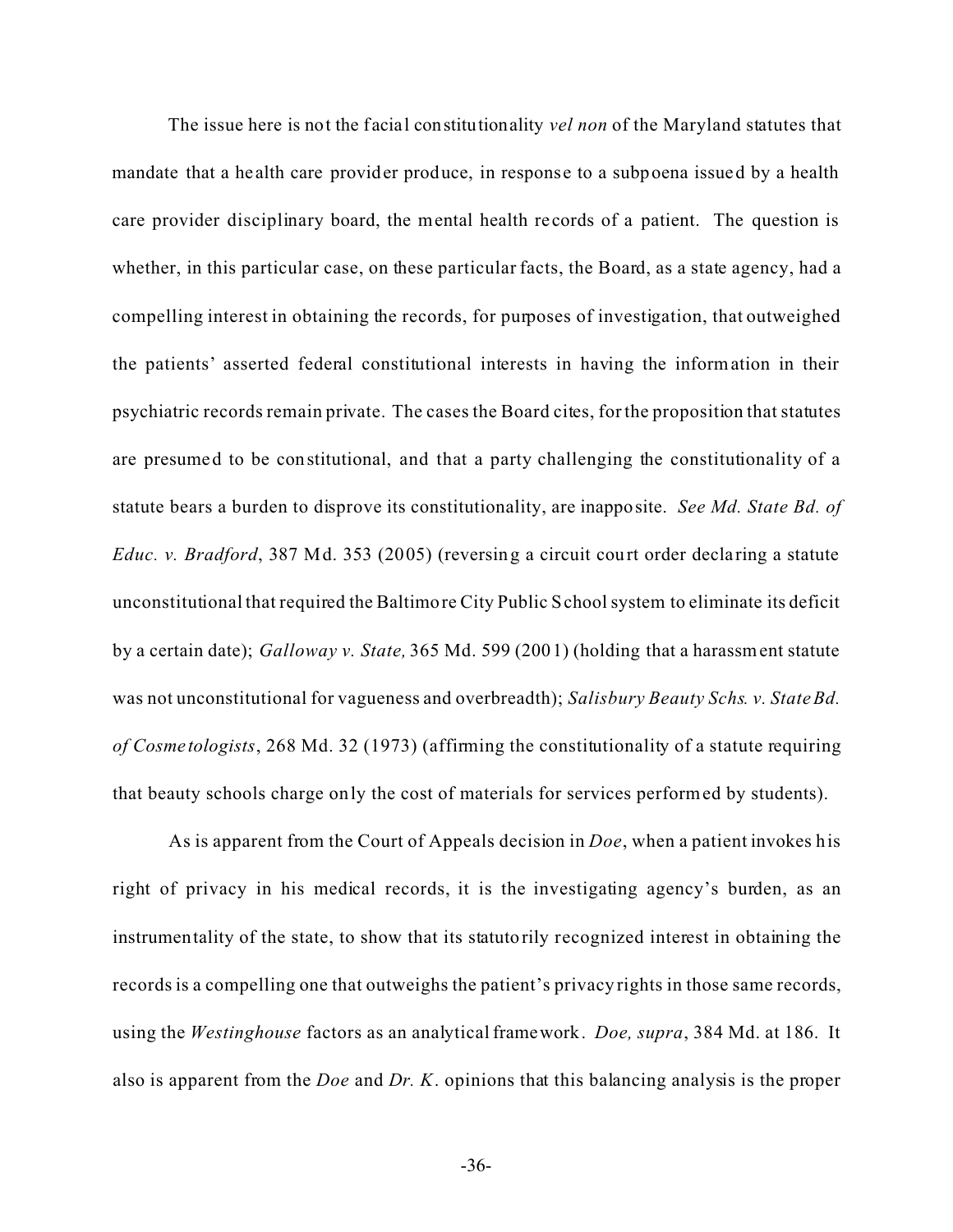method to assess the constitutional significance of the underlying facts, and therefore is a question of law to be decided *de novo* by a reviewing court. *Cf*. *Watkins v. Sec'y, Dep't of Pub. Safety and Corr. Servs.*, 377 Md. 34, 46 (2003) (noting that appellate courts make an "independent constitutional appraisal" of an administrative agency's decision when infringement on a constitutional right is implicated); *Regan v. Bd. of Chiropractic Exam'rs*, 120 Md. App. 494, 509 (1998) (observing that a challenge to an administrative agency's ruling on constitutional grounds is reviewed *de novo*). *Cf. Ornelas v. United States*, 517 U.S. 690, 697 (1996) (holding that appellate review of Fourth Amendment probable cause and reasonable suspicion decisions is *de novo*); *Cartnail v. State*, 359 Md. 272, 282-83 (2000) (*de novo* review appropriate when Fourth Amendment implicated).

In *Doe*, for example, the circuit court, this Court, and the Court of Appeals *each* conducted an independent analysis of whether the state's compelling interest in obtaining the mental health records subpoenaed by the Social Work Board outweighed the patients' privacy interests in those records. The Court of Appeals was not reviewing the accuracy or reasonableness of the analyses by this Court or the circuit court of the constitutional balancing question; rather, it engaged in the analysis itself, and decided the case based upon that analysis. Likewise, in *Dr. K*, when this Court held that the question of whether the psychiatric records had to be disclosed depended upon a weighing of the state's interest in the records against the patient's constitutional privacy right in the records, we did not remand the case to the circuit court to engage in that analysis; we conducted the analysis ourselves.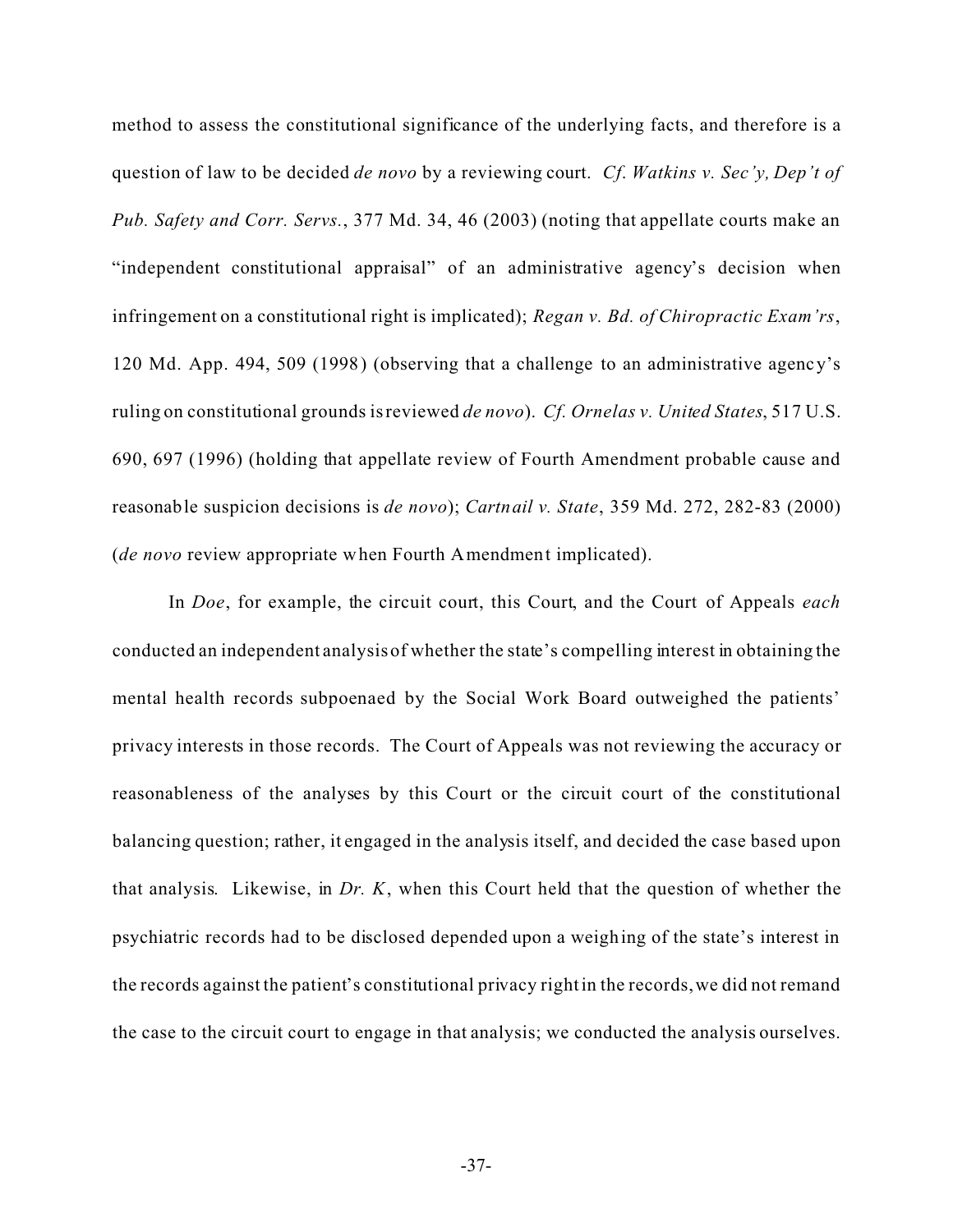In the case at bar, our independent application of the *Westinghouse* factors and all other relevant considerations to the material first-level factual findings made by the Board that are supported by substantial evidence in the agency record leads us to conclude that, when the Subpoena was issued, and until the patients' withdrew their privacy right assertion, the Board's governmental interest in obtaining Dr. Eist's psychiatric records of Patients A, B, and C was not a compelling interest that outweighed the patients' privacy interests in those records. In other words, considering the total circumstances of this case, there was not a compelling state interest to justify governmental invasion of the patients' rights to keep the information in their psychiatric records private, *i.e.*, undisclosed.

### **1. Type of Records Subpoenaed and the Information They Contain.**

The type of medical records and nature of their contents are essential starting points for an intelligent analysis of the government need versus patient privacy question because "[t]he [federal constitutional] intere st in the privacy of medical information will vary with the [patient's] condition." *Powell, supra*, 175 F.3d at 111 (holding that HIV positive transsexual had a fundamenta l constitutional privacy right in keeping private her HIV status and her transsexualism, caused by gender identity disorder, a "profound psychiatric" condition); *City of New York, supra*, 15 F.3d at 267 (holding that an HIV positive patient had a clear constitutional interest in keeping his medical condition priva te given that disclosure to others of a person's HIV positive status "potentially exposes [the patient] not to understanding or compassion but to discrimination and intolerance").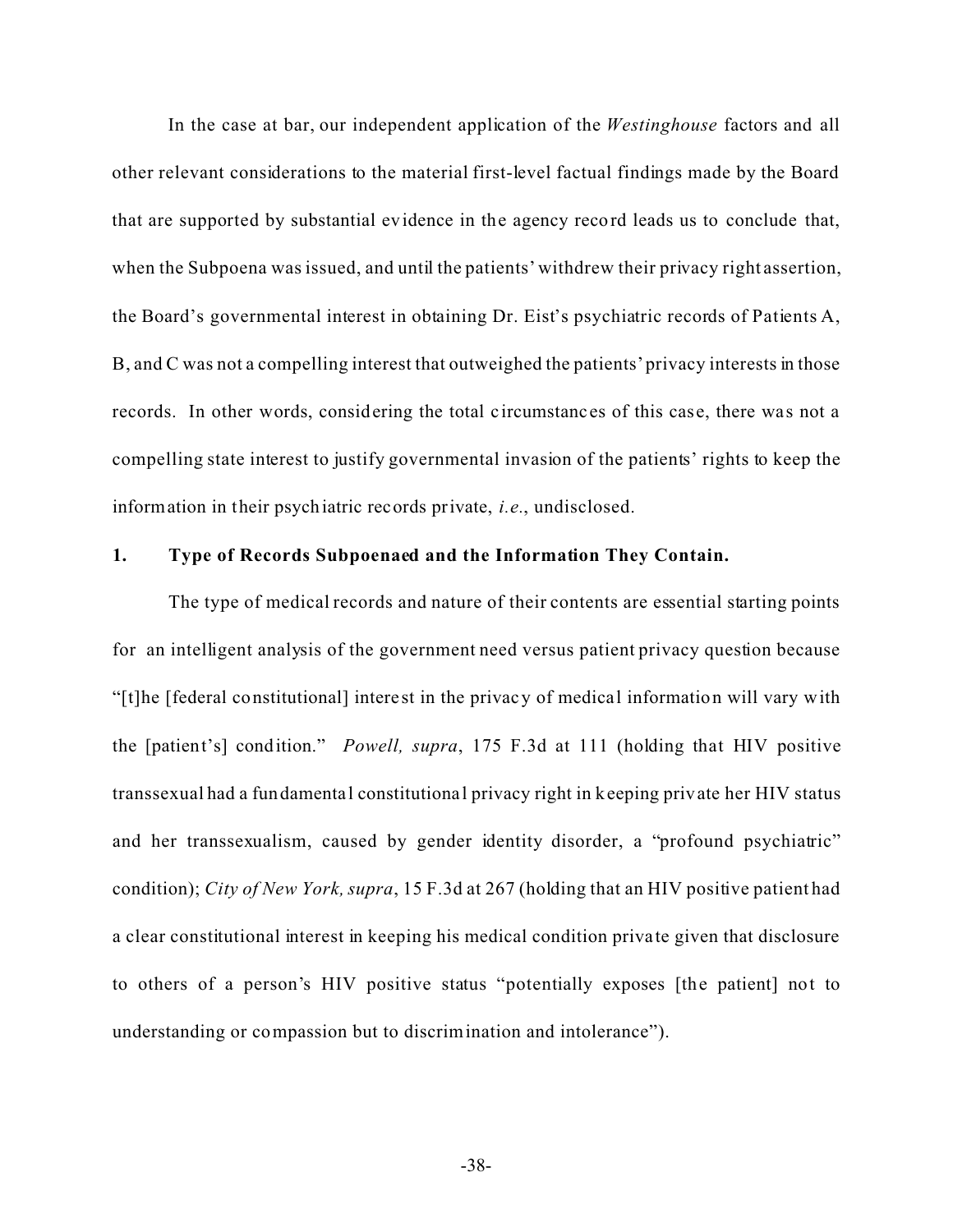The records at issue in the case at bar are the complete psychiatric records of Patient A, who, when the complaint was lodged, had been in treatment with Dr. Eist off and on for three years and then regularly for two years; and those of Patients B and C -- two of the children of Patient A and the complainant. The records sought were not limited by time, even to the two year period referenced in Mr. S's complaint letter. *See Bearman v. Superior Court*, 117 Cal. App.4th 463, 472 (Cal. Ct. App. 2004) (observing that scope of agency's subpoena for records must be appropriately limited to prevent release of unnecessary information). They also were not limited by type. They would include , therefore, not only entries documenting medications prescribed but also notes recording the innermost thoughts and feelings of the patients, expressed during private therapy sessions.

Without question, notes of psychiatric treatment sessions "'contain information of a highly private nature.'" *Doe*, *supra*, 384 Md. at 187 (quoting *Doe, supra*, 154 Md. App. at 537). The psychiatric records sought by the Board in this case thus were of a highly sensitive and personal type that would be likely to contain information that the patients upon whom they were kept would be embarra ssed and offended to have disc losed to anyone. And, there was no implied consent to their release, as would be the case if a patient on whom a record were kept were the complainant.

## *2.* **The Potential for Harm in Subsequent Non-consensual Disclosure of the Subpoenaed Records**

In the *Dr. K.* case, this Court observed that the personal and sensitive nature of psychiatric records makes the potential for harm from their subsequent redisclosure "plainly apparent." 98 Md. App. at 115-16. Because a patient's mental health records ordinarily will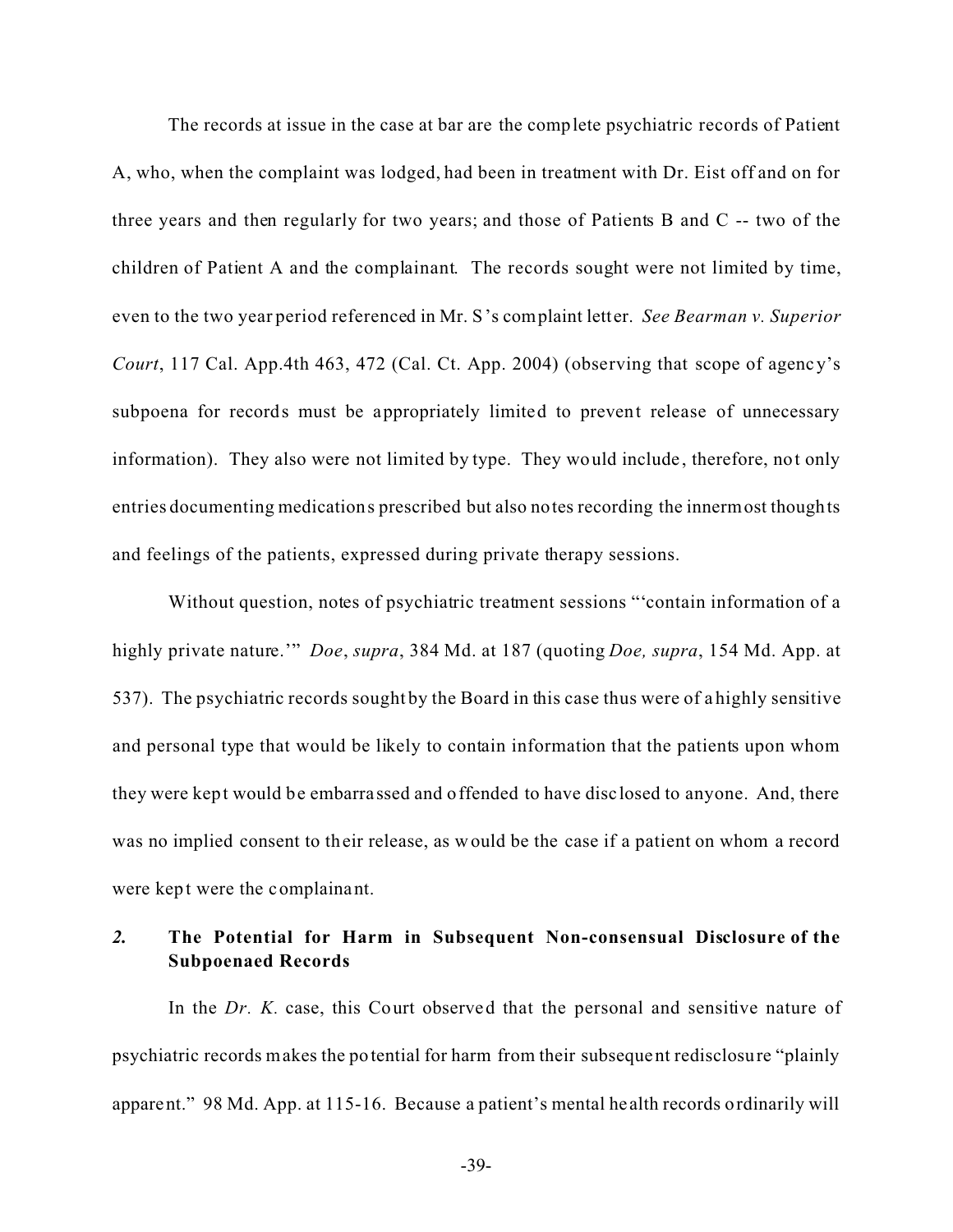contain extremely personal information that the patient would not want disclosed to anyone, and because knowledge by others of the mere fact that a person has undergone or is undergoing psychiatric treatment itself can be stigmatizing to the person, *see id.* at 116, the possible harm from redisclosure of such records is significant. *Cf. Shady Grove Psychiatric Group v. State*, 128 Md. App. 163 (1999) (re cognizing qualified federal right of privacy in mental health records and holding that State prosecuting agency was not entitled to records in question pursuant to HG section 4-306(b)(7) because it did not show that it had written procedures in e ffect to protect the confidentia lity of the re cords).

In addition, in this case the records were kept on three members of a family, a mother and two children; the complaint was initiated by the father; and the entire family was embroiled in a divorce ac tion in which child custody was a disputed issue. Ordinarily, the fact that the parents put their mental health in issue when parental fitness is challenged in a custody action does not mean that they waive the psychiatrist/patient privilege they have with respect to their "past mental health 'diagnosis and treatment' communications and records." *Laznovsky v. Laznovsky*, 357 Md. 586, 620-21 (2000). Thus, in the Domestic Case, barring exceptional circumstances, Mr. S would not have access to his wife's or children's counseling and treatment records (except to the extent that she waived her privilege). This is so because the legislature, which adopted and then repealed an exception to the privilege in child custody cases, has recognized the importance of confidentiality to the therapeutic relationship. *Id.* at 595.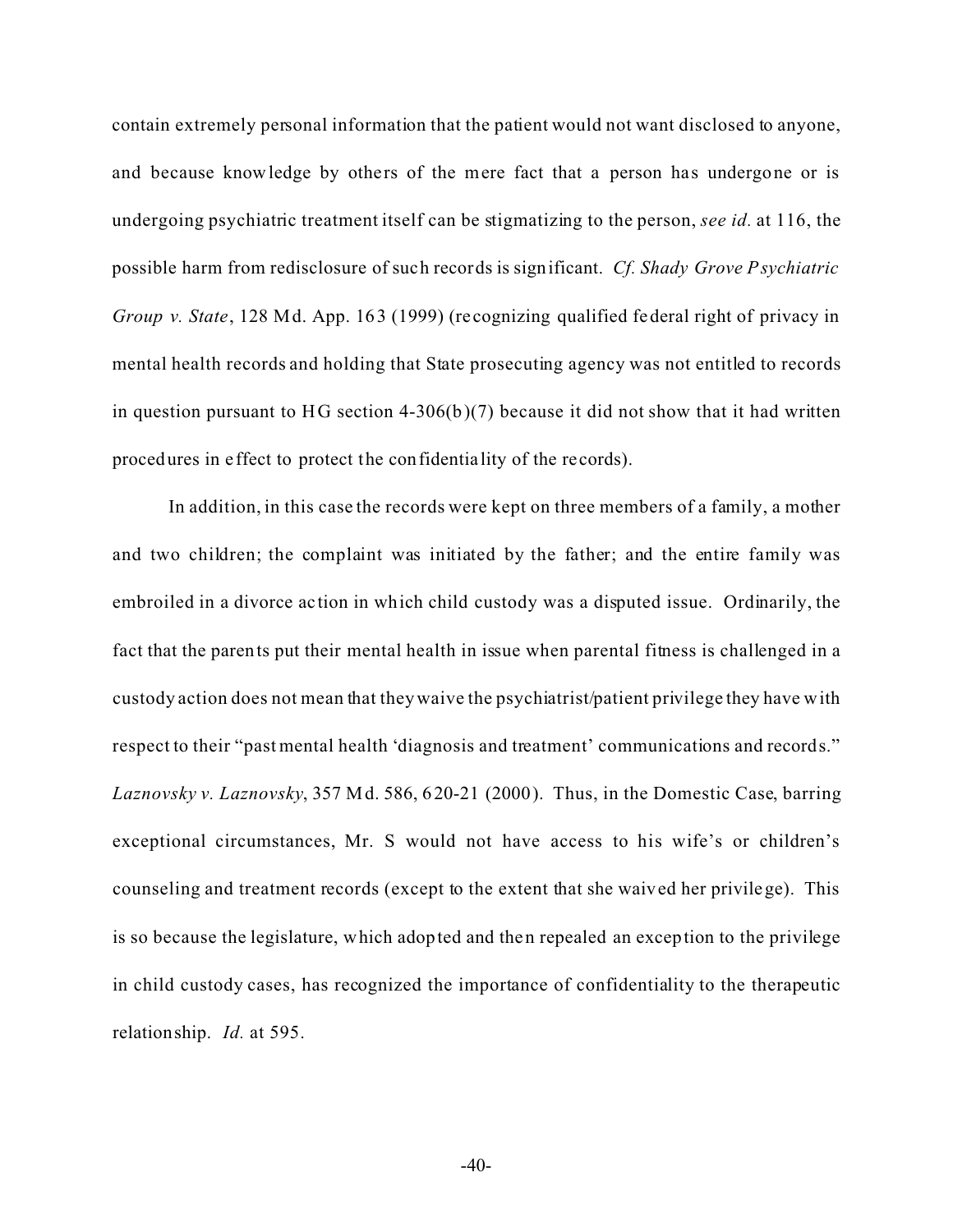To be sure, once the Board obtained the psychiatric records in the case at bar, it did not re-disclose them to Mr. S. However, as we have pointed out, that only was the case because Dr. Eist was vigilant in making it known to the Board that in no event were the records in question to be turned over to Mr. S. Because the patients were not told by the Board that their psychiatric records had been subpoenaed, and that the genesis of the subpoena was a complaint by their husband/father, they had no opportunity to voice an objection to the Board's releasing their records to Mr. S, as the complainant. Clearly, disclosure of the psychia tric records of a parent and two children to the other parent in the midst of a custody battle over the children potentially would be harmful to all three of the patients.

# **3. The Injury in Disclosure to the Relationship for which the Record was Generated**

When the Board first issued the Subpoena, on April 19, 2001, and when it reissued it on June 27, 2001, the psychiatrist-patient relationships between Dr. Eist and Patients A, B, and C were ongoing. Dr. Eist had been Patient A's trea ting psychiatrist before she and Mr. S separated, and had continued in that role during the acrimonious divorce proceedings. He also had become the treating psychiatrist for two of the children of Patient A and Mr. S. The entire family was undergoing the trauma of a stressful divorce.

The case at bar differs significantly in this respect from the *Dr. K*. and *Doe* cases. In *Dr. K*, the doctor and the patient acknowledged that there was no longer an existing psychiatrist-patient relationship that could be harmed by disclosure of the record; indeed, their argument that the doctor did not act unethically by entering into a romantic relationship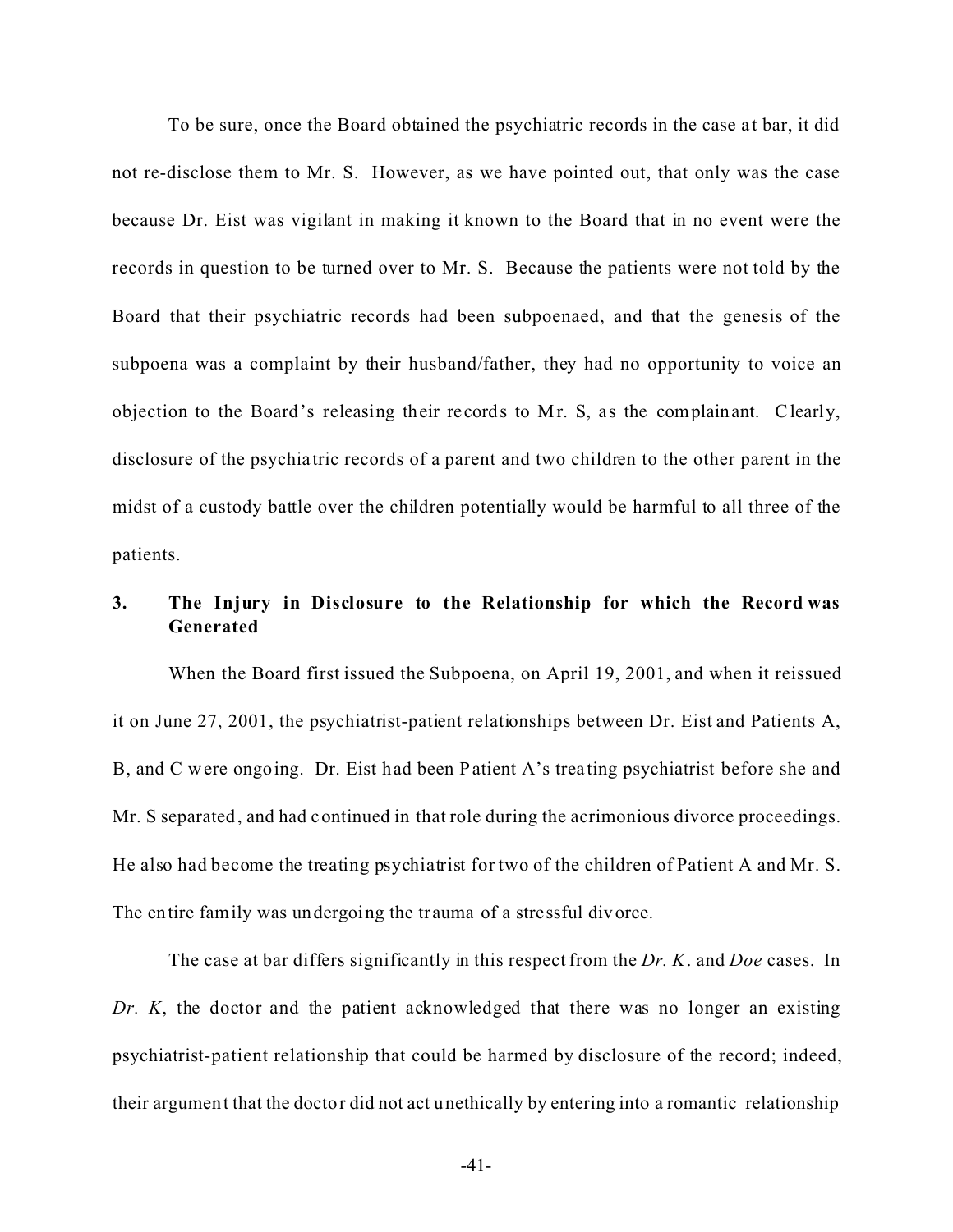with the patient was premised upon the treatment relationship's having terminated before the romantic relationship began, and hence no longer being in existence when the records were subpoenaed. In the *Doe* case, the social worker was no longer treating Mr. Doe or Mrs. Doe when the complaint was filed. The privacy analyses in those cases concerned a period of time when there was no existing psychiatrist-patient relationship to be harmed.

Here, Mr. S filed his complaint when his three family members were in active treatment with Dr. Eist; and for the entire period in which the Board sought the records by subpoena, until the patients withdrew their objections, the patients were in ongoing treatment with Dr. Eist. As this Court observed in *Dr. K*, the psychiatrist/patient relationship "is a very personal one," and therefore if the relationship exists, "any disc losure could conceivably affect [it]." 98 Md. App. at 116.

In its factual findings, the Board emphasized that Patient A did not end her therapeutic relationship with Dr. Eist on account of the Subpoena, or after she withdrew her privacy objection and allowed her records, and those of her children, to be disclosed to the Board. While that is true, if ending the psychiatric treatment relationship were the only means to gauge the harm to that relationship from disclosure of a patient's psychiatric records, this factor would become a Catch 22: if the relationship were not terminated, there was no harm to it, and if the relationship we re terminated, it would no longer exist to be harmed. In fact, the psychiatrist-patient relationship depends in large pa rt upon the patient's having the trust in the doctor and confidence in the privacy of the therapeutic relationship that will foster a willingness to disclose innermost thoughts. That relationship can be damaged merely by the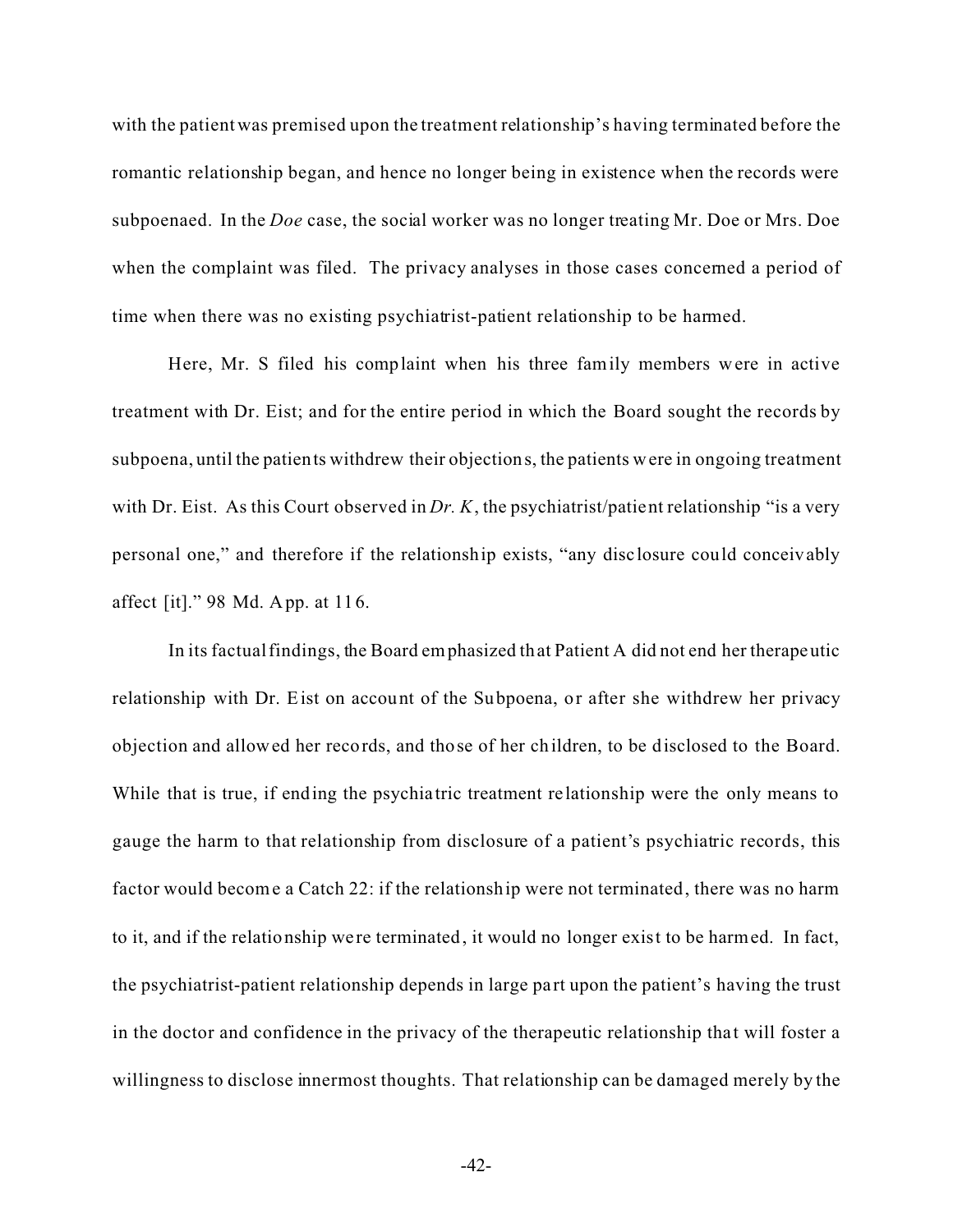threat that the records containing the patient's most personal thoughts will be turned over to others to examine.

#### 4. **The Adequacy of the Safeguards to Prevent Unauthorized Disclosure**

In this case, the disclosure of the treatment records easily could have resulted in the records being redisclosed to Mr. S. The Board did not notify any of the pa tients that their records had been subpoenaed; therefore, only Dr. Eist was asked whether he consented to the redisclosure of the records to the complainant, *i.e.*, Mr. S. Had Dr. Eist not been sufficiently vigilant, and simply produced the records without affirmatively stating that they should not be given to Mr. S, the records would have been automatically put in his possession.

In her testimony before the ALJ, Ms. Vona stated that mental health records subpoenaed by the Board are kept on a restricted floor of the Board's office , and are kept in the possession of the person assigned to the case. There also was evidence that there are statutes that prohibit the redisclosure of properly subpoenaed mental health records. *See* HO § 14-411.

It thus appears that there are safeguards in place to prevent redisclosure by the Board of these extremely private records. Nevertheless, the potential for harm if those safeguards are breached is great. As mentioned above, unlike the statutory confidentiality protections for redisclosure of ordinary medical records, the statutory confidentiality protections for mental health records protect redisclosure of the mere fact that a person is receiving psychiatric treatment at all. *See* HG § 4-301(b)(1) (defining the term "Directory Information" to include "information concerning the presence and general health condition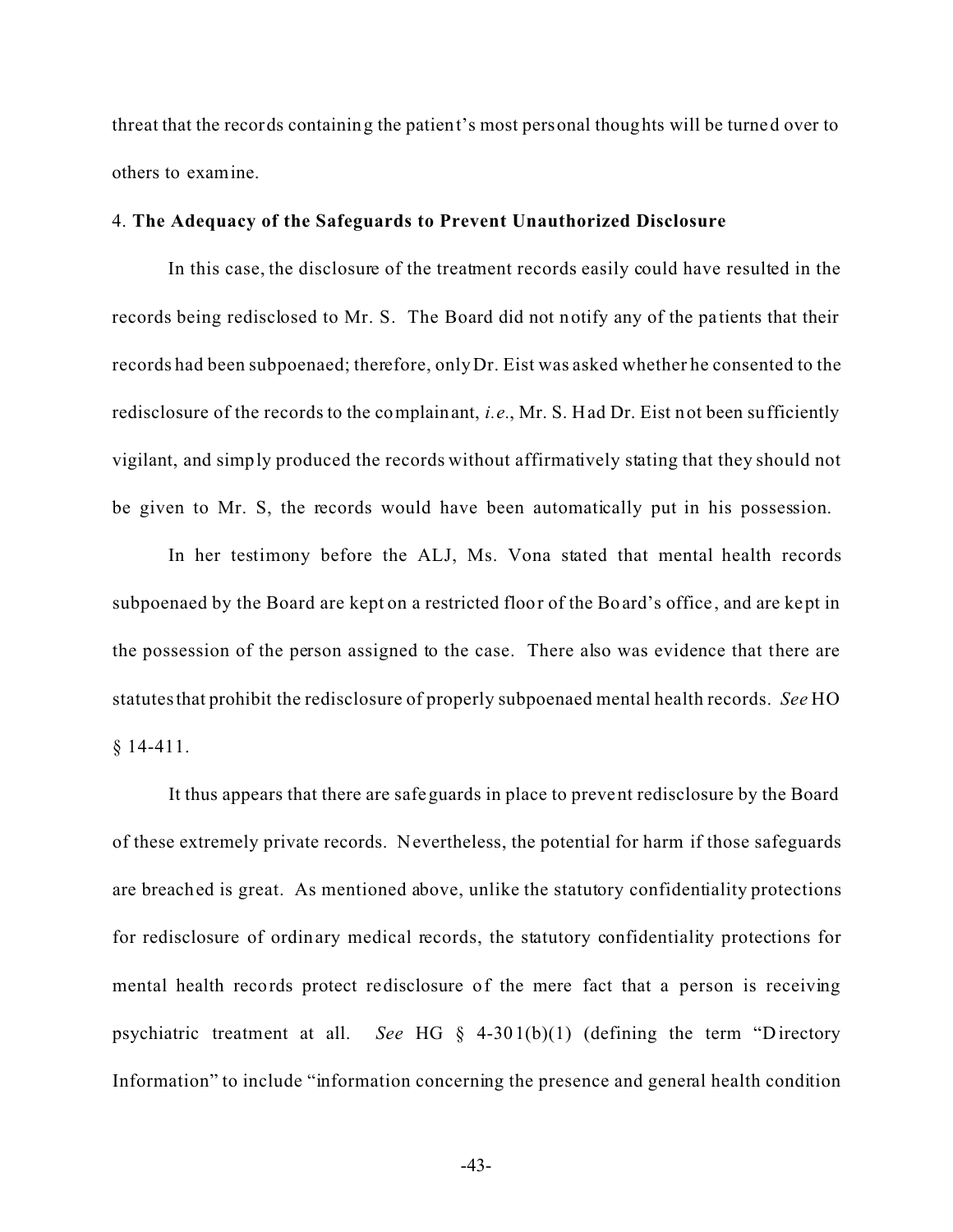of a patient who has been admitted to a health care facility"); HG  $\S$  4-301(b)(2) (excluding from "Directory Information" "health care information developed primarily in connection to mental health services"); HG § 4-302(d) (prohibiting the redisclosure of information from a medical record by a person to whom the record has been disclosed, but excluding "Directory Information").<sup>18</sup>

### **5. The Government's Need for Acce ss to the Documents**

The Board's licensing and disciplinary functions serve an important public health and welfare function. As a general proposition, when the Board receives a complaint against a physician critical of the treatment he is rendering, there is some need for the Board to see the records documenting that treatment to determine if the treatment has been substandard. Ms. Vona, on behalf of the Board, testified at the contested case hearing that in all but rare circumstances, such as when an allegation, even if true, would not be a breach of the standa rd of care, or when a patient makes a complaint that evidences that the patient is not sane, the Board needs to obtain the treatment records (whether or not mental health records) of a doctor when a standard of care allegation has been made against him.

<sup>18</sup>COMAR 10.32.02.08, entitled "Confidentiality," provides that, "[e]xcept for formal charging documents, notices of intent to deny, or as otherwise provided by law," Board proceedings are confidential; that the recommended decision of an ALJ is confidential; and that "[t]o the extent possible, even after a final order is entered by the Board, the parties shall refrain from revealing legal documents or oral statements or information that would reveal the identity of any patients referenced in the Board order." We note, however, that in the case at bar, notwithstanding the efforts by the Board to protect the identities of Patients A, B, and C, anyone perusing the unsealed portions of the agency and circuit court records, and the briefs and record extract filed in this Court, can readily identify all of the members of the S family. We also note that the Board's web site includes its June 2005 adverse adjudication of the charge against Dr. Eist, even though the guilty finding was reversed by the circuit court.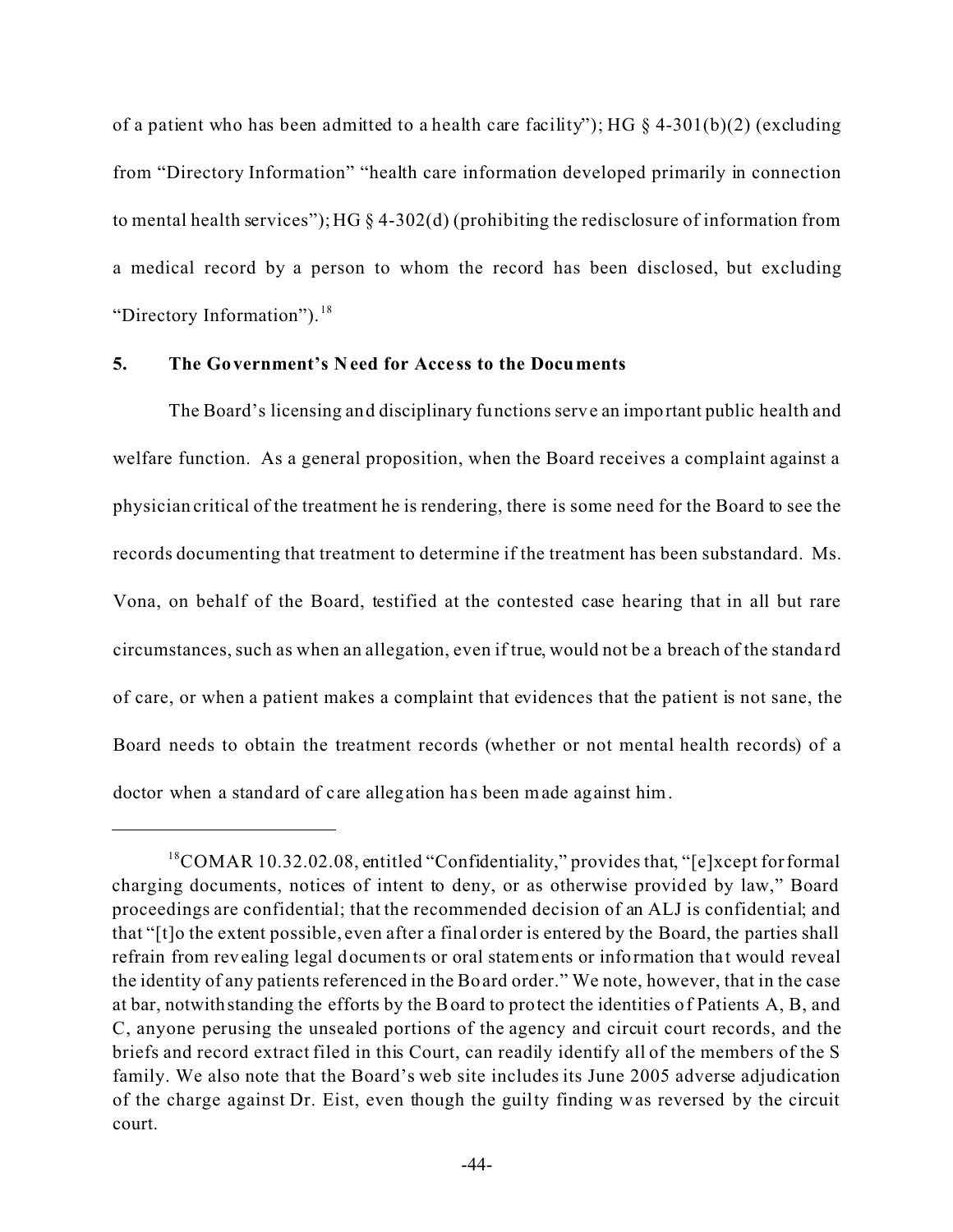That general proposition that a need exists is not sufficient, however, to measure the government's need in a given case and weigh it against the patients' competing privacy interests in the same given case. The Board incorrectly cites *Dr. K.* as holding that the agency's interest in investigating alleged wrongdoing by a physician always will outweigh the patient's privacy interest in the information in his or her medical records. In fact, in *Dr. K.* this Court made plain that constitutional privacy challenges to disclosure of medical records to government agencies is to be made on a case by case basis. 98 Md. App. at 114- 19; *Westinghouse, supra*, 638 F.2d at 577-78.

To be sure, the overwhelming majority of appellate courts confronted with a challenge to a government agency's obtaining or disclosing private medical information either have held, or assumed, that the federal constitutional privacy right in medical information exists, but have determined that the government had a compelling interest in obtaining or disclosing the information that outweighed whatever privacy right the patients had in the information. *See, e.g., Doe, supra*, 384 Md. at 191; *Dr. K., supra*, 98 Md. App. at 103; *In re Search Warrant (Sealed), supra*, 810 F.2d 67; *Schachter v. Whalen*, *supra*, 581 F.2d 35. *But see Doe v. Borough of Barrington*, 729 F. Supp. 376, 385 (D. N.J. 1990) (granting summary judgment on liability to wife and children of AIDS patient, in section 1983 action, when police officer disclosed AIDS patient's health status to neighbor of patient in connection with an automobile accident involving the patient's wife, which resulted in the medical information being re-disclosed to school officials and parents of schoolmates of the children, further resulting in unfounded discrimination against them).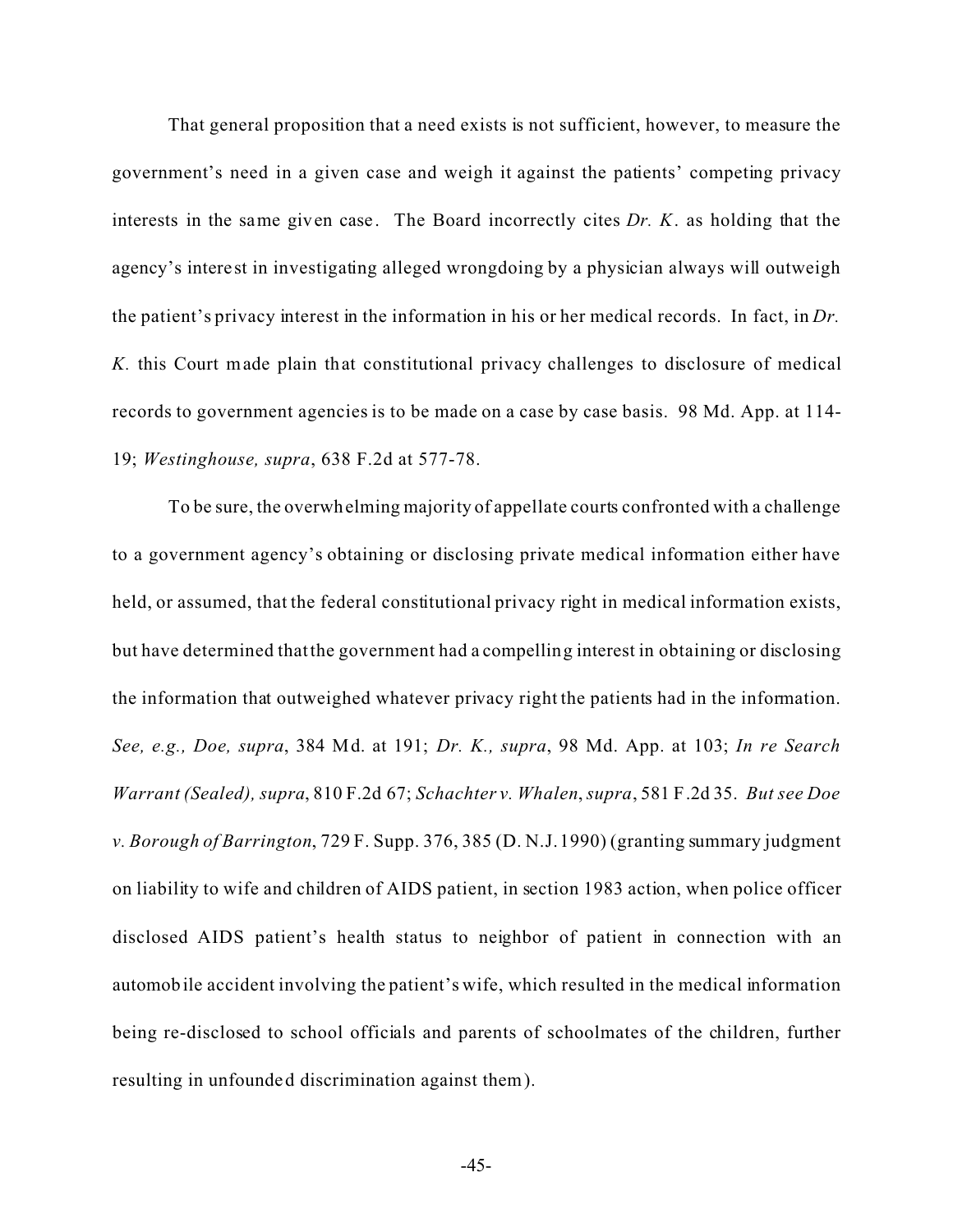That state of the decisional law does not translate, however, into an unbridled "across the board" rule favoring disclosure of subpoenaed medical records to government agencies. Particulars about the complaint that generated the subpoena for medical records -- its source, nature, substance, and the relationship between the complainant and the doctor -- all are pertinent to assessing the government's level of need for the subpoenaed records compared to the pa tients' level of privacy interest in those records.

The Board also asserts that, under established administrative law in Maryland, a reviewing court must give deference to an agency's specialized knowledge of the field it regulates, and therefore it, and not this Court (or the ALJ or the circuit court), should have the final say over whether it needs to review medical records in order to properly address a complaint about the rendering of medical care. *See, e.g., Cornfield, supra*, 74 Md. App. at 469 (noting that appellate courts should give deference to "the expe rtise of an agency in its own field"). Again, we recognize and take into consideration the Board's own assessment of its need for the subpoenaed records; but the ultimate determination of whether the Board's need is compelling and outweighs the pa tients' privacy intere sts in their medical information is a federal constitutional question that we decide *de novo*.

In the case at bar, as we have stated, the source of the complaint against Dr. Eist was Mr. S, an antagonist of Patient A in an ongoing bitter divorce case, in which Mr. S had accused Patient A of taking drugs that made her unfit to parent the couple's children, and in which Patient A had responded, by means of an affidavit by Dr. Eist, defending her use of prescribed medications and her fitness, therefore, to parent the children. Thus, the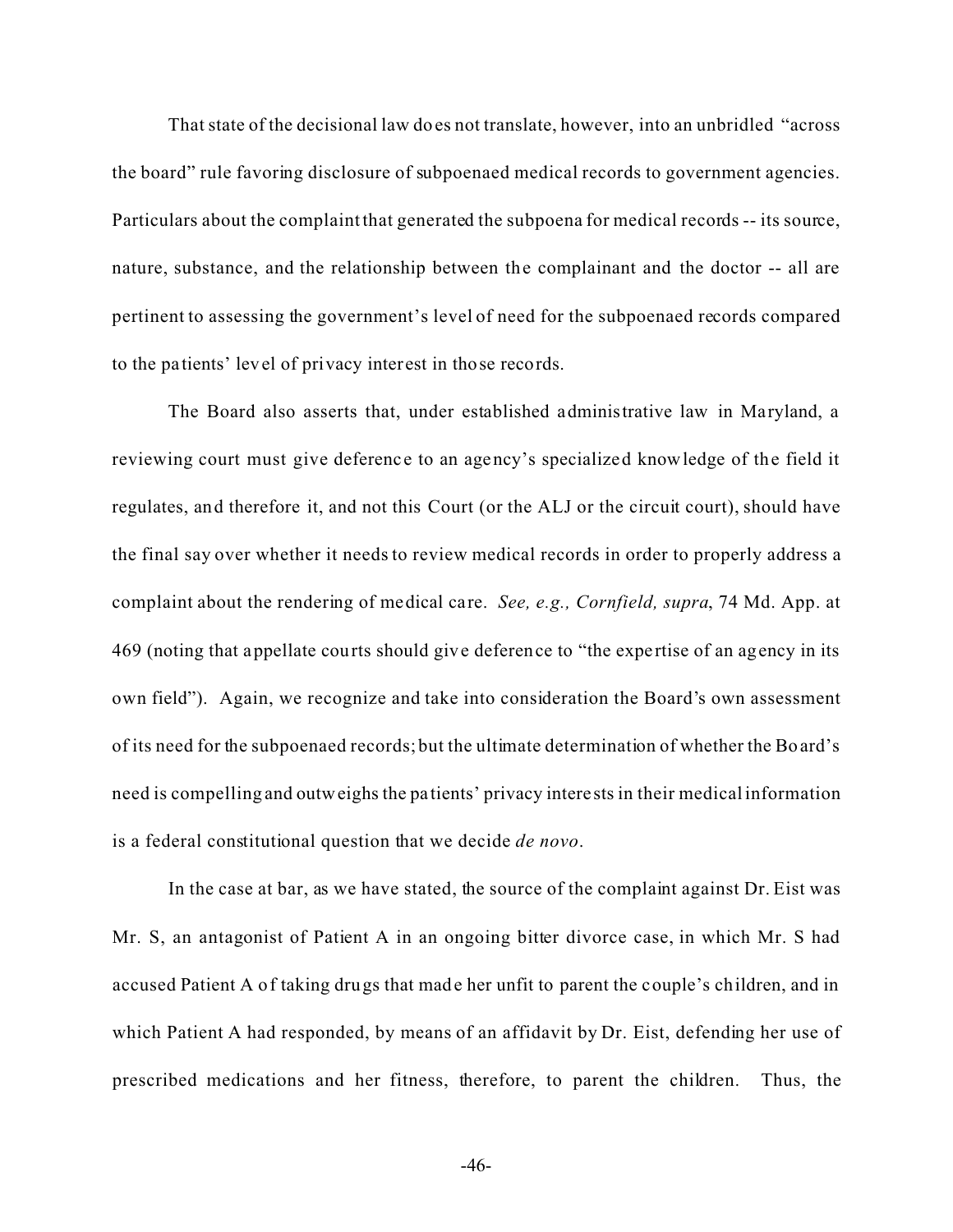complainant was a litigation adversary directly of Patient A and indirectly of Dr. Eist. The bulk of the complaint letter itself, in which Mr. S perseverated over the poor way in which he felt he had been treated by Dr. Eist during their billing dispute discussion, reflected at most a personality conflict between the two men and had nothing at all to do with the medications Dr. Eist was prescribing or any other treatment modalities he was using.

The source of the complaint was not any of the three patients, another professional, or someone with independent and objective knowledge of the treatment Dr. Eist was rendering. Mr. S is not a physician or an expert in psychopharmacology. His standard of care allegation, in its entirety, was that "in [his] opinion" Dr. Eist had "over-medicated" Mr. S's estranged wife and two sons, and that his wife had become "overly psychotic and seriously anxious and depressed" and one son had become "increasingly more agitated and difficult to control[.]" The allegation did not 1) identify any medications that Dr. Eist had prescribed for any of the three patients; 2) state the dosages of any such medication; or 3) state the period of time in which the supposed medications had been prescribed. These crucial particular fac ts were not included even though Dr. Eist had submitted his affidavit in the Domestic Case, approximately six months prior, setting forth the medications he had prescribed for Patient A and the diagnoses for which he had made the prescriptions.

The standard of care allegation gives no particular information about the alleged effects of the over-medication: Mr. S says nothing about one son's reaction; says that the other son has been "increasingly more agitated and difficult to control"; and says that Patient A, his wife, has become "overly psychotic." Mr. S gives no objective information to support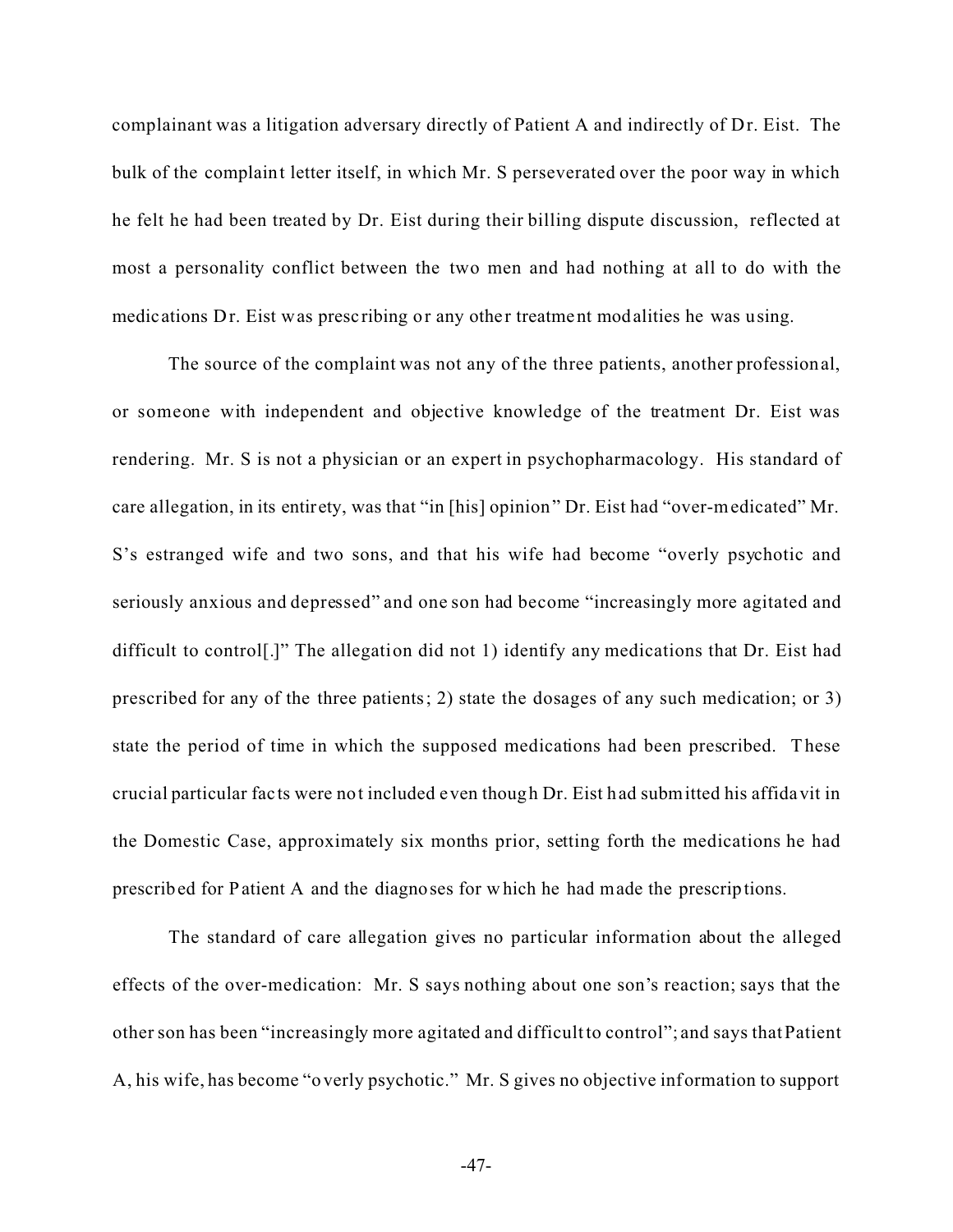these accusations. He offers no details -- *i.e.*, no description of a particular incident in which one of the patients acted a certain way or said a certain thing. He also provides no information from which the Board could infer that he himself was qualified to give a medical assessment of any of the patients' behaviors. It is cle ar from the letter that he is not a doctor; and he gives no information to suggest that he has described whatever behaviors he has seen to any physician capable of assessing behavior or has sought any professional assessment of Patient A's and C's behaviors. (Again, there was no mention of any behavioral issue with Patient B. $)^{19}$ 

In both the *Doe* case and the *Dr. K*. case, in addition to the general public interest in health care disciplinary boards having authority to investigate complaints against their licensees, there also was objective, particular, and compelling evidence about the government's need, in those particular factual situations, for the subpoenaed mental health records.

In *Doe*, when the complaint was made and the subpoena was issued, it already had been legally established, beyond a reasonable doubt, that the client on whom the record was kept had sexually abused his grandchild during the time he was in treatment. It was undisputed, and again had been the subject of testimony in the criminal trial, that Mr. Doe

<sup>&</sup>lt;sup>19</sup>We note that the Board maintains a "Complaint form," accessible via its website, to be used by members of the public to file complaints. On the form, at paragraph 13, the complainant must sign his or her name under oath. ("I hereby attest that the foregoing information is true to the best of my knowledge and belief, and that I am competent to make these statements.") The Board does not require, however, that a complainant use the "Complaint form." In the case at bar, Mr. S did not use the Board's "Complaint form" and did not attest to or verify the allegations set forth in his letter of complaint.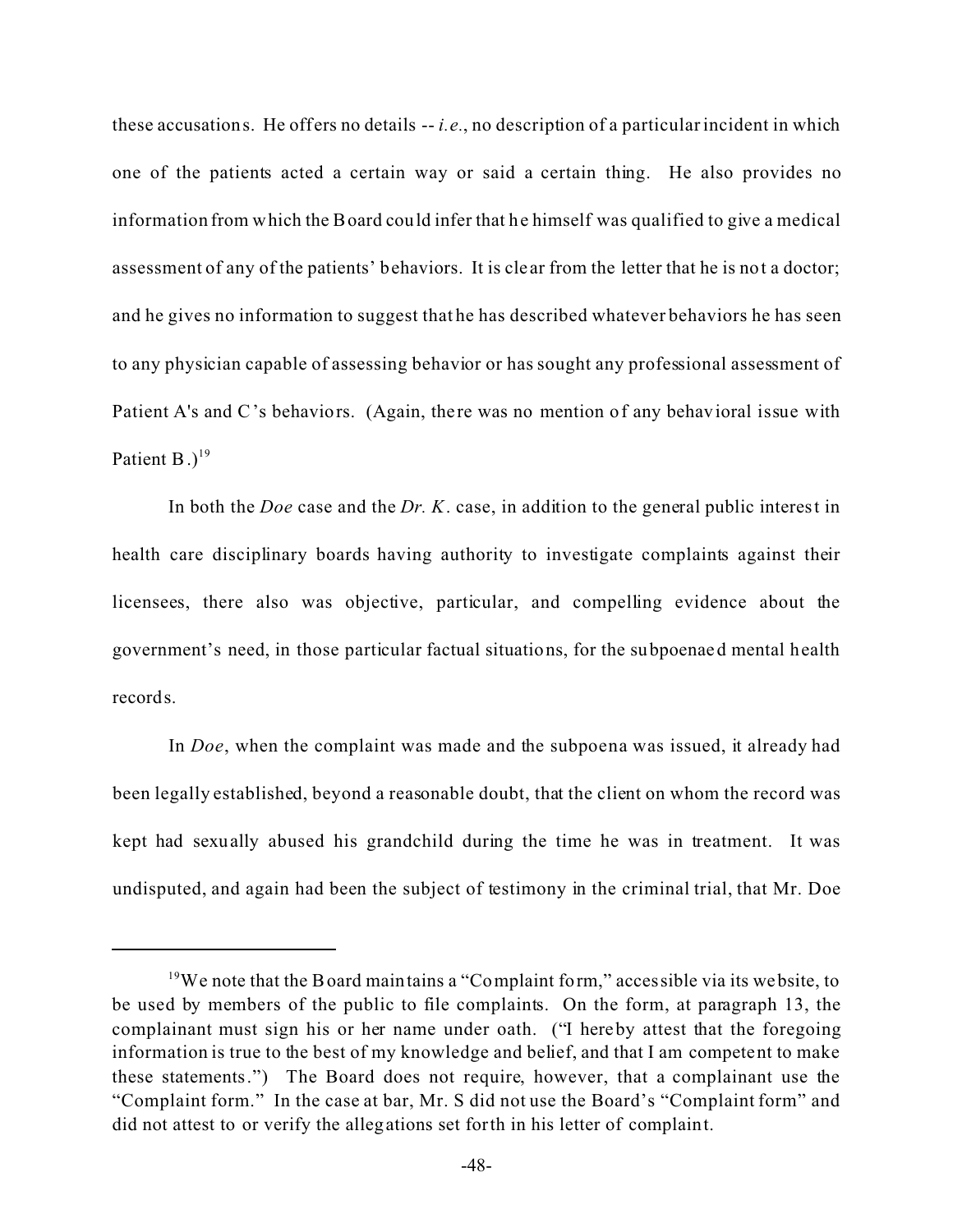had revealed the abuse to the social worker and to his wife, and that the social worker had not taken action to report the abuse to authorities, as the law requires. Before issuing a subpoena for the mental health records in question, the Social Work Board conducted an investigation into the social worker's alleged child abuse reporting failure.

In *Dr. K*, the complaint informed the Board that the complaining doctors had confronted Dr. K. and that he had admitted to being in a romantic relationship with a former patient. The complainants themselves were professionals, and expressed in the complaint their expert opinions that the relationship between Dr. K. and his patient was unethical regardless of whether it started during or after the psychiatrist-patient relationship.

In the case at bar, there was no specific, objective, factual, and descriptive information made to the Board by Mr. S with respect to the alleged over-medication; the source of the complaint, Mr. S, was an antagonist of the doctor and one of the patients; and the nature of the complaint was not such as to raise concerns about any general, systematic practice of Dr. Eist that might be adversely affecting other patients. The complaint itself, without more, was conclusory with respect to the medication of the three pa tients.

## **6. Whether There is an Express Statutory Mandate, Articulate Public Policy, or Other Public Inter est Militating Towards Access.**

As we have explained, the statutes governing the Board grant it express authority to obtain medical records, including mental health records, by subpoena. Plainly, it is the public policy of Maryland, as recognized by the legisla ture, that health care provider disciplinary boards have the tools necessary to investigate alleged wrongdoing by health care providers.

### *The Dr. Barbara Solomon Cases*

```
-49-
```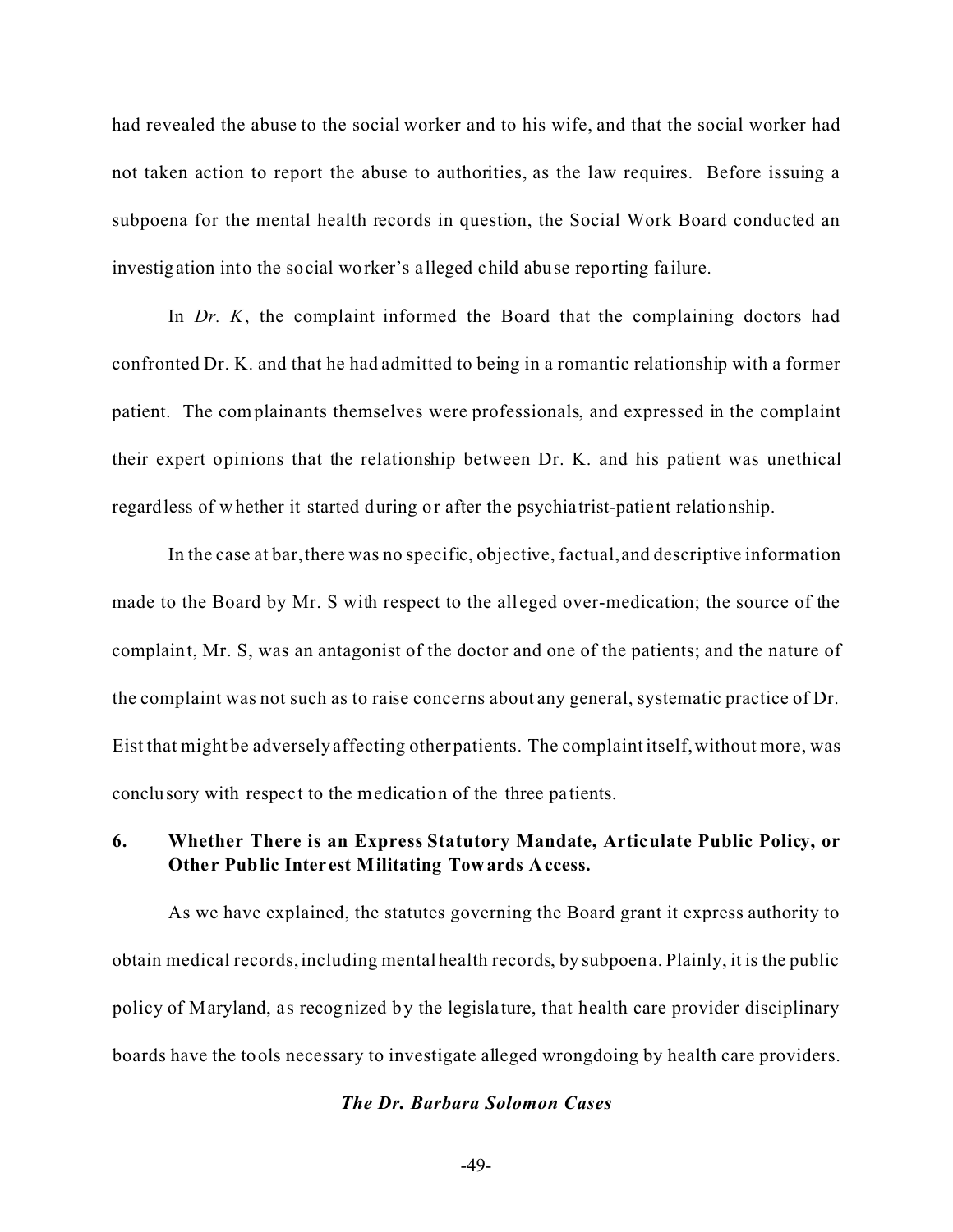It also is significant that the facts in this case stand in contrast to those in *Solomon, supra*, 155 Md. App. 687, and the related case of *Patients of Dr. Barbara Solomon v. Board of Physician Quality Assurance*, 85 F.2d 545 (D. Md. 1999) ("Solomon Federal"), in which the Board subpoenaed the medical records of an internal medicine physician and, after she refused to produce them, disciplined her for failure to cooperate with a lawful investigation.

 In the *Solomon* cases, the Board received a complaint from a patient of Dr. Solomon that the doctor had not adequately informed her about certain diagnostic procedures she was using, including her use of a computerized diagnostic system. After undertaking a preliminary investigation, the Board decided not to file charges. It advised the doctor that the patient's complaint was closed but, admonishing that it nevertheless was important for her to inform pa tients about " experimental techniques," provided her with a consent form to use as part of her patients' medical records. The Board advised the doctor that in six months it would "re-review" her medical practice by obtaining patient records created within that six month period to determine *inter alia* whether she was adhering to accepted standards by properly documenting diagnoses and using treatment disclosure and informed consent forms.

More than six months later, the Board issued a subpoena *duces tecum* commanding Dr. Solomon to produce the entire medical charts of 19 patients the Board had randomly selected from her patient logs.<sup>20</sup> Several of those patients filed suit in federal court seeking to temporarily enjoin the production of their records to the Board, on the ground that the

<sup>&</sup>lt;sup>20</sup>Before then, the Board had subpoenaed Dr. Solomon's appointment books. She refused to produce those records, and filed an action to quash the subpoena in the circuit court. After the circuit court ruled against her, she appealed to this Court, which affirmed. *Solomon v. Bd. of Physician Quality Assurance*, 132 Md. App. 447 (2000).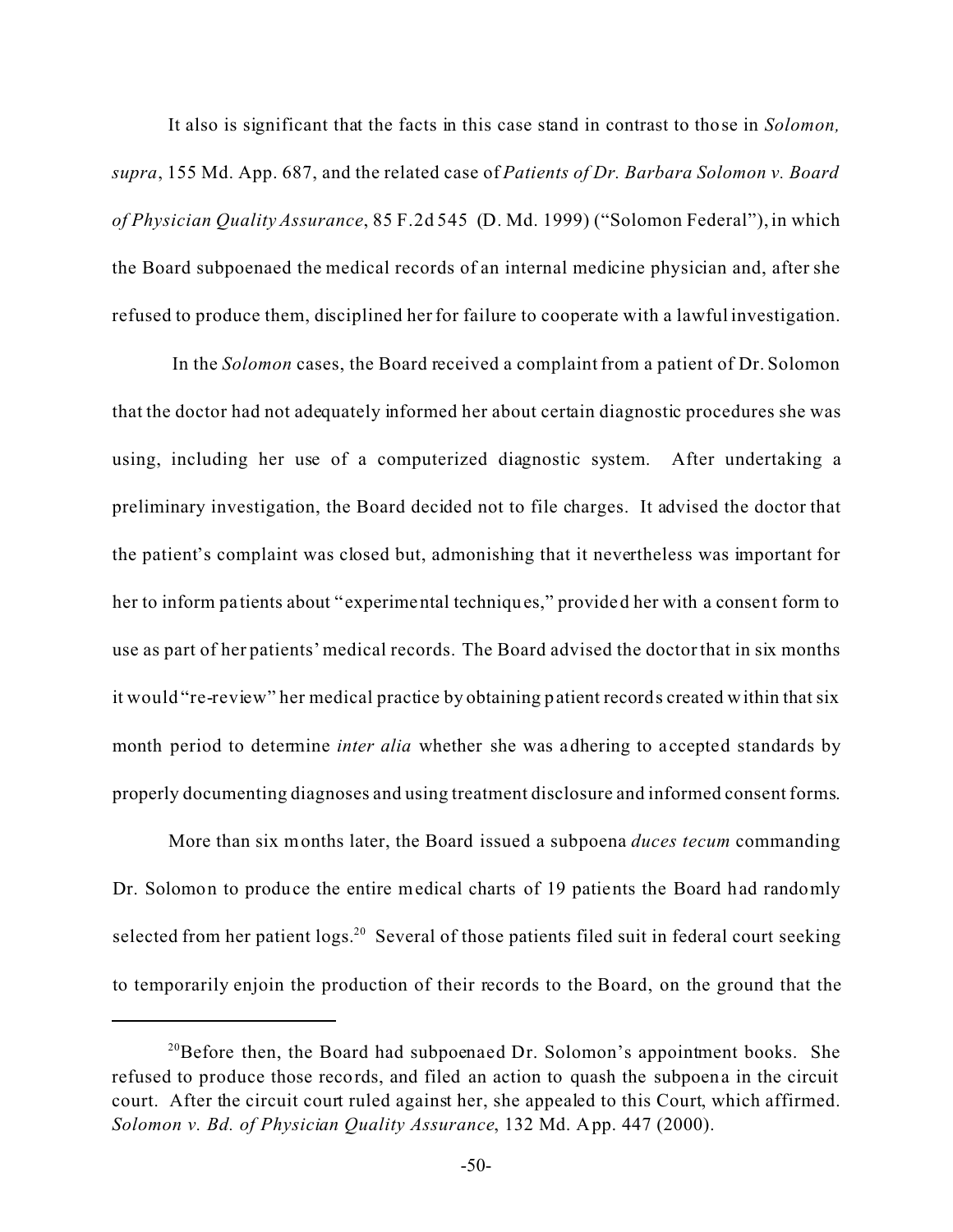production would violate their federal constitutional privacy rights. The district court applied the well-established four-pronged test for granting preliminary injunctive relief, *see Blackwelder Furniture Co. of Statesville, Inc. v. Selig Manuf. Co.*, 550 F.2d 189, 194 (4th Cir. 1977) (citing *Ohio Oil Co. v. Conway*, 279 U.S. 813, 815 (1929) ((1) the likelihood of irreparable harm to the plaintiff; (2) the likelihood of harm to the defendant; (3) the likelihood that the plaintiff will succeed on the merits; and (4) the public interest)).

Based upon the holding in *Dr. K*, which it commented "is clearly in line with relevant federal case law," and its own analysis of the *Westinghouse* factors, the district court concluded that the patients' likelihood of success on the merits of their constitutional privacy challenges was low:

Given the Board's mission of identifying physicians who engage in immoral or unprofessional conduct, and the Board's goal of preventing future misconduct, courts in this Circuit would most likely find that the Board's activity [in seeking to review the medical records in question] furthers a compelling state interest. Moreover, because Maryland's statutory restrictions against disclosure of medical records are adequate to protect the Patients from widespread disclosure, courts in this Circuit would most likely find no constitutional violation.

*Solomon Federal, supra*, 85 F. Supp. 2d at 548.

Ultimately, Dr. Solomon refused to produce the patients' records in response to the subpoena, and was charged by the Board with failure to cooperate with a lawful investigation, in violation of HO section 14-404(a)(33). The Board issued a final decision against her, which she challenged, unsuccessfully, in circuit court. This Court rejected multiple challenges by Dr. Solomon to the Board's decision, including her argument that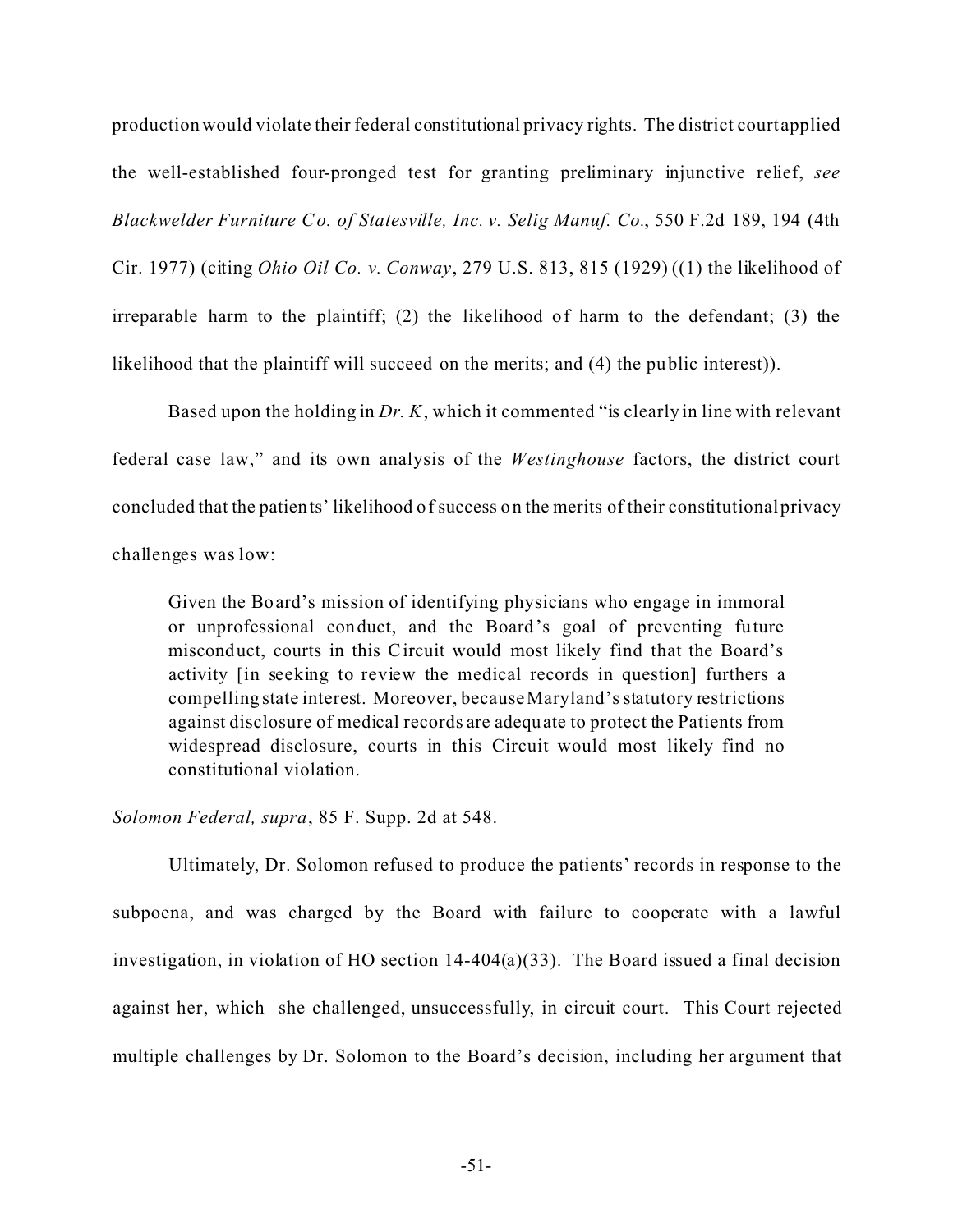application of the *Westinghouse* factors militated against disclosure of her patients' records to the Board.

In so holding, we observed that the *Dr. K.* case was controlling, and dictated the result. Indeed, the total circumstances in *Solomon* were far more supportive of the Board than the circumstances in *Dr. K*. The patient records at issue in *Solomon* were ordinary medical records, as opposed to highly sensitive and private psychiatric records. The Board was following up on a prior investigation that, although not resulting in a charge against Dr. Solomon, had raised sufficient concern about her informed consent practices to lead the Board to impose documentation standards upon her.

The negative information the Board gained about Dr. Solomon's informed consent practices in its prior investigation of the patient complaint against her was reason for the Board not only to insist that she change those practices going forward but also to check, thereafter, that she had done so. Clearly, the Board's interest in assuring that Dr. Solomon was following proper informed consent standards in treating all of her patients outweighed the limited privacy rights her patients had in their ordinary medical records.

Here, by contrast, the records at issue were of the most highly private and personal sort, containing intimate information about the patients; the Board had no prior information to suggest that there was any problem, let alone a systemic problem, in Dr. Eist's treatment practices; the complaint to the Board was from an interested source; and the complaint did not provide any specifics or any objective or expert criticism. In the *Solomon* cases, as in *Dr. K*, and *Doe*, there was information garnered prior to the medical records' being subpoenaed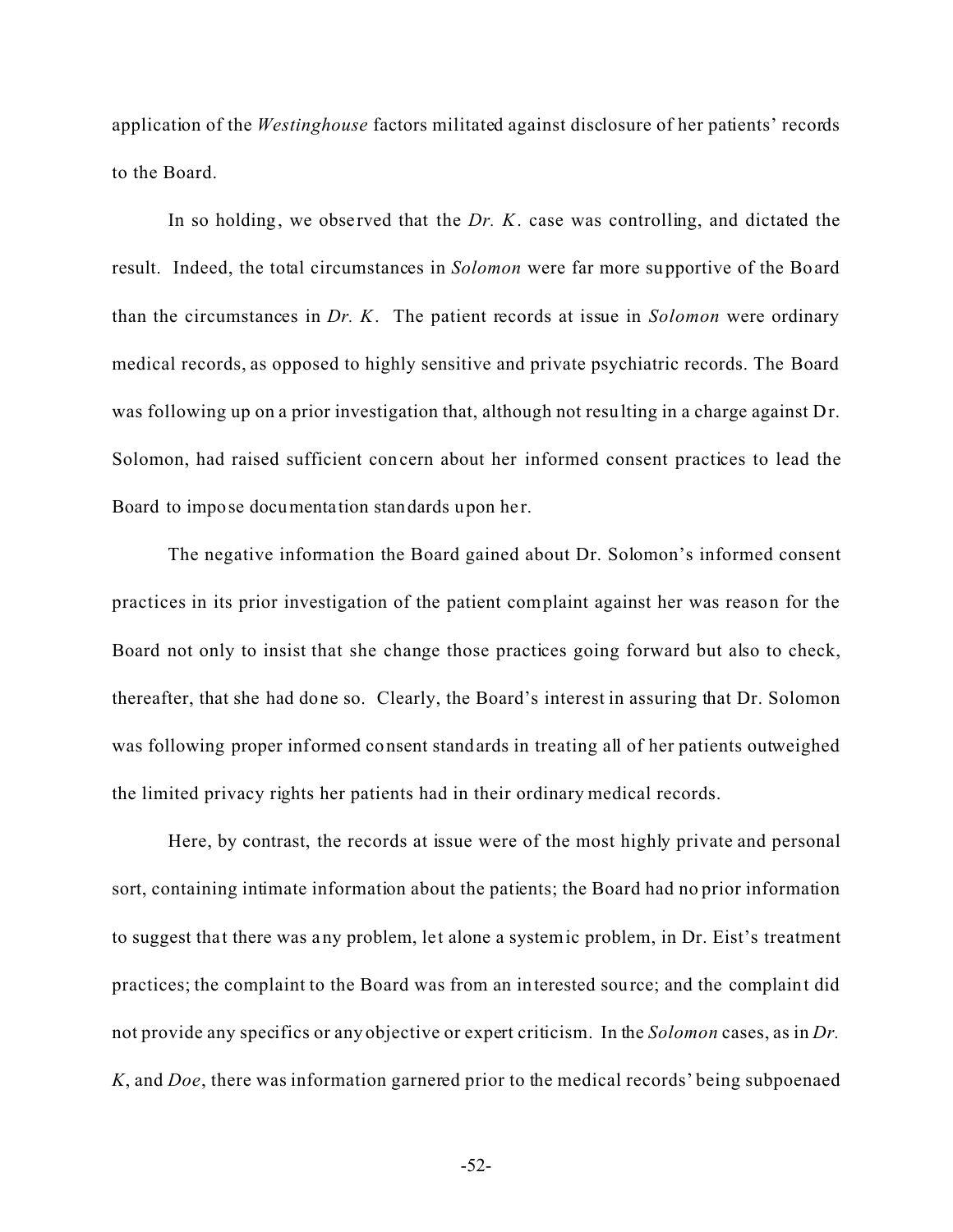that provided some support for the a llegation against the hea lth care provider. In this case, there was nothing. Indeed, what information was available -- including the affidavit that Dr. Eist filed in the Domestic Case -- did not create reason to believe that Dr. Eist was not properly treating the three patients.

Under the circumstances, the Board's interest in obtaining Patient A, B, and C's psychiatric records was not compelling and was outweighed by the patients' federal constitutional privacy interests in those records. Disclosure of the psychiatric records in question to the Board would have worked a violation of the patients' privacy rights. For that reason, as a matter of law, Dr. Eist's conduct in keeping the patients' records to himself until they withdrew their privacy challenge was not a failure to cooperate with a lawful investigation of the Board.

#### **IV.**

In its final question presented, the Board asks whether acting in good faith and upon the advice of counsel is an absolute defense to a charge that a licensed professional failed to comply with a sta tutory duty to coope rate with a lawful investigation by the Board.

We have held in Part III that, on the facts as found by the Board and supported by substantial evidence in the record, the Board's need for the subpoenaed records was not a compelling state interest that outweighed the pa tients' privacy intere sts in their psychiatric records. In other words, the Board was not entitled to the records, as disclosure of the records in response to the Subpoena would have violated the patients' constitutional privacy rights. It therefore does not matter whether Dr. Eist acted in good faith and/or upon the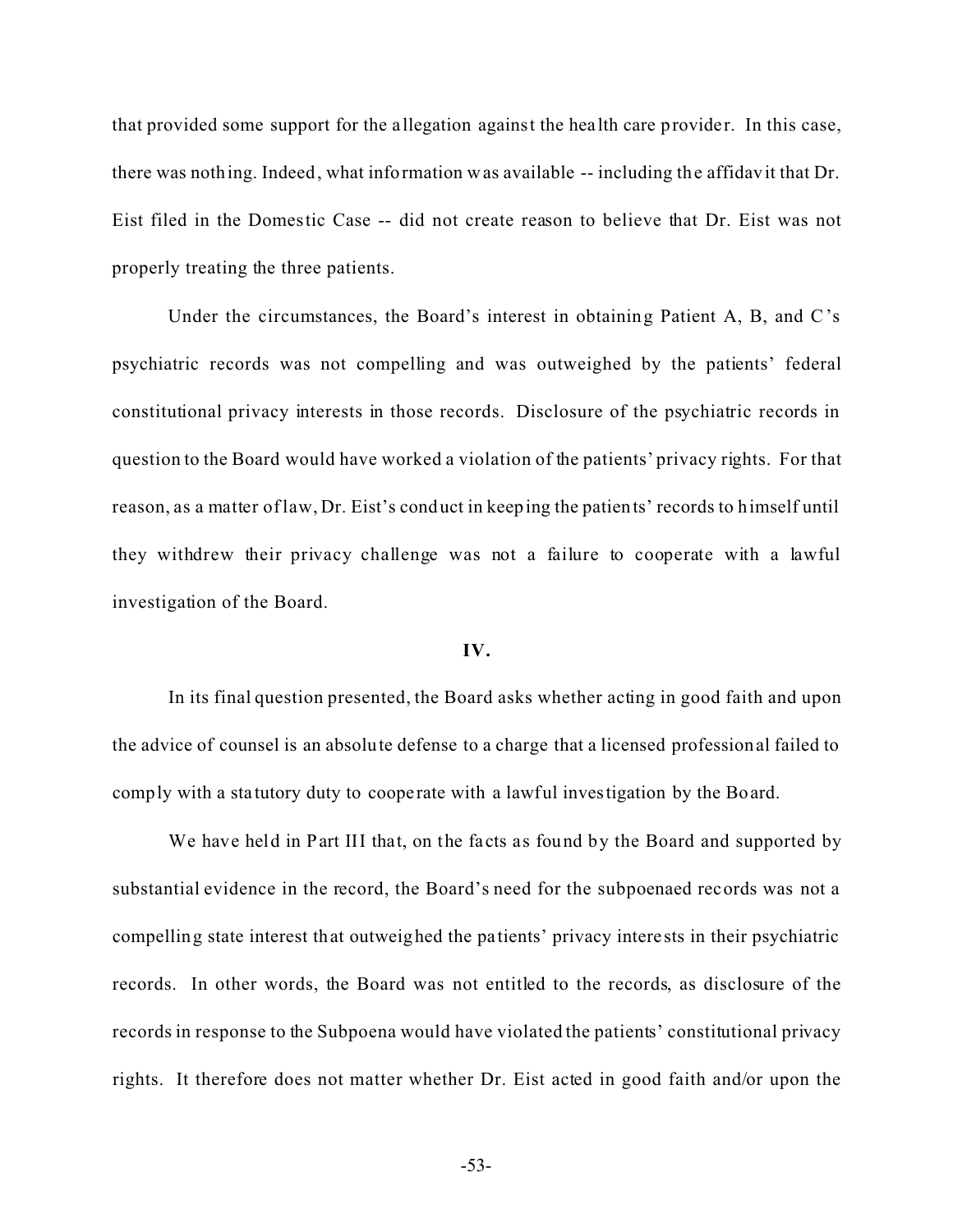advice of counsel in refusing to furnish the records in response to the Subpoena. Accordingly, we need not address this final question.

We hasten to comment, for clarity, about what our holding does *not* mean. If Dr. Eist's patients had invoked their federal constitutional privacy rights in the informa tion in their medical records, and proper application of the *Westinghouse* factors would have supported disclosure of the records to the Board, that would not mean that Dr. Eist necessarily had failed to cooperate with a lawful investigation of the Board. In that situation, the Board would have to prove bad faith. Because the burden is on the Board, once a constitutional challenge has been communicated to it, to establish that its governmental interest in obtaining a patient's records is compelling and outweighs the patient's privacy right, so long as a doctor is acting in good faith in withholding the subpoenaed records until the patient withdraws his privacy right objection or a governmental interest/privacy interest weighing assessment is made by a court, the physician is not failing to cooperate with a lawful investigation of the Board. Although the initial burden of raising the privacy objection by communicating it to the Board rests with the doctor and the patient, the burden is on the Board to obtain a ruling from a court on the privacy issue.

### **CONCLUSION**

After the Board subpoenaed the psychiatric records of Patients A, B, and C, it was informed that the patients were asserting their privacy rights in those records. It was established Maryland law at that time, and remains today, that individuals have a federal constitutional privacy right in keeping information in their medical records private from the